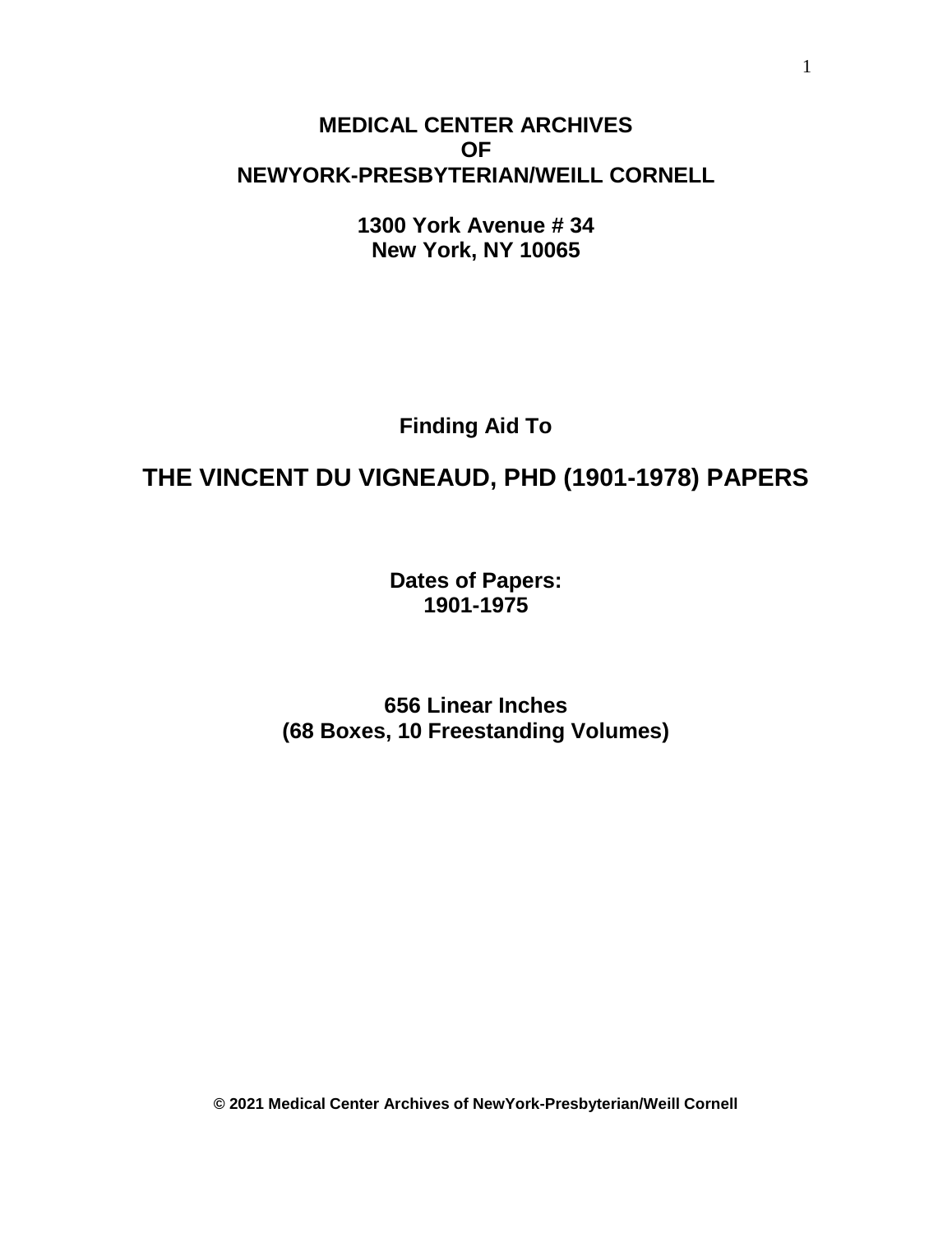# **ABSTRACT:**

Dr. Vincent du Vigneaud served as the chair of Cornell University Medical College's Department of Biochemistry from 1938-1967. He was awarded a Nobel Prize in Chemistry for landmark research in sulfur compounds and the first synthesis of oxytocin in 1955, and later successfully synthesized penicillin with his colleagues. The Vincent du Vigneaud, PhD Papers contain correspondence, administrative documents, research files, reprints, and other records related to his career and research.

# **PROVENANCE:**

The papers were donated to the archives by Dr. and Mrs. Vincent du Vigneaud in July 1975.

# **ADMINISTRATIVE/BIOGRAPHICAL NOTE:**

On May 18, 1901, Dr. Vincent du Vigneaud was born in Chicago. He was educated at the University of Illinois where he received a B.S. degree in 1923 and a M.S. degree in 1924. Upon graduation, he worked for one year as the assistant biochemist at Philadelphia General Hospital and the Graduate School of Medicine of the University of Pennsylvania. He earned a PhD degree from University of Rochester in 1927. He received further training as a National Research Council Fellow working at several institutions including Johns Hopkins University Medical School, Kaiser Wilhelm Institute in Dresden, Germany, University of Edinburgh Medical School in Scotland, and the University College Hospital Medical School in London. After his fellowship, he was on the physiological chemical staff at University of Illinois at Urbana, Illinois. In 1932, he was appointed head of the Department of Biochemistry at George Washington University School of Medicine. From 1938-1967, he was the chairman of the Department of Biochemistry at Cornell University Medical College. After his retirement in 1967, he was the professor of chemistry at Cornell University in Ithaca, NY.

Dr. du Vigneaud engaged in several landmark research studies. He first conducted research on the sulfur of insulin. In 1946, Dr. du Vigneaud and his colleagues at Cornell University Medical College were successful in isolating in crystalline form the active synthetic G. penicillin. Later he focused on the hormones oxytocin and vasopressin both produced by the posterior pituitary gland. It was his work with sulfur compounds and the first synthesis of the polypetide hormone, oxytocin that led to his being awarded the Nobel Prize in Chemistry in 1955. This work opened new research in the field of protein organic chemistry. He collaborated with numerous graduate students and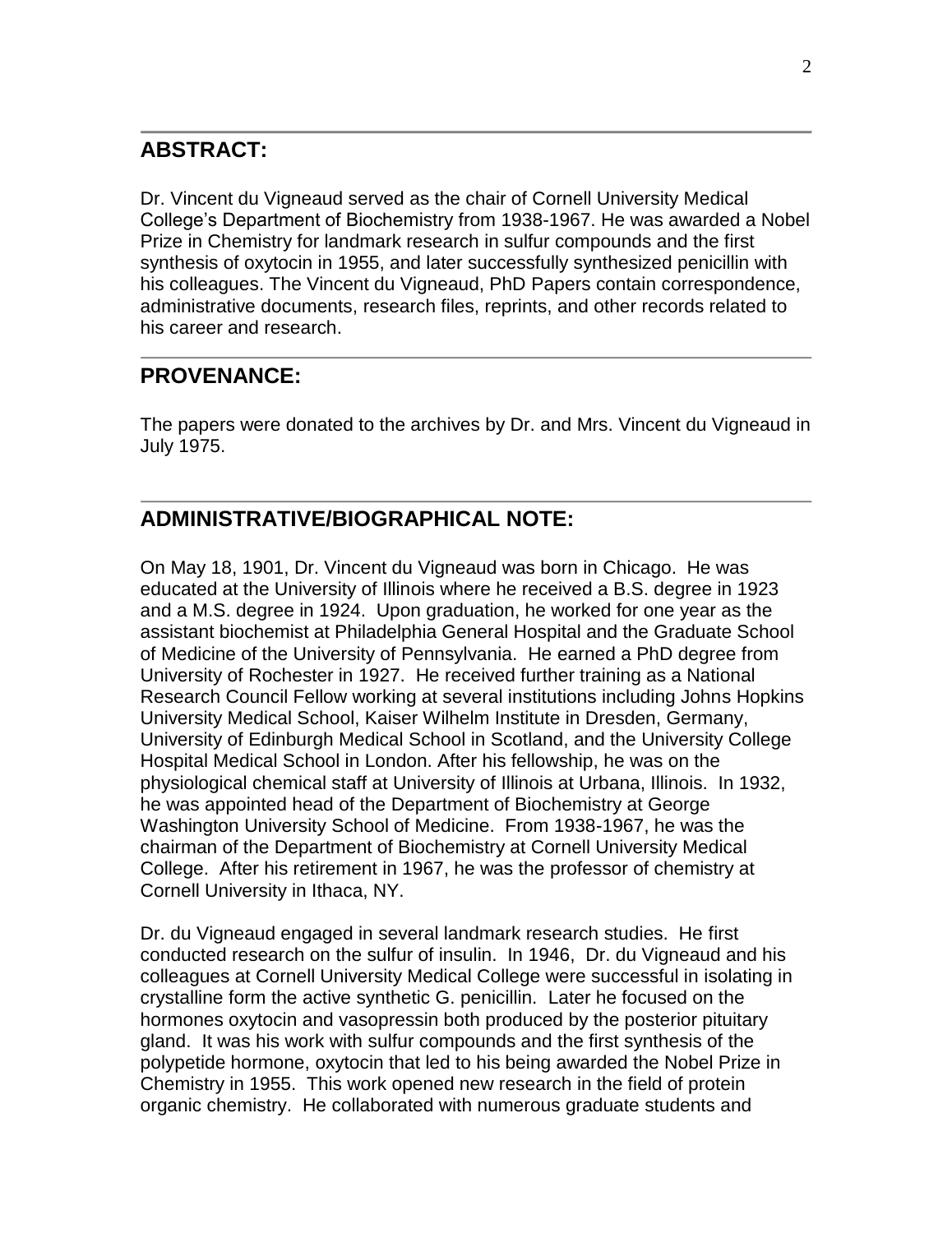researchers in his laboratory.

Along with the Nobel Prize, he was awarded the Lasker Award from the American Public Health Association in 1948, Nichols Medal from the American Chemical Society in 1945, and numerous other awards.

He died on December 11, 1978.

# **SCOPE AND CONTENT NOTE:**

The Vincent du Vigneaud, PhD Papers contain correspondence, administrative documents, research files, reprints, and other records related to his career and research. While the papers primarily date to his career, the collection also includes printed books owned by Dr. du Vigneaud, with the earliest dating to 1901.

See the individual series descriptions for additional information:

## **Series I: Correspondence, 1929-1975 (Boxes 1-8)**

This series, arranged alphabetically, contains correspondence with colleagues and friends.

### **Series II: General Correspondence, 1929-1975 (Boxes 9-10)**

This series, arranged alphabetically, consists of correspondence with colleagues and friends.

## **Series III: Requests for Samples, 1952-1975 (Boxes 11-13)**

This series, arranged chronologically, includes correspondence with colleagues regarding request for samples from his research including the pituitary hormones oxytocin and vasopressin.

## **Series IV: Office Materials, 1934-1925 (Boxes 14-23)**

This series, arranged alphabetically, contains his office files on variety of subjects including budgets, grants, and his oxytocin, pencillin, insulin, polypeptides and vitamin H studies.

## **Series V: Past Personnel, 1935-1975 (Boxes 24-29)**

This series, arranged alphabetically, consists of files on colleagues and graduate students that worked with Dr. du Vigneaud.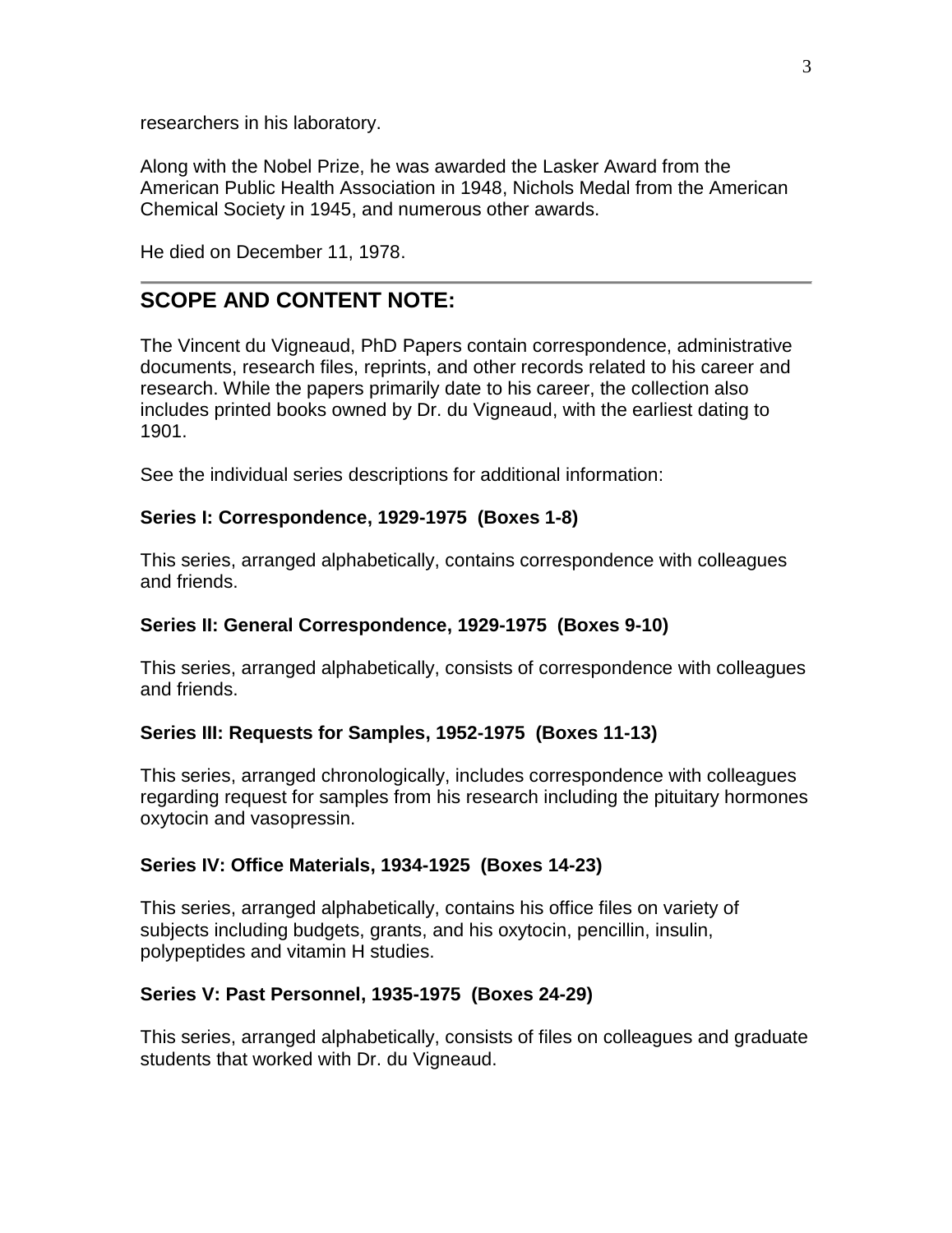## **Series VI: Research Notebooks, 1930-1975 (Boxes 30-58)**

This series, arranged numerically by notebook number, consists of research notebooks of colleagues and graduate students who worked under Dr. du Vigneaud at George Washington University School of Medicine and Cornell University Medical College.

### **Series VII: Green Slips (Research), (Boxes 59-62)**

This unprocessed series includes green slips regarding research conducted in his laboratory.

### **Series VIII: Reprints, 1927-1965 (Boxes 63-64, Freestanding Volumes)**

This series includes reprints and publications by Dr. du Vigneaud.

### **Series IX: Miscellaneous, 1901-1974 (Boxes 65-68)**

This series, arranged alphabetically, contains a bibilography of his articles, and research and student materials.

# **ARRANGEMENT:**

This collection has been divided into nine series: Correspondence (1929-1975), General Correspondence (1929-1975); Requests for Samples (1952-1975); Office Materials (1934-1975); Past Personnel (1935-1975); Research Notebooks (1930-1975); Green Slips (Research); Reprints (1927-1965); and Miscellaneous (1901-1974).

# **ACCESS RESTRICTIONS:**

The past personnel series may have confidential personnel information in some of the files and has been restricted accordingly. Materials containing protected health information (PHI), personally identifiable information (PII), and student information (protected under FERPA) have been restricted and require additional permissions to review. Finally, Series VII containing green slips used for research has been restricted due to the fragile nature of the contents, and requires advance permission from the archivist to review.

# **LANGUAGE OF MATERIAL:**

Primarily English, though three are also some documents in French, German, Swedish, and Russian.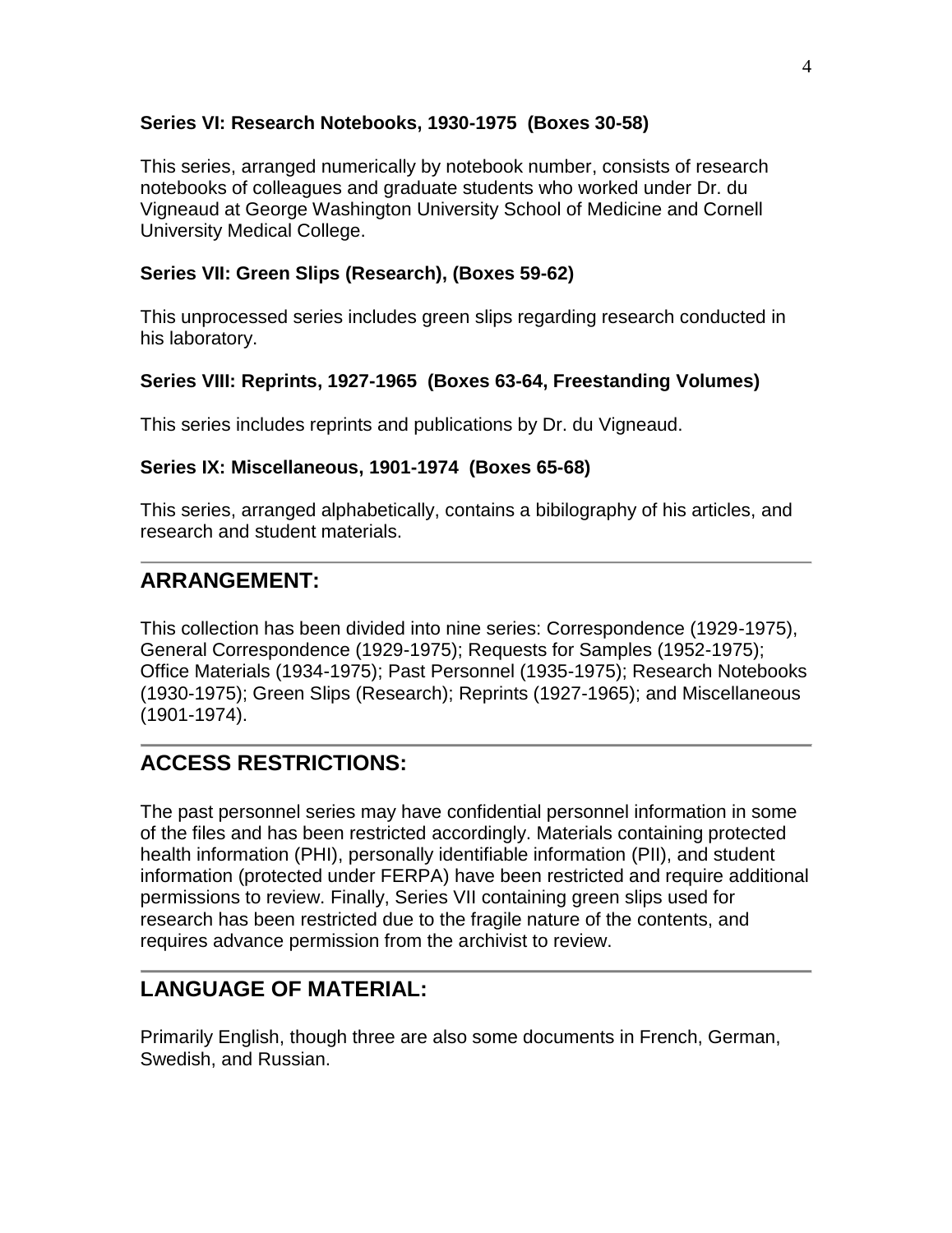# **PROCESSING NOTE:**

This collection was originally processed by unknown staff in the Medical Center Archives at an unknown date, and was then revised by Associate Archivist Elizabeth Shepard in 2009 and 2010.

Medical Archives Assistant Rebecca Snyder updated the finding aid for restrictions and added an arrangement note, processing note, language note, and an abstract in 2021. Ten freestanding volumes containing reprints of Dr. du Vigneaud's work were also incorporated into Series VIII of the collection by Rebecca Snyder in 2020.

# **RELATED MATERIAL:**

Additional materials were given to the archives by the Department of Biochemistry that were from Dr. du Vigneaud:

Graduate Student Theses collected by Dr. Vincent du Vigneaud, 1930-1966 Vincent du Vigneaud/Department of Biochemistry Records, 1938-1970 Slides and Photographs Films and films strips related to Dr. Vincent du Vigneaud (13 reels)

Other archival materials related to Dr. du Vigneaud include: Vincent du Vigneaud Memorial Research Symposium programs, 1981-present Martha Ferger Notebooks (Du Vigneaud Research), 1960-1976

# **BOX AND FOLDER LIST:**

## **Box 1: Series I: Correspondence**

## **A**

Abel, John J. (Oct. 23, 1929-Oct. 2, 1930) Academy of Medicine, Washington, D.C. (Oct. 11, 1937-Jan. 15, 1938) Ackermann, Dr. D. (April 14, 1937-June 23, 1937; April-May 1954) Adams, Dr. Roger (Jan. 15, 1930-Mar. 25, 1938) American Chemical Society (Oct. 13, 1937-April 4, 1938) American Chemical Society - Nichols Medal Award (July 17, 1944-April 27, 1945) (RESTRICTED - HIPAA) American Institute of Nutrition - Mead Johnson Award for 1943 (Mar. 8-July 7, 1945) American Medical Association - Biomedical Research (Nov. 9-Dec. 21, 1964) American Philosophical Society (May 2, 1944-April 20, 1946) Anderson, Dr. John F. (Insulin) (Nov. 19, 1929-April 10, 1933)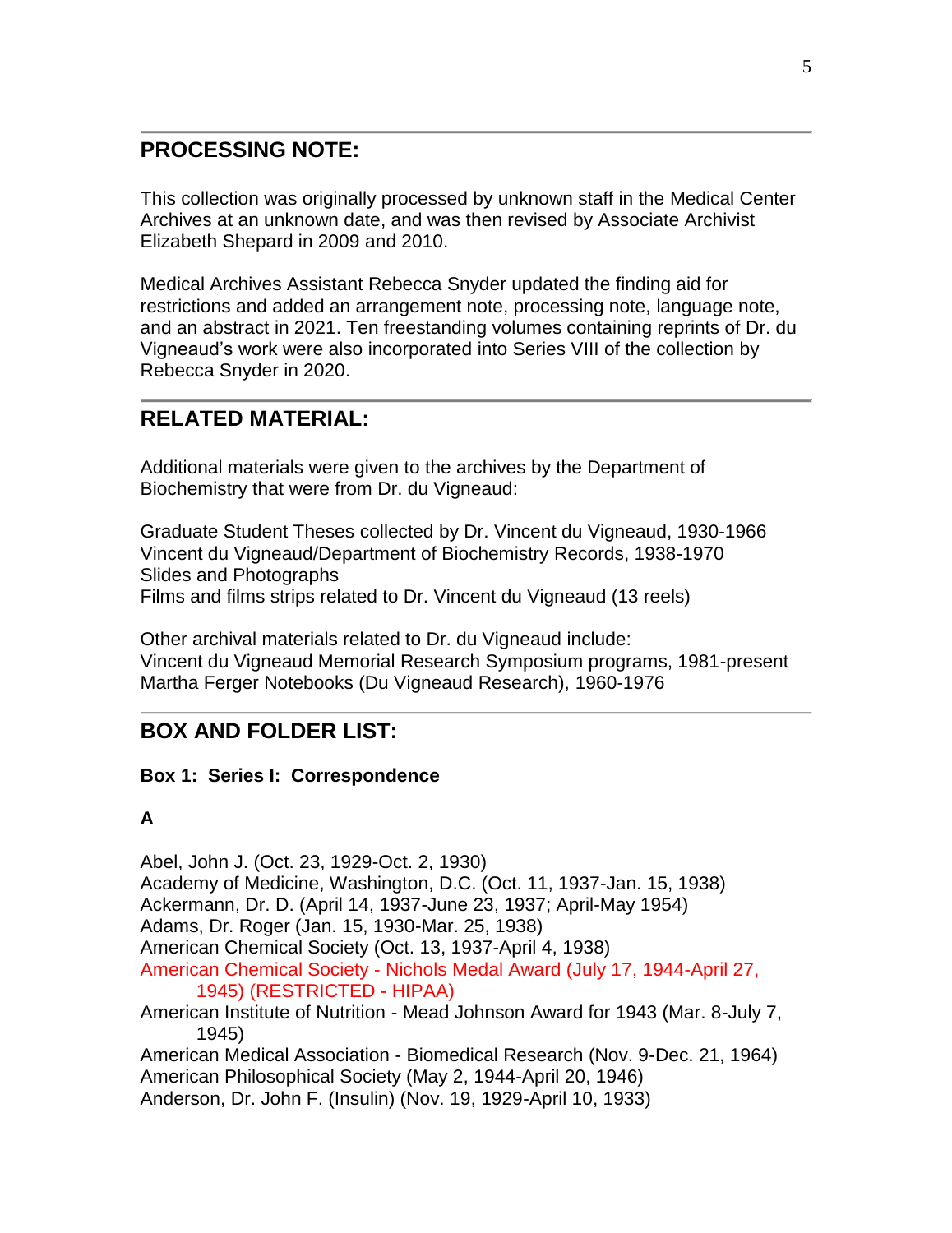Andrews, Dr. James E. (Cystine Hydantcin) (Dec. 9, 1929-Oct. 26, 1936) Anson, Dr. L.M. (Dec. 14, 1939-July 1, 1940) Applicants (Jan. 21, 1933-Mar. 5, 1938) Army Chemical Center, Army Service Forces (Sept. 1946; Sept. 1947)

# **B**

Baernstein, Dr. H.D. (Cystine Thiolactone) (May 17, 1934-Nov. 10, 1936) Barger, Dr. George (Cystine) (Nov. 14, 1929-June 6, 1936) Bayne-Jones, Dr. Stanhope (Dec. 20, 1935-Jan. 24, 1936) Beard, Dr. Howard H. (N-Methylmethionine) (Nov. 25-Dec. 10, 1936; May 6, 23, 1941) Behrens, Dr. Otto K. (May 4, 1935-June 24, 1938; June-Dec. 1948) Benedict, Dr. S.R. (Biography) (July 31, 1937) Bennett, Mary A. (Dec. 9, 1943-Nov. 16, 1945) Berg, Dr. Clarence P. (Kymurenic Acid Studies) (Jan 7, 1932-Mar. 22, 1937) Bergmann, Dr. Max (Dec. 16, 1930-Dec. 16, 1937) Biotin (Nov. 17, 1954-Jan. 7, 1955) Bloedorn, Dr. W.A. (May 28, 1937-May 31, 1937) Brand, Dr. Erwin (Methionine-Insulin, Insulin, Cystine, Cystinyldiglycine, Hydroxy Compound, Homocystine) (Nov. 9, 1933-July 22, 1948) Braun, Dr. Charles E. (Oct. 26, 1936-Mar. 19, 1938) Brode, Dr. Wallace R. (Amino Acids) (Nov. 23, 1932-April 16, 1934) Bronk, Detlev W. (May-June, 1949; Oct. 20, 1967-Oct. 8, 1971) Butenandt, Dr. A. (Nov. 15, 1935-July 29, 1938) Butz, Dr. Lewis W. (Dehydrocineoles) (Feb. 20, 1935-April 1, 1935)

## **Box 2: Series I: Correspondence**

# **C**

Cages, Rat - Estimate of costs (Oct. 25, 1932-Oct. 29, 1932) Caldwell, Dr. C.T. (Vitamin A) (July 23, 1934-Mar. 15, 1938) Calvery, Dr. Herbert 0. (Nov. 1, 1929-July 15, 1938) Carter, Dr. Herbert (Aminations) (Jan. 14, 1938-Nov. 11, 1940) Challenger, Dr. Frederick (Mar. 31, 1939-Oct. 24, 1955; Sept. 1966) Channon, Dr. H. J. (Homocystine) (Jan. 27, 1938-April 13, 1938) Chautin, Dr. Alfred (Nov. 3, 1935-Jan. 15, 1938) Chemical Society (England) (June 1933-Mar. 12, 1937; Sept.-Oct. 1967) Chemical Society of Washington (Sept. 1, 1937-Dec. 11, 1937) Chemical Warfare Service (April 30, 1933-July 27, 1938) Clark, Dr. W. Mansfield (April 9, 1943-Jan. 20, 1944) Clarke, Dr. Hans T. (June 2, 1931-May 23, 1938; Aug. 13, 1942; Dec. 10, 1969- July 21, 1972) Clowes, Dr. G.H.A. (Dec. 1, 1941-Oct. 4, 1943) Cohn, Dr. Edwin J. (Nov. 1, 1929-Aug. 6, 1953)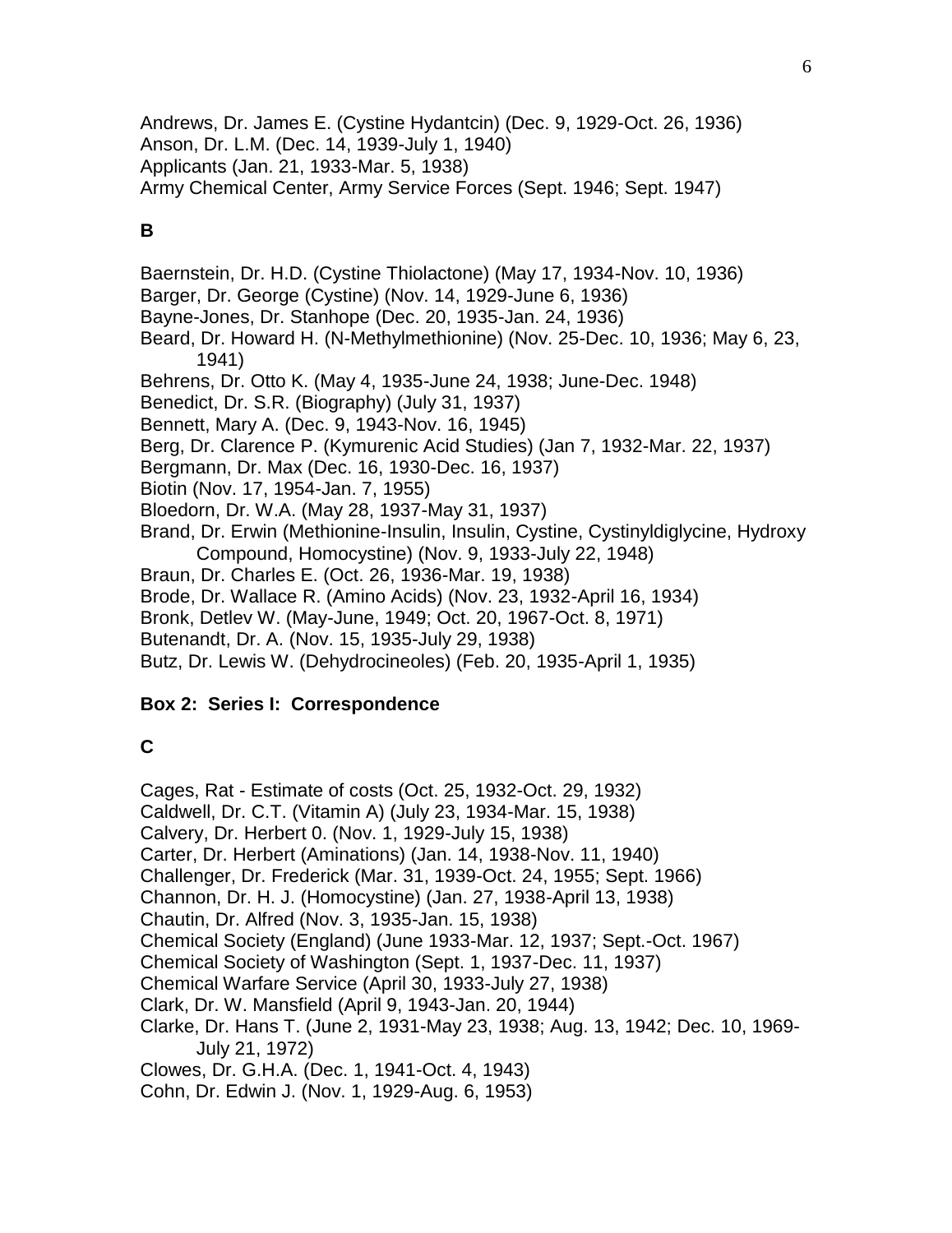Cold Spring Harbor Symposium (Feb. 24-July 23, 1938) Cornell University Medical College Business Office (Nov. 7, 1941- June 7, 1946) Cornell University Medical College - Dr. W.S. Dean (1938-1939) Cowgill, Dr. George R. (Feb. 1, 16, 1935)

## **D**

Darby, Dr. Hugh H. (June 3, 1942) Davis, Dr. Herbert L. (March 23-April 8, 1965) Day, Dr. Edmund E., President, Cornell University at Ithaca (Dec. 29, 1941- March 16, 1950) Dingle, Cornelia Ann (Mrs. John) (Sept. 22, 1929-Aug. 3, 1936; Oct. 3, 1946) Dingle, John H. (Jan. 15, 1941-Aug. 5, 1941) Doisey, Dr. E.A. (Aug. 21, 1931-Sept. 9, 1937) Dorfman, Ralph I. (Oct. 19, 1932-Jan. 11, 1933) Dunn, Dr. M.S. (Amino Acid, Cystine, di-Glutamic Acid) (Dec. 26, 1933- May 14, 1946; May 14-23, 1953) Duschinsky, Dr. R. (Sept.-Oct. 1936; Dec. 19, 1940-Nov. 28, 1945) Dyer, Dr. Helen M. (Sept. 24, 1932-Feb. 20, 1937)

# **E**

Eckstein, Dr. H.C. (July 29, 1938-April 29, 1942) Eder, Dr. Kurt (Sept. 8. 1932-Feb. 8, 1936) Elvehjem, Dr. C.A. (March 30, 1940-August 16, 1941) Evans, Dr. E.I. (Feb. 7, 1933-March 7, 1936)

# **F**

Fellowships (Oct. 1937) Fierke, M.F. (Nov. 5, 1932-Dec. 5, 1932) Fraenkel-Conrat, Dr. Heinz (May 1, 1937-Mar. 22, 1945; Mar. 25-May 7, 1954) Freudenberg, Dr. Werner K. (May 5, 1931-Nov. 28, 1932) Friedman, Bernard S. (method for determination of glutamic acid) (June 8, 1931- Sept. 23, 1933) Fuchs, Anna Riitta (March-October 1965; June-July 1974)

# **G**

Geiling, Dr. E.M.K. (Sulfur of Insulin) (Oct. 7, 1931-July 27, 1938) Genealogy Correspondence (Nov. 6, 1955-Oct. 12, 1971) George Washington University Medical School (Sept. 2, 1938-Jan. 13, 1940) Geschickter, Dr. Charles F. (Feb. 20, 1935-May 29, 1936)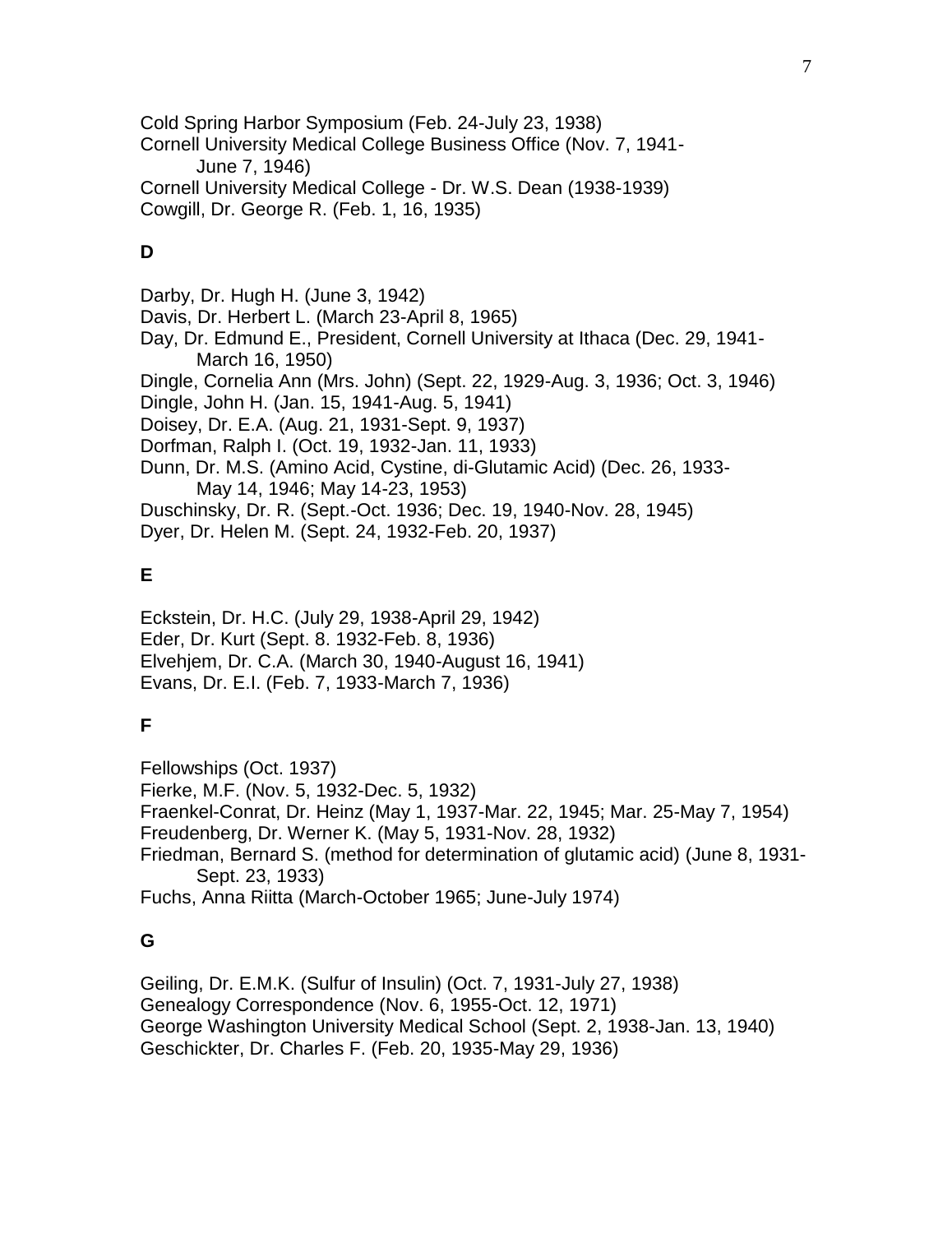### **Box 3: Series I: Correspondence**

### **G (Cont)**

Glutathione News Report (Dec. 23, 1936-Feb. 9, 1937) (RESTRICTED – HIPAA) Gray, Dr. George W. (Rockefeller) (Feb. 11, 1938-July 18, 1938; Dec. 31, 1941- Feb. 21, 1942) Greenstein, Dr. Jesse P. (Jan 31, 1933-Feb. 27, 1939; June 17-19, 1957) Grote, Dr. I.W. (Oct. 24, 1932-Feb. 25, 1935) Gulland, Dr. J. Mason (Oxytocin Hormone) (June 17, 1936-Nov. 4, 1936) Gyorgy, Dr. Paul (Vitamin B6, Vitamin H) (Nov. 30, 1937-Nov. 29, 1943; Jan. 1952; Nov. 24, 1970-Mar. 4, 1971) - 4 folders **H** Hammett, Dr. Frederick S. (Nov. 20, 1931-Dec. 26, 1942) Hanson, Dr. Frank Blair (Mar. 1, 1934-June 3, 1938; June 26, 1941- Oct. 27, 1944) Harmon, Dr. Jesse (Feb. 27, 1933-Nov. 9, 1935) Harrop, Dr. George A. (April 30, 1937-June 2, 1937) Harrow, Dr. Benjamin (Glutathione) (Dec. 5, 1932-Oct. 24, 1935) Hegsted, Dr. D.M. (April 24-Sept. 19, 1944) Hellerman, Dr. Leslie (May 1, 1936-July 16, 1938) Hillebrand Prize Award (Letters) (Mar. 5, 1937-April 5, 1937) Hitchcock Professorship (1944) Hollander, Dr. Leonore (Aug. 30, 1931-Oct. 23, 1933) House in Illinois (Oct. 9, 1936-Mar. 18, 1938) Howe, Dr. Paul E. (Nov. 9, 1932-Feb. 16, 1934) Hunt, Dr. Madison (Aug. 15, 1935-July 27, 1938)

### **I**

Index - 6 copies (no date) Industrial and Engineering Chemistry (Oct. 12, 1936-Oct. 15, 1936) Insulin Committee (Feb. 3, 1930-Mar. 4, 1930) Insurance (Aug. 14, 1933-June 9, 1936) (RESTRICTED – HIPAA) Internships (Oct. 16, 1936-Jan. 17, 1938) (RESTRICTED – FERPA)

### **Box 4: Series I: Correspondence**

**J**

Jackson, Dr. A.O. (Oct. 20, 1933-Nov. 12, 1934) Jacob, Dr. Stanley (May 15, 1964-April 8, 1965) Jensen, Dr. Hans (Crystalline Insulin) (Sept. 30, 1929-June 8, 1944) (RESTRICTED – HIPAA) Johnson, Dr. John R. (Feb. 11, 1938-Mar. 7, 1938)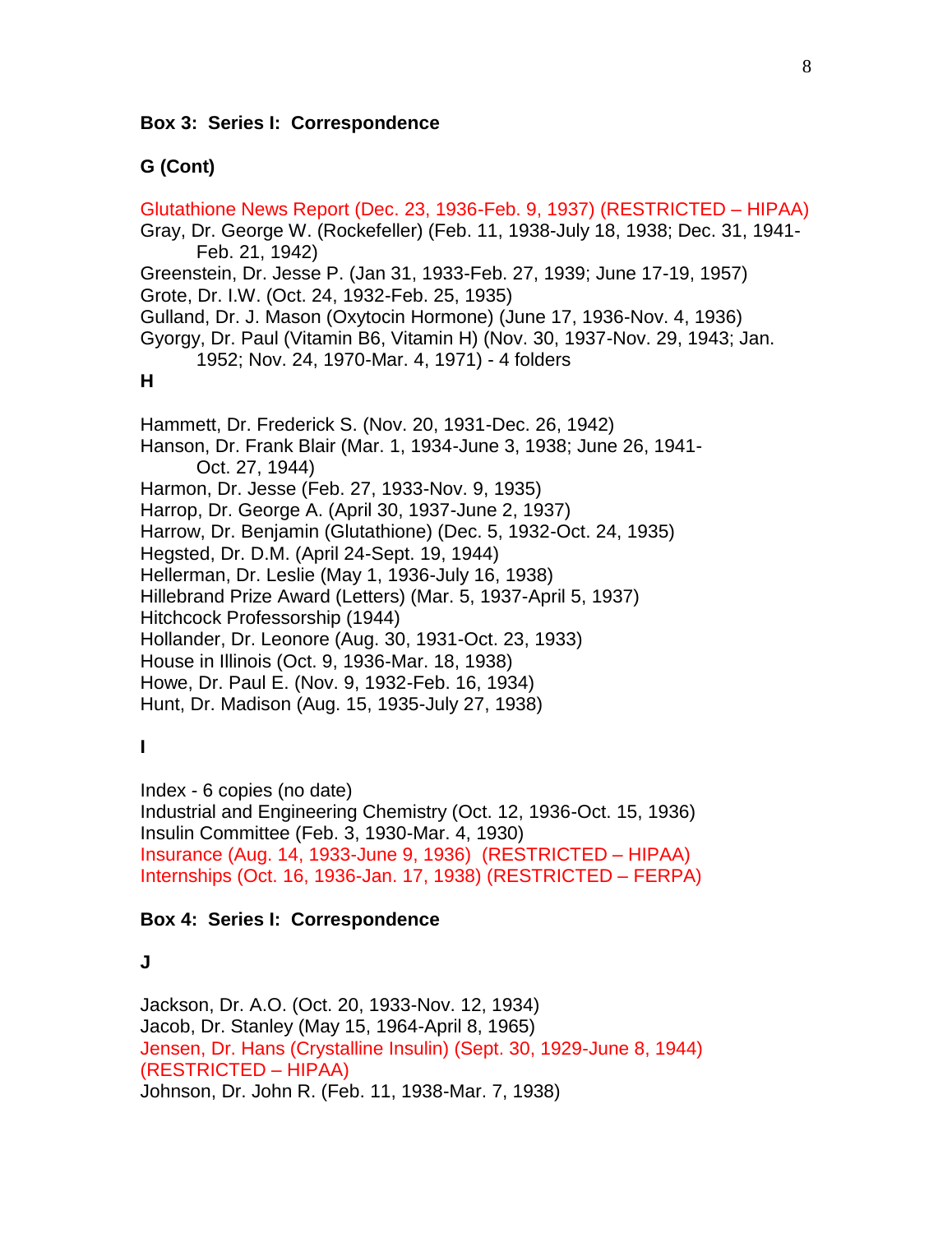Jones, Dr. Chase B. (Sept. 22, 1933 May 5, 1938) Jones, Dr. D. Breese (Nov. 1, 1929; Jan. 22, 1940-Sept. 28, 1943) Journal of Biological Chemistry (Sept. 9, 1935-June 15, 1937) Journal of Organic Chemistry (Jan 16, 1936-May 8, 1936) Jukes, Dr. Thomas H. (Aug. 9, 1938-Dec. 19, 1952; May 8-19, 1967)

# **K**

Kamm, Dr. Oliver (March 9, 1931-June 28, 1938) - 2 folders Kaplan, Dr. Ann E. (March 17-Nov. 17, 1967) Karr, Dr. W.G. (Insulin Products) (Feb. 12, 1930-Feb. 16, 1932) Keroes, Myer (brother of Dr. William Keroes) (Cystinuria Report) (Jan. 1933) (RESTRICTED – HIPAA) King, Glen (Feb. 1, 1933-May 19, 1937) Klett Fund - Dr. W. Summerson (May 31, 1939) Knoop, Dr. F. (July 2, 1937-Aug. 20, 1938) Kosolapoff, Dr. Gennady (Nov. 5, 1970-Feb. 5, 1973) (RESTRICTED – PII)

# **L**

Lasker Foundation (including nomination of John G. Kidd and John D. Broome for Lasker Award) (1963, 1969-1971) (RESTRICTED)

Lewis, Dr. Howard B. (Cystine) (Feb. 10, 1930-July 12, 1938; April 20, 1940-Jan. 11, 1943)

Lilly Research Laboratories (Feb. 24, 1930-June 3, 1939; Sept. 10, 20, 1971) - 2 folders (FOLDER 1 RESTRICTED – HIPAA)

Loring, Dr. Hubert (Aug. 21, 1931-July 16, 1938) Luck, Dr. J. Murray (Insulin) (May 7, 1931-July 16, 1934; May 9, 1951)

## **Box 5: Series I: Correspondence**

## **M**

McCollum, Dr. E.V. (Diphtheria Bacillus) (March 10, 1936-July 15, 1938) McCoy, Dr. Richard H. (Oct. 20, 1938-Feb. 17, 1939) McKinley, Dr. E.B., Dean (March 22, 1932-April 24, 1936) - 2 folders (FOLDER 2 RESTRICTED – HIPAA) Major, Dr. Randolph T. (Dec. 22, 1938-Feb. 1, 1945) (RESTRICTED – HIPAA) Marchetti, Dr. Andrew A. (March 1, 1938-April 18, 1938) Marshall, Dr. E.K. (Jan 3, 1934-May 26, 1938) Marvel, Dr. C.S. (Sept. 16, 1932-Aug. 8, 1938; May 5-17, 1945; Jan. 25, 1956; June-Oct. 1959) - 2 folders (FOLDER 2 RESTRICTED – HIPAA)

Marvin, President Cloyd H. (Sept. 14, 1932-April 8, 1938) Mattill, Dr. H.A. (July 1, 1931-Dec. 23, 1937) Memorial Hospital-Consulting Biochemist (Dec. 30, 1938-Jan. 14, 1942)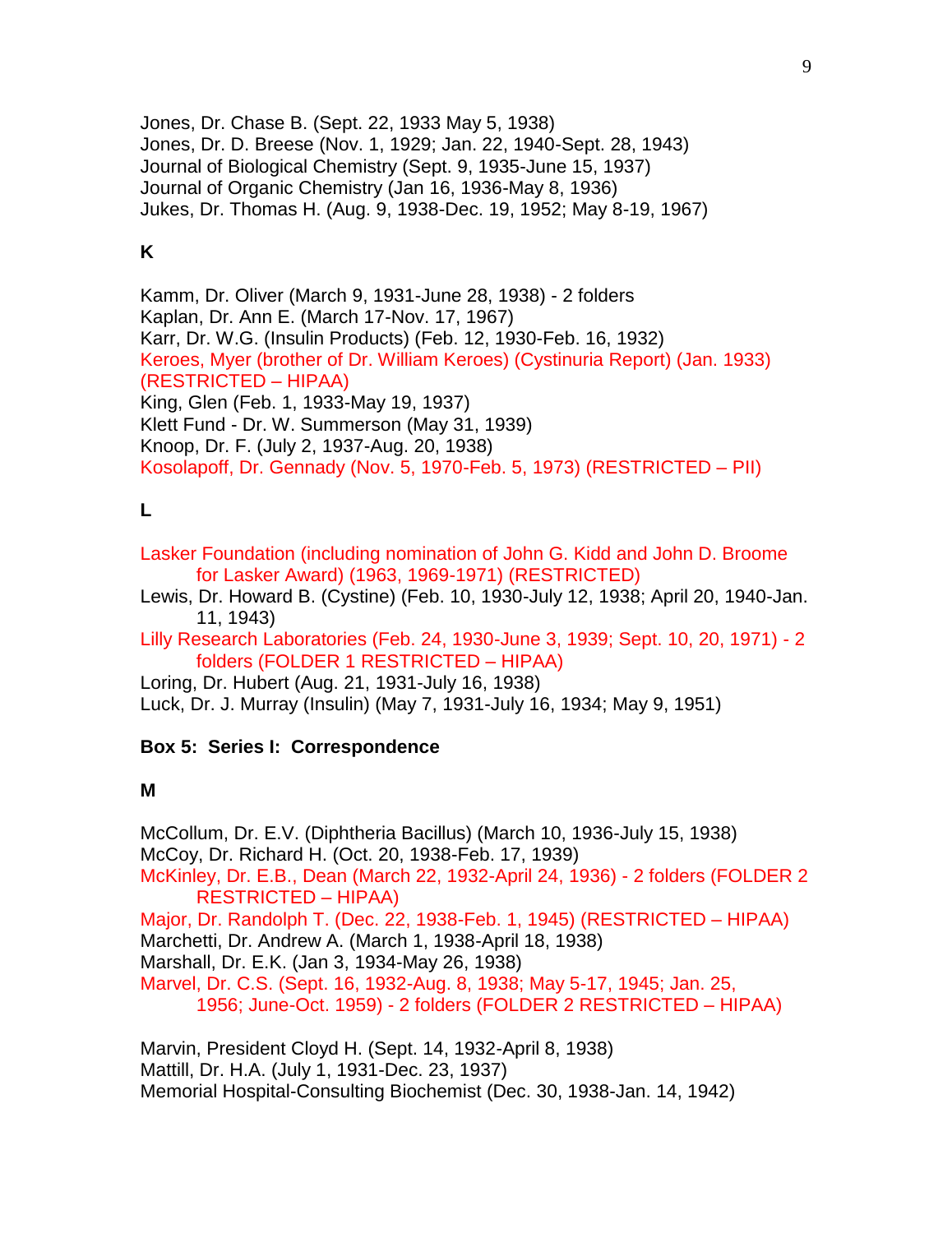Meyer, Dr. Curtis E. (April 12, 1932-Mar. 27, 1938; Jan. 20, 1941-June 11, 1941) Midgley, Dr. Thomas (Sept. 24, 1940-March 10, 1943) Morrell, Dr. J.A. (Insulin) (Jan. 10, 1933-Feb. 24, 1935) Morrison, Dr. D.B. (Glutathione) (Oct. 16, 1937-Dec. 1, 1937) Moyer, Dr. Wendell W. (April 7, 1936-June 3, 1938) Mueller, Dr. John Howard (Homocystine, Carnosine) (June 12, 1925- April 28, 1942; Aug. 20, 1952-Feb. 19, 1953) (RESTRICTED – HIPAA) Murlin, Dr. John R. (Oct. 9, 1929-Aug. 12, 1938; Aug. 1, 1941-Mar. 22, 1945) (RESTRICTED – HIPAA)

### **N**

Narcotics Division - U.S. Public Health Service (March 26, 1938-April 27, 1938) Nash, Dr. T.P. (April 29, 1937-July 16, 1938; April 25, 1940) National Academy of Science (Congratulatory letters on election) (April 25, 1944- June 12, 1944) Negus, Dr. Sidney S. (Nov. 6-14, 1936) Nobel Prize Correspondence -General (1946-1974) (arranged chronologically)

## **Box 6: Series I: Correspondence**

Nobel Prize Correspondence General (1946-1974) (arranged chronologically) Nomination of William Cumming Rose (1962-1967) **Clippings** Winners (1957-1974) Astwood, Dr. E.B. (Dec. 1971; 1974) Bovet, Daniel (Nov. 4, 1957) Bloch, Konrad (Oct. 16, 1964) Delbruck, Max (Oct. 20, 1969) Edelman, Dr. Gerald M. (Oct. 13, 1972) Gobind, Har (Oct. 24, 1968) Hartline, H.K. (Oct. 19, 1967) Hershey, A.D. (Oct. 20, 1969) Herzberg, Dr. Gerhard (Nov. 4, 1971-Oct. 2, 1973) Hodgkin, Dorothy Crowfoot (Nov. 2, 1964) Hoffman, Dr. Roald (Jan. 7, 1974) Houssay, Bernardo Alberto (Oct. 28, 1970) Huggins, Charles B. (n. d.) Leloir, Luis F. (Oct. 2, 1970) Luria, Salvador E. (Oct. 20, 1969) Luthuli, Albert (Feb. 16, 23, 1965) Lynen, Fyodor (Nov. 2, 1964) Mulliken, Robert S. (n.d.) Nirenberg, Marshall Warren (Oct. 24, 1968) Rous, Peyton (n.d.)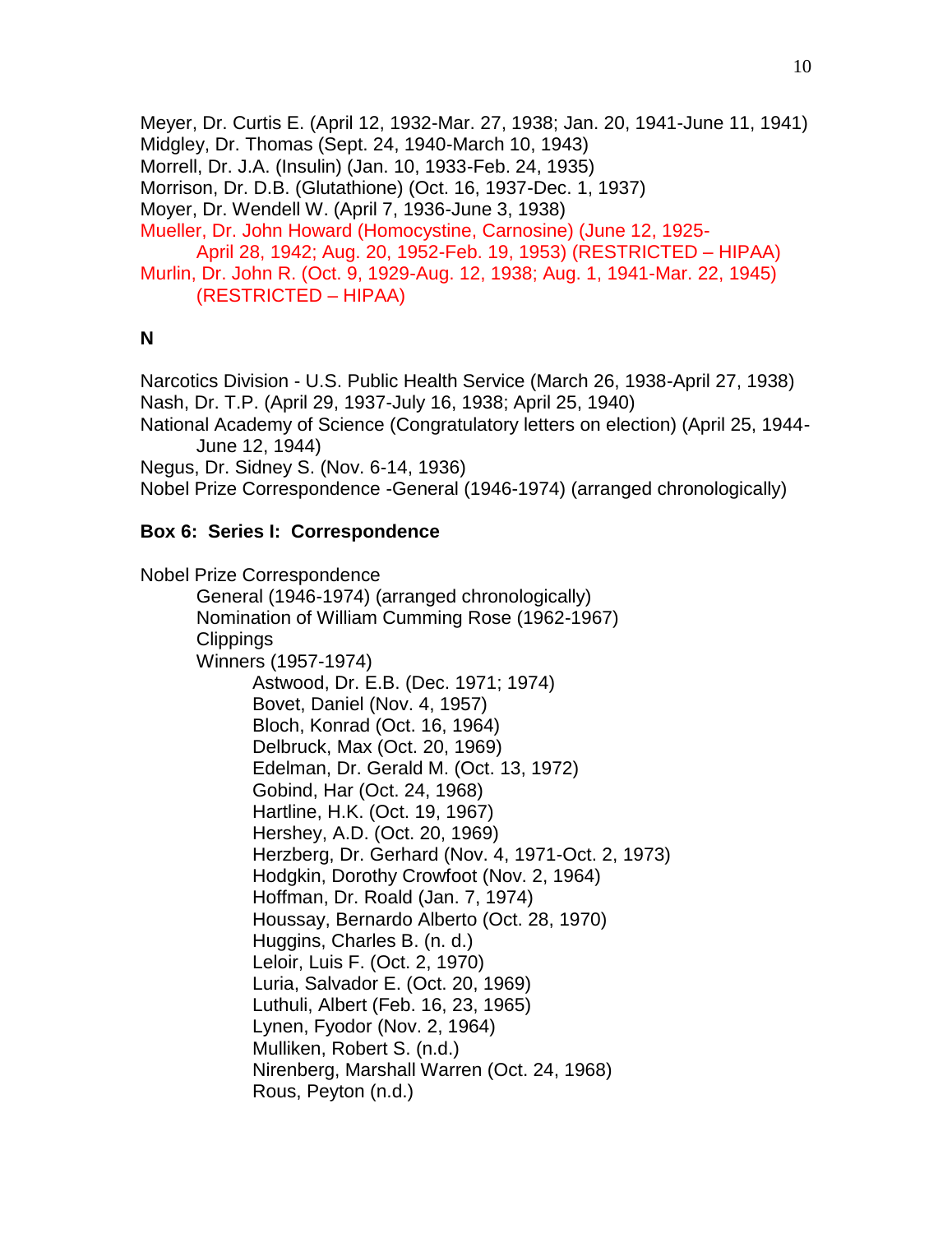Sutherland, Earl W., Jr. (Oct. 18, 1971) von Euler, Ulf (Nov. 5, 1970) Woodward, Dr. Robert (1974) North, Dr. W.G. (1972-1974) Northrup, Dr. John H. (Jan. 7, 1933-Feb. 15, 1935)

# **O**

Oser, Dr. Bernard (Dec. 26, 1935-July 1, 1937)

## **P**

Parke Davis & Co. (Jan 12, 1938-Feb. 25, 1942) Patents (1935-1936; Sept. 9, 1938-Oct. 11, 1939; March 1947; Nov. 19-Dec. 8, 1970) Patterson, Dr. W.I. (July 15, 1937-Sept. 7, 1937) Peabody, Dr. William A. (Dec. 26, 1939-April 20, 1940) Peterson, W.H. (July 11, 1940-Oct. 7, 1942) Phi Lambda Upsilon (June 25, 1956-March 29, 1957) Pituitary Fund No. 504 (June 2, 1938-Oct. 2, 1939)

## **R**

Recommendations (Mar. 14, 1930-June 7, 1938; Jan. 22, 1940-April 5, 1946) Reprint Acknowledgements (June 23, 1931-April 16, 1937) Requests for Compounds (March 4, 1943-Nov. 29, 1949) - 3 folders Researches - Progress Report (n.d.) Rhodehamel, H.W. (Synthesis of Glutathione) (Nov. 17, 1932-Aug. 4, 1936) Riegel, Dr. Byron (Jan. 5, 1934-April 8, 1937) Rodden, Clement J. (June 4, 1935-June 19, 1935) Roe, Joseph H. (March 25, 1933-May 21, 1938) Rose, Dr. William Cumming (Jan. 17, 1930-Feb. 6, 1939; April 17-20, 1972) (RESTRICTED – HIPAA) Russian Translations (1970) Ruzicka, Dr. L. (May 19, 1935-Aug. 12, 1935; July 1, 1947)

## **Box 7: Series I: Correspondence**

# **S**

Saffran, Dr. Murray (Pressinoic Acid, CRI) (Apri1 12, 1972-June 13, 1974) Sawyer, Dr. Wilbur H. (Jan. 25, 1968-April 25, 1974) Schaffer, Dr. Norwood K. (Oct. 7, 1939-Sept. 30, 1940) Schally, Dr. Andrew V. (Aug. 29, 1967-Feb. 7, 1968) Schenck, Jay Ruffner (March 15, 1937-Oct. 7, 1937; Feb. 20, 1941) Scheraga, Dr. H.A. (Sept. 8, 1964-Sept. 18, 1970)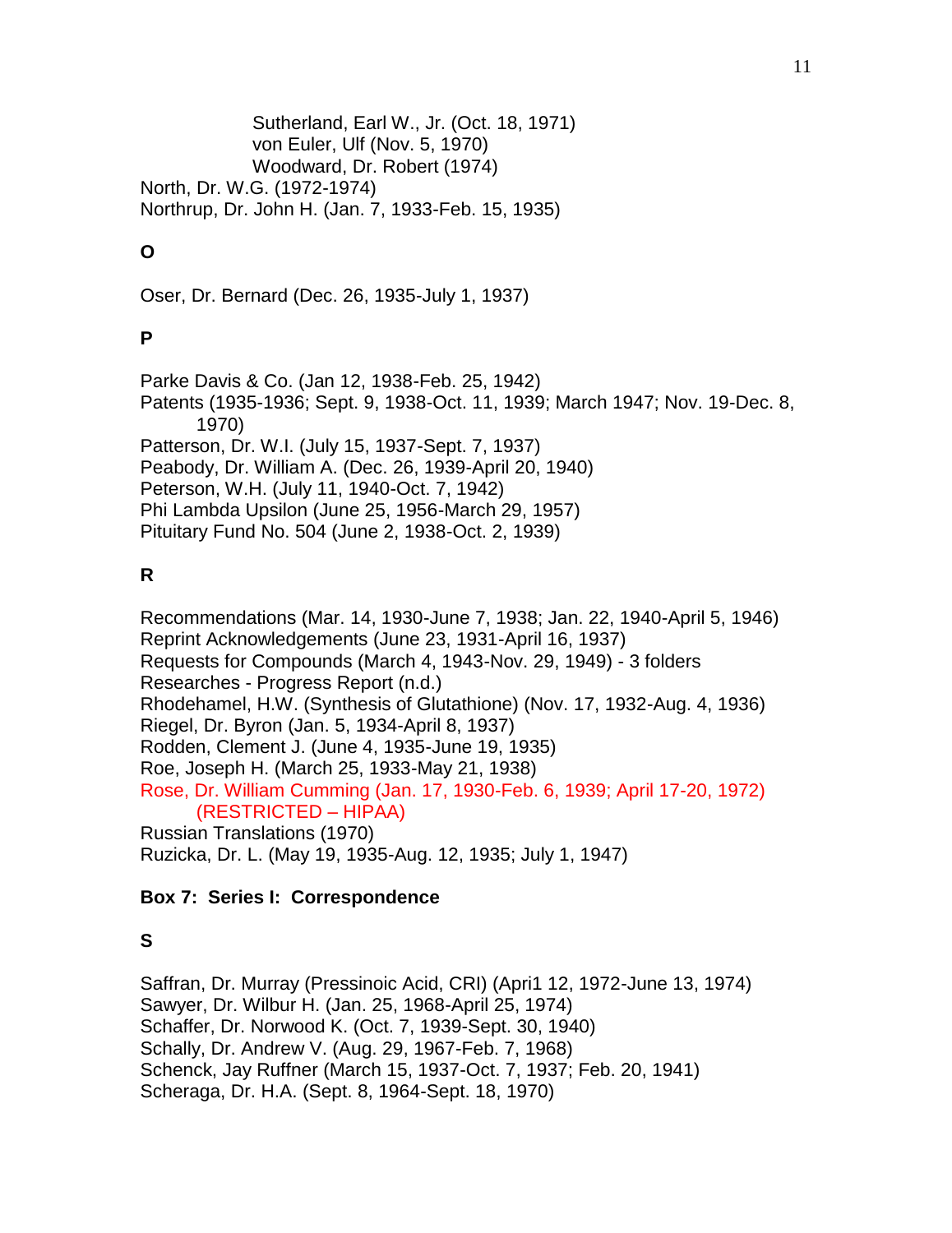- Schmidt, Dr. Carl L.A. (I-Cystine) (Sept. 16, 1929-Oct. 13, 1934; Oct. 27, 1944) Schoenheimer, Dr. Rudolf (Deutero-Homocystine) (Oct. 8, 1937-April 29, 1938) Sealock, Dr. Robert (Dec. 28, 1931-Nov. 16, 1938) Shonle; H.A. (Cystine) (Feb. 25, 1933-Dec. 18, 1936) (RESTRICTED – HIPAA) Shriner, Dr. Ralph (Sept. 20, 1932-July 21, 1936; Feb. 20, 1941; April 9-12, 1968) (RESTRICTED – HIPAA) Siedell, Dr. Atherton (March 18, 1932-March 31, 1932) Sifferd, Dr. Robert H. (Jan. 21, 1935-Nov. 18, 1937) (RESTRICTED – HIPAA) Sigma Xi (July 2, 1938) Slaughter, Dr. Donald (Oct. 11, 1931-May 24, 1941) SMA Corp. - W.O. Frohring, President (Oct. 1, 1937-July 27, 1938) Snell, Dr. Esmond E. (Aug. 27-Nov. 11, 1942; April 25-May 7, 1951) Society for Experimental Biology and Medicine (June 16, 1931-June 13, 1938) Soloff, Dr. Melvin (May 4, 1972-June 25, 1974) Spectrometer (Mass) (Feb. 13, 1940-Jan. 9, 1942) Sperry, Dr. W.A. (includes reminiscences of University of Rochester by Dr. Sperry and Dr. du Vigneaud) (Feb. 8, 11, 1937; Oct. 15, 1965- Feb. 1, 1966) Stanley, Dr. Wendell (July 13, 1935-Oct. 12, 1948) (RESTRICTED – HIPAA) Stehle, Dr. R.L. (May 13, 1933-Jan. 9, 1935) Stekol, Dr. J.A. (Cystine) (Jan. 21, 1934-June 25, 1944; Sept. 1949- Aug. 1952; June 24-July 10, 1957) Stern, Kurt G. (Jan. 19, 1935-March 31, 1936; Oct. 8, 1938) Stoner, Dr. W.H. (Oct. 16, 1929-April 12, 1938) Sturgis, Dr. Cyrus C. (Jan. 21, 1935-July 8, 1938) Subbarow, Dr. Y. (Dec. 22, 1943-Oct. 14, 1946) Summer School (April 20-May 7, 1934) Supplee, Dr. G.C. (Jan. 6, 1932-Oct. 1933; Dec. 2, 1943) **T** Tamworth Associates (Mr. W.T. Levitt) (Dec. 22, 1937-April 1, 1938) Tatum, Edward L. (April 21-July 20, 1942; May 13, 1971) Taylor, Dr. J.H. (Report) (April 1, 1936)
- Theorell, Dr. Hugo (April 21, May 15, 1939)
- Thode, Dr. H.G. (Jan. 12-May 25, 1943)
- Tiselius, Prof. Arne (Sept. 27-Oct. 25, 1938)
- Toads (June 1-July 16, 1943)
- Toennies, Dr. G. (Jan. 5, 1930-Jan. 5, 1933; June 16-Nov. 20, 1939; May 7-June 9, 1943)
- Townsend, Grace (Cystine) (Aug. 13, 1933-May 27, 1936)
- Trager, Dr. William L. (May 25, 1942-April 26, 1943; July 3-18, 1973)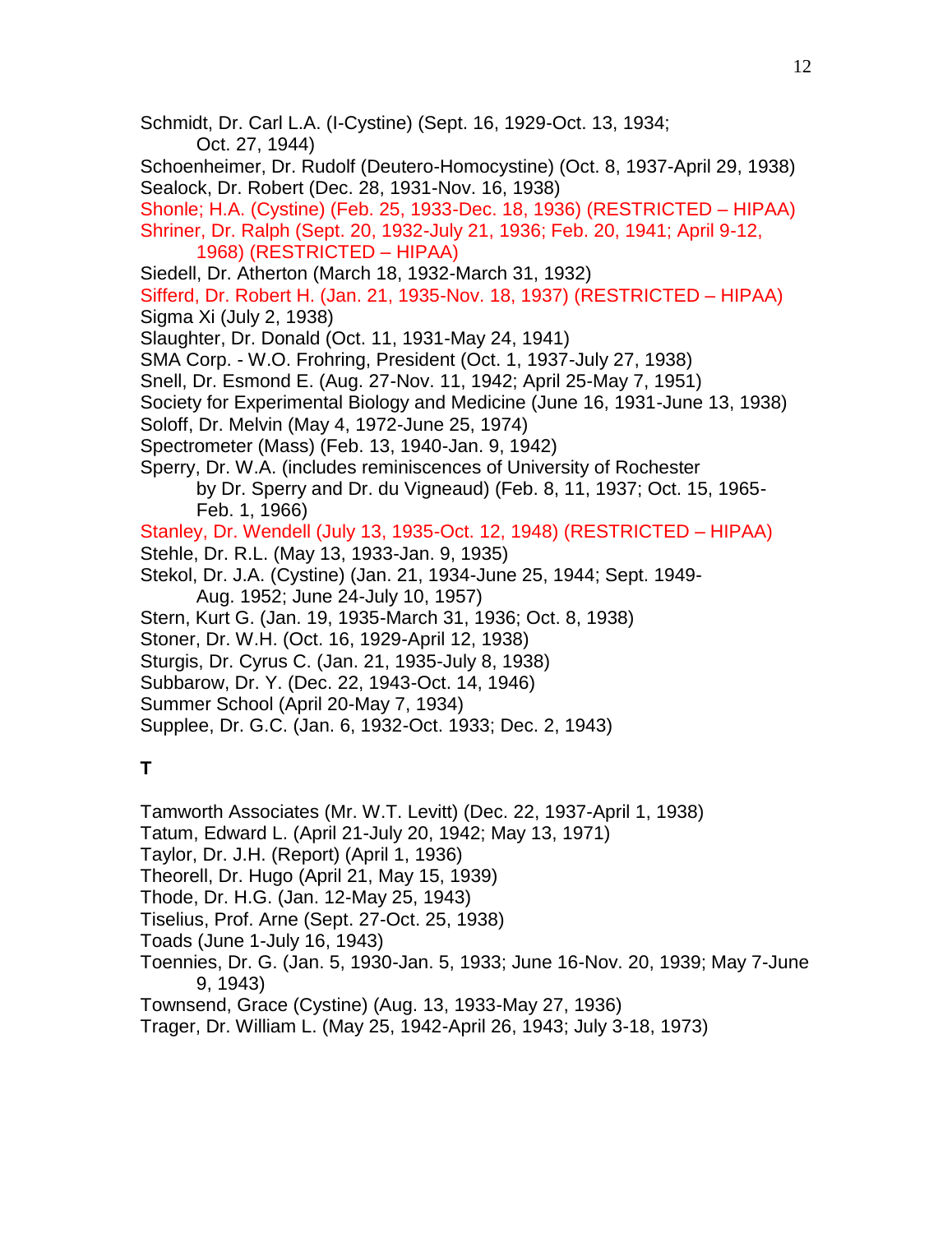# **U**

Union of America-Biological Societies (Oct. 7, 1937-Dec. 31, 1937) University of Tennessee (May 12, 1937-Aug. 17, 1937) Urey, Dr. Harold C. (April 5, 1938; Oct. 23, 1945-May 7, 1946; April 9 -May 17, 1968)

# **V**

Valentine, C. Baxton (Meat Juice Co.) (Feb. 28, 1930-Dec. 20, 1935; Oct. 18- Nov. 4, 1940)

Van Etten, Cecil (Jan. 16, 1933-Nov. 26, 1937)

Van Veen, Dr. A. G. (Djenkolic Acid) (Dec. 19, 1935-April 23, 1937)

Vari-Typer (n.d.)

Vickery, Dr. H.B. (egg albumin) (Oct. 4, 1929-May 10, 1935; Jan. 9-26, 1973)

du Vigneaud, Dr. Vincent (includes biography and bibliography) (Sept. 25, 1931- June 20, 1938)

du Vigneaud, Dr. Vincent - faculty information

du Vigneaud, Dr. Vincent - personal (Feb. 1, 1939-Dec. 15, 1942) (RESTRICTED – HIPAA)

Virtue, Dr. R.W. (Homocystine) (June 2, 1936-May 12, 1937)

"Vitamins and Hormones" - Academic Press (Nov. 21, 1942-Sept. 3, 1943)

# **W**

Wagner, Mayor Robert F. (Health Research Council) (June 2, 1958-May 1959) Walden, George B. (June 18, 1935-March 16, 1936) Washington Biophysical Institute (Aug. 31, 1934-Nov. 19, 1936) Weaver, Dr. Warren (Weaver Reports) (Feb. 15, 1940-Jan. 20, 1941) Weber, Dr. C. J. (April 17, 1930-May 26, 1931) Welch, Dr. Arnold D. (choline Homocystine) (May 8, 1939-April 27, 1945) Welch, Dr. Henry (Feb. 3-April 22, 1947) (crystalline penicillin) White, Dr. Abraham (March 23, 1935-Oct. 1942; June 10-21, 1974) (RESTRICTED – HIPAA) White, Dr. W. B. (March 3-May 3, 1943) Wilkins, Dr. Lawson (Feb. 15-March 10, 1938; May 29, 1942-Sept. 19, 1945) (creatine) Williams, Dr. Roger J. (Feb. 25 March 16, 1938; March 26, 1940-April 19, 1946; Sept. 18, 1967-Nov. 22, 1972) (RESTRICTED – HIPAA) Wilson, Dr. D. Wright (April 27, 1935-Oct. 29, 1947) Wintersteiner, Dr. O. (Sept. 21, 1929-Aug. 2, 1938; April 4, 1940-Jan. 21, 1946) (RESTRICTED – HIPAA) Wood, Dr. Barry W.J. (Jan. 4, 1940-Feb. 18, 1941) (RESTRICTED – HIPAA) Wooley, Dr. D.W. (Feb. 15, 1939-April 24, 1945; and telegram, July 25, 1966)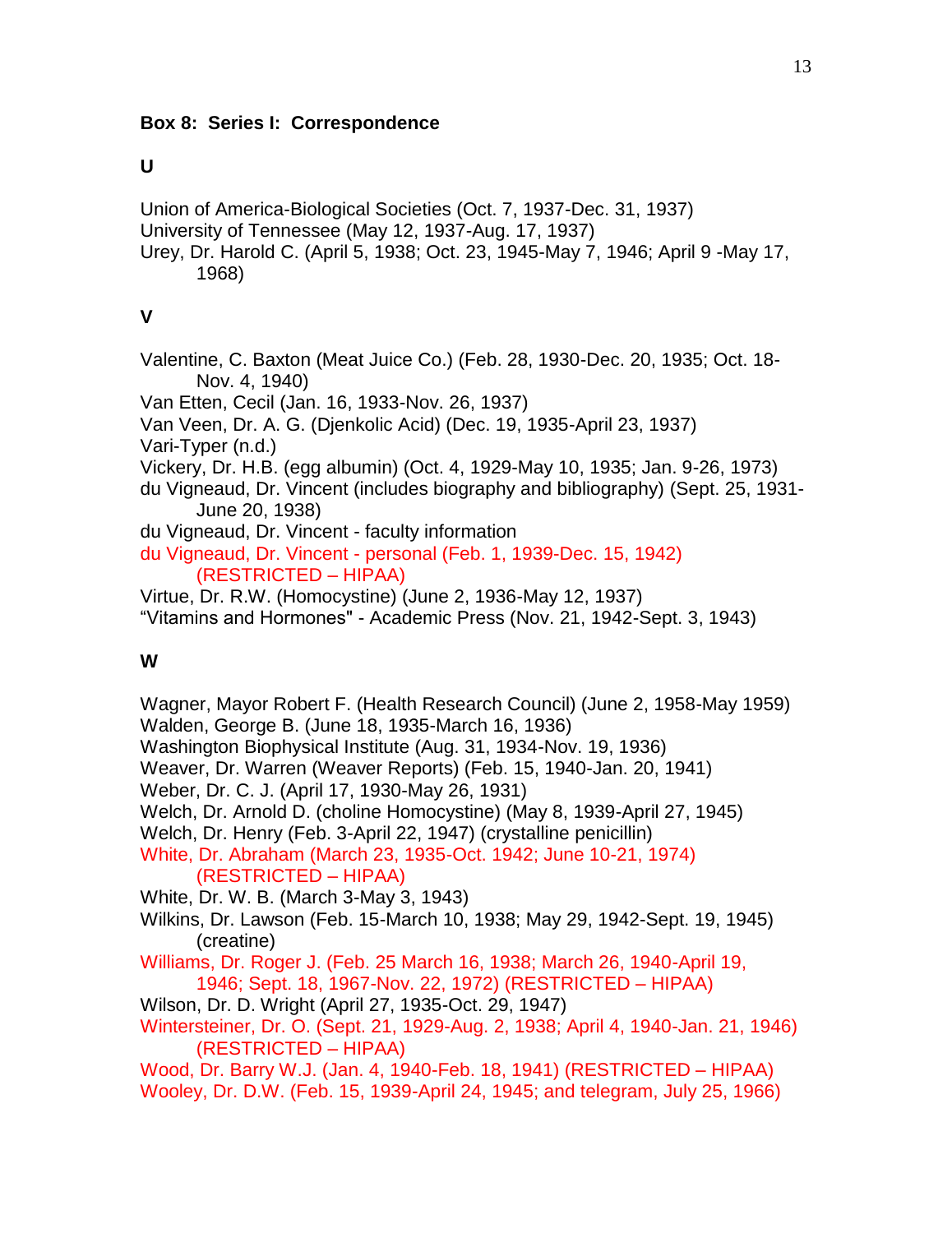### (RESTRICTED – HIPAA)

Wrinch, Dr. Dorothy (Oct. 19, 1936-Aug. 20, 1941) (RESTRICTED – HIPAA) Wuest, Dr. H.M. (June 26, 1942-June 12, 1944)

### **Box 9: Series II: General Correspondence, 1929-1975**

#### **The letters are within folders listed under the alphabet i.e. A, B, C etc.**

### **A**

Abernethy, Dr. T.J. (March 6, 1935) (RESTRICTED – HIPAA) Adamsons, Dr. Oscar K., Jr. (Sept. 13-Oct. 23, 1956) Addinall, Dr. C.R. (June 1943) Allen, Dr. Ernest M. (May 29-June 12, 1951) Allen, Dr. Raymond B. (June 10, 1937) Alvarez, Dr. Walter C. (Dec. 28, 1956) Anderson, Dr. Donald G. (Aug. 10-Sept. 24, 1973) Anderson, R.J. (Nov. 3, 1936) Andreatta, Dr. Rudolf (Aug. 1, 1973-May 16, 1974) Arneil, Dr. Gavin C. (Oct. 19-27, 1953) Arnold Dr. John W. (Jan. 30, 1937) Audrieth, Dr. L.F. (Nov. 23-Dec. 8, 1936)

# **B**

Bach, Dr. Stephen (March 19-May 11, 1968) Badger, Elizabeth A. (Oct. 8, 1942-Jan. 5, 1943) Ball, Dr. Eric G. (April 4, 1951-April 14, 1953) Bangham, Dr. D.R. (Sept. 27-Oct. 29, 1956) Barnes, Dr. Frederick W., Jr. (April 16, 19, 1946; Jan. 1948) Barris, Florence (Jan.-Feb. 1966) Beard, Dr. Paul (Feb. 17-March 25, 1940) Bearn, Dr. Alexander G. (May 7-July 9, 1975) (RESTRICTED – HIPAA) Beyerman, Dr. H.C. (Jan. 29, 1968-Jan. 13, 1969; May 1967) (RESTRICTED – HIPAA) Bogoch, Dr. Samuel (April 8-May 4, 1968) Boissonnas, Dr. Roger (Dec. 1953) Bollman, Dr. J.L. (May 10, 1957) Borsook, Dr. Henry (March 21, 27, 1940) Braunstein, Dr. A. (July 2, 1938) Brotman, Dr. Irving (March 22, 1939) Brown, Frank W. (Oct. 20, 1930) Brown, Dr. George B. (May 30-June 10, 1975) Brown, Dr. Raymond (March 15-28, 1954) Burkholder, Dr. Paul R. (Oct. 12, 23, 1942) Burnham, J.C. (May 14, 1970-July 10, 1971)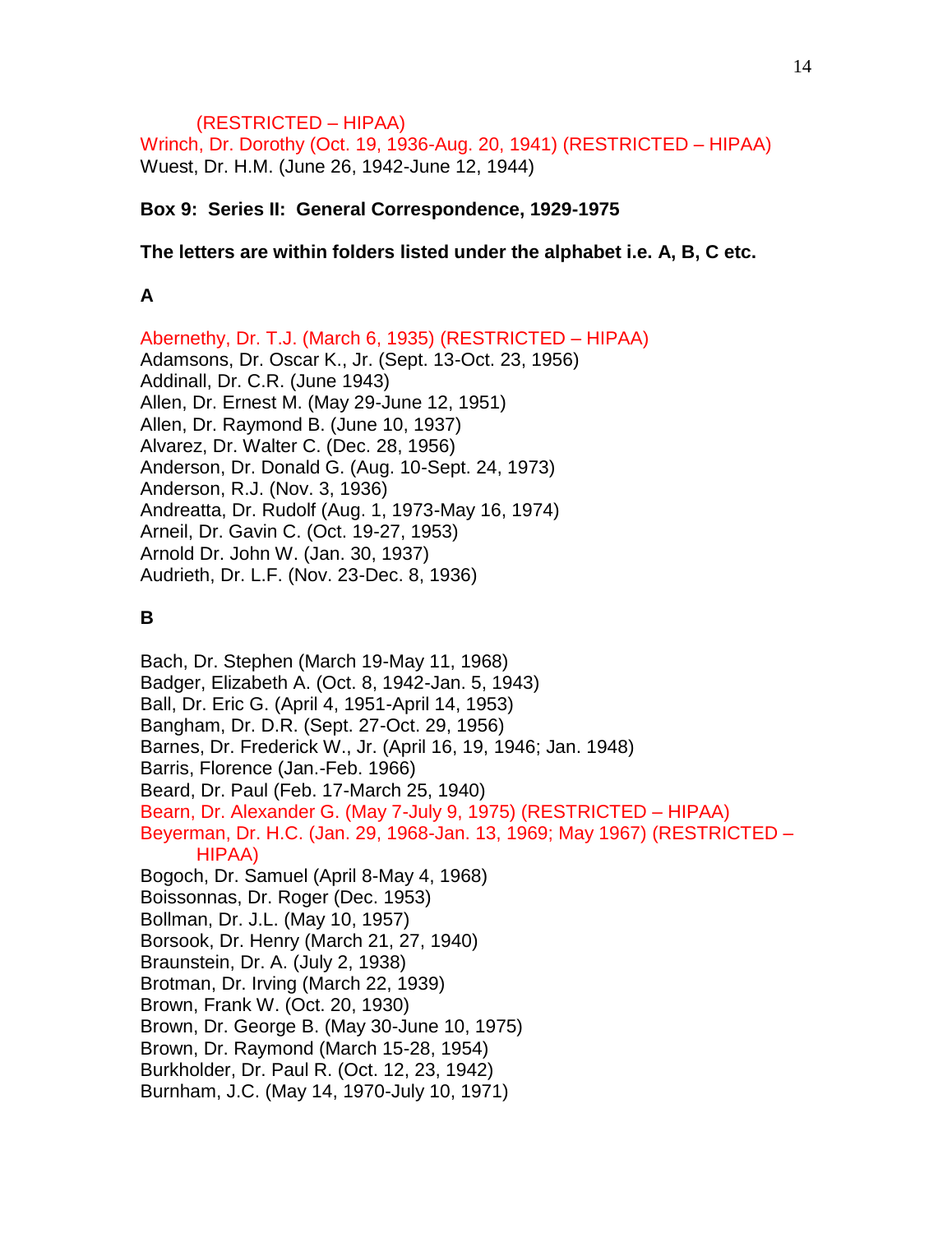Calingaert, George (March 14, 25, 1940) Carl Schurz High School (Hall of Fame) (May 20-June 9, 1975) CASE (Commission of the Arts and Sciences for Eisenhower) (Oct. 4, 1956-Jan. 22, 1957) Chard, Dr. T. (Jan. 18-Feb. 19, 1973) Carr, Dr. Malcolm Wallace (Oct. 18, 1943) Chargaff, Dr. Erwin (Jan. 4-March 23, 1943) Chemical Abstracts (June 22, 29, 1936) Chibnall, Dr. A.C. (April 6, 1935-June 13, 1935) Christman, H.H. (Aug. 3, 1938) Ciusa, Dr. Walter (Oct. 9, 1948-Feb. 8, 1949) Clark, Dr. G.L. (Oct. 17, 29, 1934) Cohn, Dr. W.E. (May 19, 1971-July 4, 1974) Cole, Wayne (n.d.) Conant, Dr. James B. (April 1 -May 18, 1933) Connor, Dr. Ralph (April 28, 1934-May 2, 1934; June 19, 1966-Aug. 22, 1968) Cori, Dr. Carl F. (April 5, 11, 1938) Corner, Dr. George W. (Nov. 18-Dec. 19, 1935) Corson, Dr. Dale R. (May 1, 1964-Oct. 16, 1974) Cosmos Club (Jan. 17-June 21, 1938) Cox, Dr. Gerald J. (Feb. 13, 1930) (RESTRICTED – HIPAA) Croxatto, Dr. H. (Feb. 10, 1954) Csonka, F.A. (Oct. 2, 9, 1929)

# **D**

Daggs, Dr. Ray G. (April 8, 12, 1938) Daiell, Dr. H.L. (June-July 1952) Dakin, Dr. H.D. (Jan. 17, 1940-Jan. 19, 1942) Dale, Sir Henry H. (March 26-May 7, 1954) Dent, Dr. Charles C. (May 1947-May 1951) Desreux, Dr. V. (March 28-July 5, 1938) Deutsche Chemische Gesellschaft (Nov. 6, 1935) Diabetes (Feb. 7-28, 1934) (includes copy of radio talk) (RESTRICTED – HIPAA) Donnally, Dr. H.H. (Oct. 8, 1932) Dragstedt, Dr. Lester R. (Feb. 20, 1940) Dubnoff, Dr. J. (May-July 1951) Dubois, Dr. Eugene F. (Mar. 1948) Dyer, Dr. W. (May 5, Nov. 11, 1933)

# **E**

Eckert, V. (Sept. 8, 1931)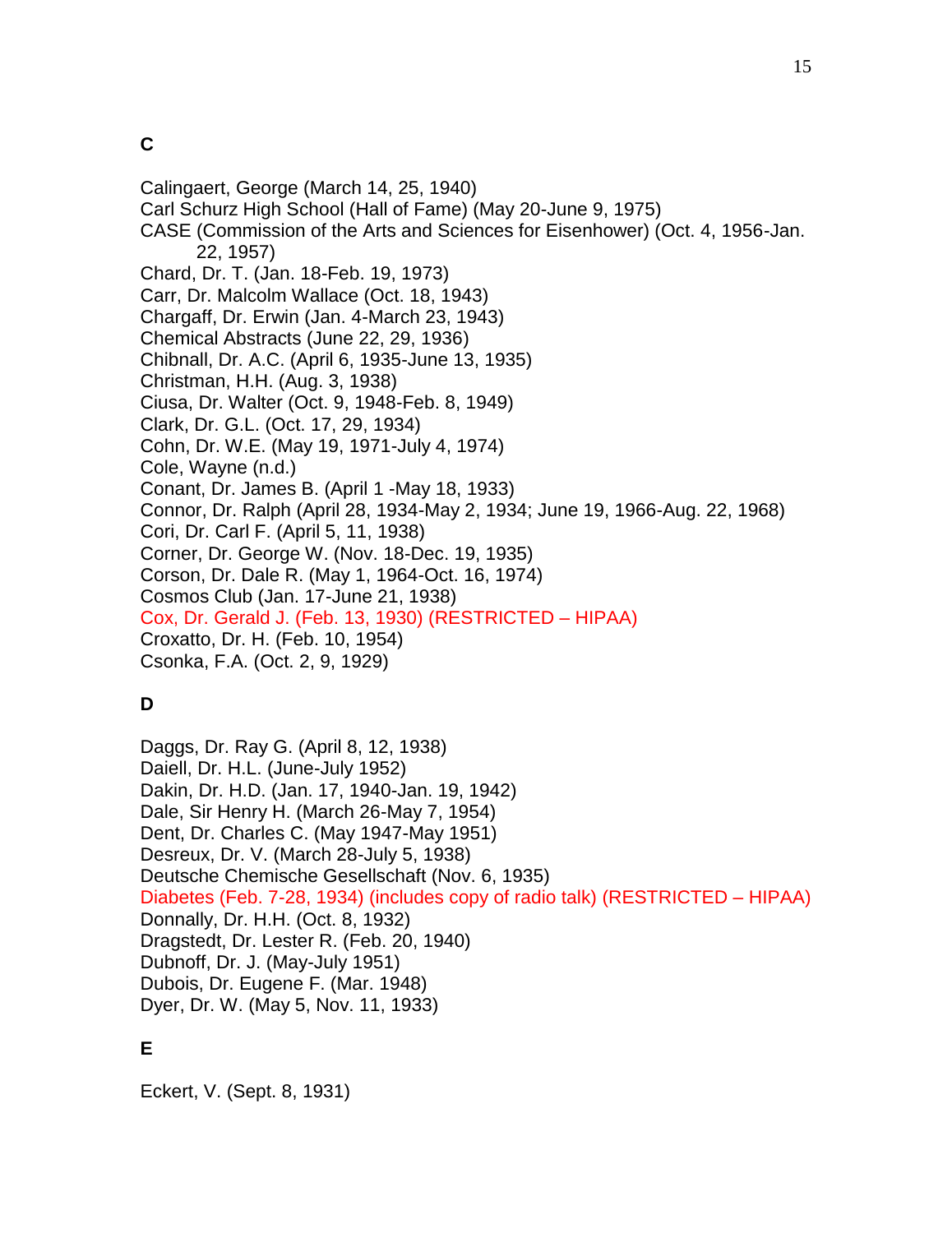Edelmann, Gerald (Oct. 18, 1972) Edsall, Dr. John T. (May 13, 22, 1940) Eggleston, Dr. Philip (Feb. 21, 1938) Ehrenstein, Dr. Maxmillian (Nov. 16, 1943) Eisenberg, Max Aaron (n.d.) Elderfield, Dr. Robert C. (Dec. 21, 1936-Jan. 4, 1937) Elliott, Homer P. (Nov. 8, 20, 1940) Elliott, Dr. K.A.C. (Dec. 20, 23, 1941) Ellis, Dr. Ruth. (Sept. 29-Oct. 6, 1930) Endicott, Dr. Kenneth (Feb.-March 1952) Englander, Alois G. (March 10, 1975) Erickson, Dr. B.W. (Nov. 16, 1972) Esselen, Gustavus J. (Jan 24, 28, 1946) Evans, Dr. Herbert M. (Jan. 22-Feb. 18, 1941) Examining Board (March 4, 1938) Exposition - California (Feb. 24, 1938)

## **F**

Faragalla, Dr. Farouk F. (April 5, 10, 1969) Fawcett, Dr. Don W. (Sept. 5-19, 1972) Ferguson, Dr. J.K.W. (June 13, July 4, 1967) Ferry, Dr. Ronald (Nov. 6-27, 1929) Field, Dr. John (July 16, 1934-Feb. 26, 1935) Fieser, Dr. Louis (Dec. 31, 1940-Jan. 8, 1941) Fildes, Dr. Joyce E. (May 22-June 9, 1969) Fildes, Dr. Paul (June 3-25, 1936) Fischer, Dr. Alfred E. (March 30-April 13, 1939) Fischer, Dr. Hermann O.L. (April 30, 1937) Fisher, C.H. (Sept. 14, 1933) Flint, Ferris (Aug. 25, 1970-July 4, 1974) Folkers, Dr. Karl (June 12, 1943-April 30, 1944) Folley, Professor (June 30, 1970) (RESTRICTED – HIPAA) Fraenkel, Dr. G. (Aug. 22, 1942-July 23, 1943) Franke, Dr. Kurt W. (Nov. 5, Dec. 23, 1935) Fraser, Dr. A.W. (April 5 -May 12, 1943) Frimpter, Dr. George W. (April 27, 1965; Dec. 12, 28, 1973) Frohring, Dr. W.O. (Jan. 7-18, 1943) Fromageot, Dr. Claude (Jan. 13, 1953-Sept. 27, 1954) (RESTRICTED – HIPAA) Fruton, Joseph S. (March-April 1966; Jan. 1950) Fuson, Dr. Reynold C. (Oct. 24, 1936)

# **G**

Gamow, Dr. George (May 1953-May 1954) Garrett, Dr. Sherman S. (Feb. 24, March 10, 1934)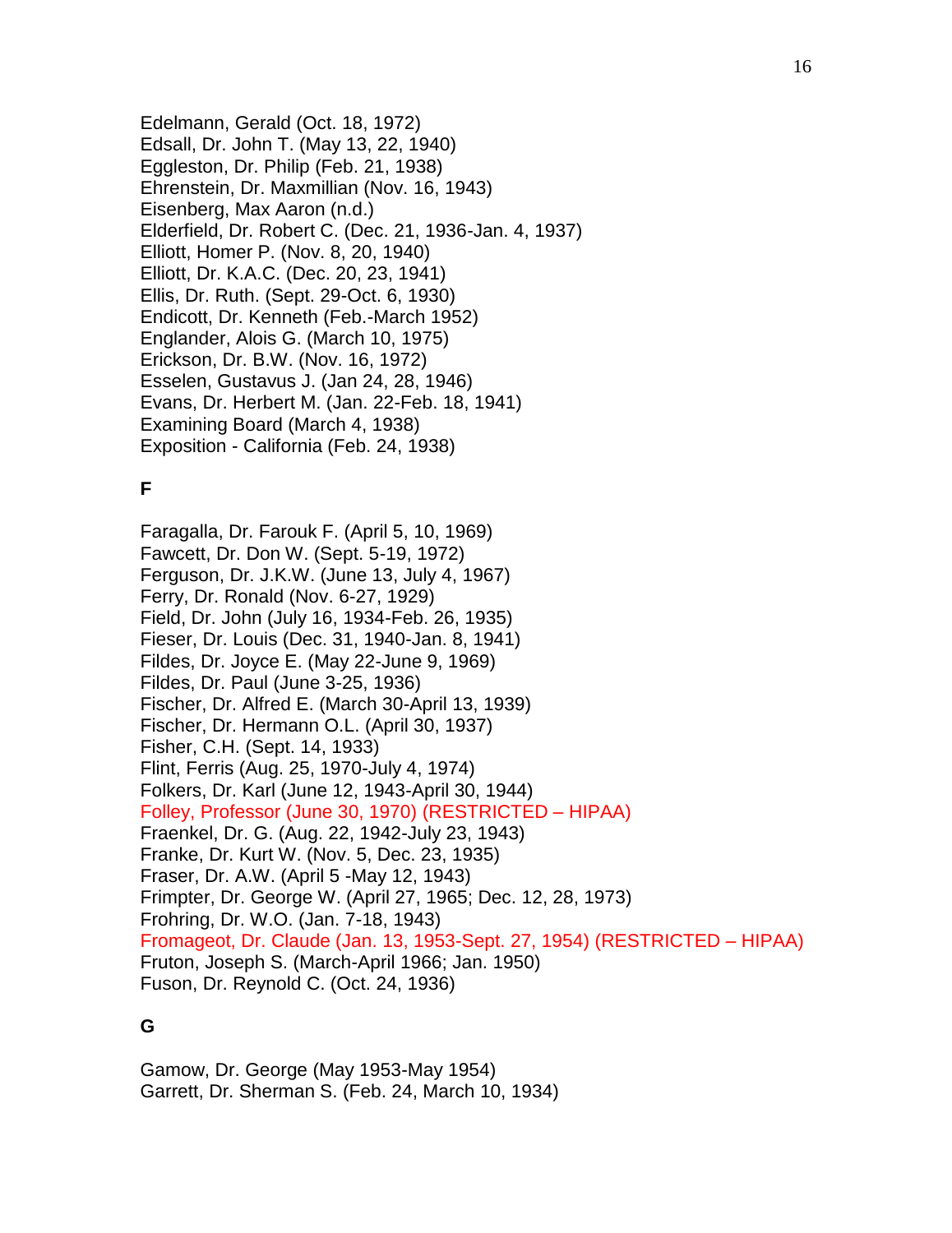Gerlough, Tillman D. (May 13, 1930; July 1, 1932) Gilman, Henry (March 17, 1938) Gins, Cathy (May 10, 1971) Ginsburg, Michael (March 1964) Girardet, A. (Jan. 11, 1929-Nov. 9, 1930) Goldblatt, Dr. Maurice (Dec. 6, 1932) Gordon, Dr. William G. (Oct. 16, 1934-June 28, 1938) Gould, Dr. R. Gordon (Aug. 11, 27, 1934) Grafe, Dr. Karl (Jan. 8, 1931) Graham, Dr. Claire E. (May 11, 17, 1968) Graham, Dr. Robert (Oct. 31, 1934) Gray, Dr. Philip L. (Jan. 16, 19, 1934) Green, Jack (April 1966) Greif, Dr. Roger L. (Nov. 11, 18, 1974) (RESTRICTED – HIPAA) Griffith, Dr. Wendell H. (Oct. 14-21, 1940) Grossman, M.I. (June 1950-April 1951) Grosz, Gunter (Nov. 15, 1974-Jan. 3, 1975) (RESTRICTED – HIPAA) Guillemin, Roger (Oct. 8, 1968-May 6, 1974) Gurin, Dr. Samuel (Oct. 12, 17-Nov. 19, 1936) Gustavus Adolphus College (Dec. 10, 1974-Jan. 3, 1975)

## **H**

Hager, Dr. Floyd (Oct. 4-8, 1946) Handler, Dr. Philip (Feb. 15, 1940-May 23, 1944) Hanks, Dr. John H. (Nov. 29, 1938-March 22, 1946) Hann, Raymond M. (Feb. 8, 1937) Harkins, Peter (Oct. 10, 17, 1942) Harkins, Dr. William B. (Oct. 9, 29, 1934) Harmison, Dr. Charles R. (March 9, 21, 1969) Harper, Alfred E. (June 20, 1974) Harrell, Dr. Bryant E. (May-June 1953) Harris, E.L. (Nov. 25, 1933-Feb. 27, 1934) Harris, Dr. J.I. (July 8, 1956-May 30, 1957) Harte, Dr. Robert A. (Jan. 27, 1967) Hartman, Dr. Frank A. (March 17, 24, 1937) Harvey Society (1967; 1972-1973) Hass, Dr. H.B. (March 4-9, 1942) Hastings, Dr. Baird (April 7, 1938) Hawley, Dr. Estelle E. (Aug. 29-Nov. 12, 1965; Nov. 15, 1967-Mar. 11, 1968) (RESTRICTED – HIPAA) Hazlet, Dr. Stewart E. (April 27-Aug. 10, 1937) Health, National Institutes of (May 26, 1946-Oct. 2, 1947) Hearan, Dr. John (July 15-Oct. 2, 1947) Henderson, Dr. Yandell (Nov. 10, 22, 1937) Henne, Dr. Albert L. (Oct. 12-23, 1944)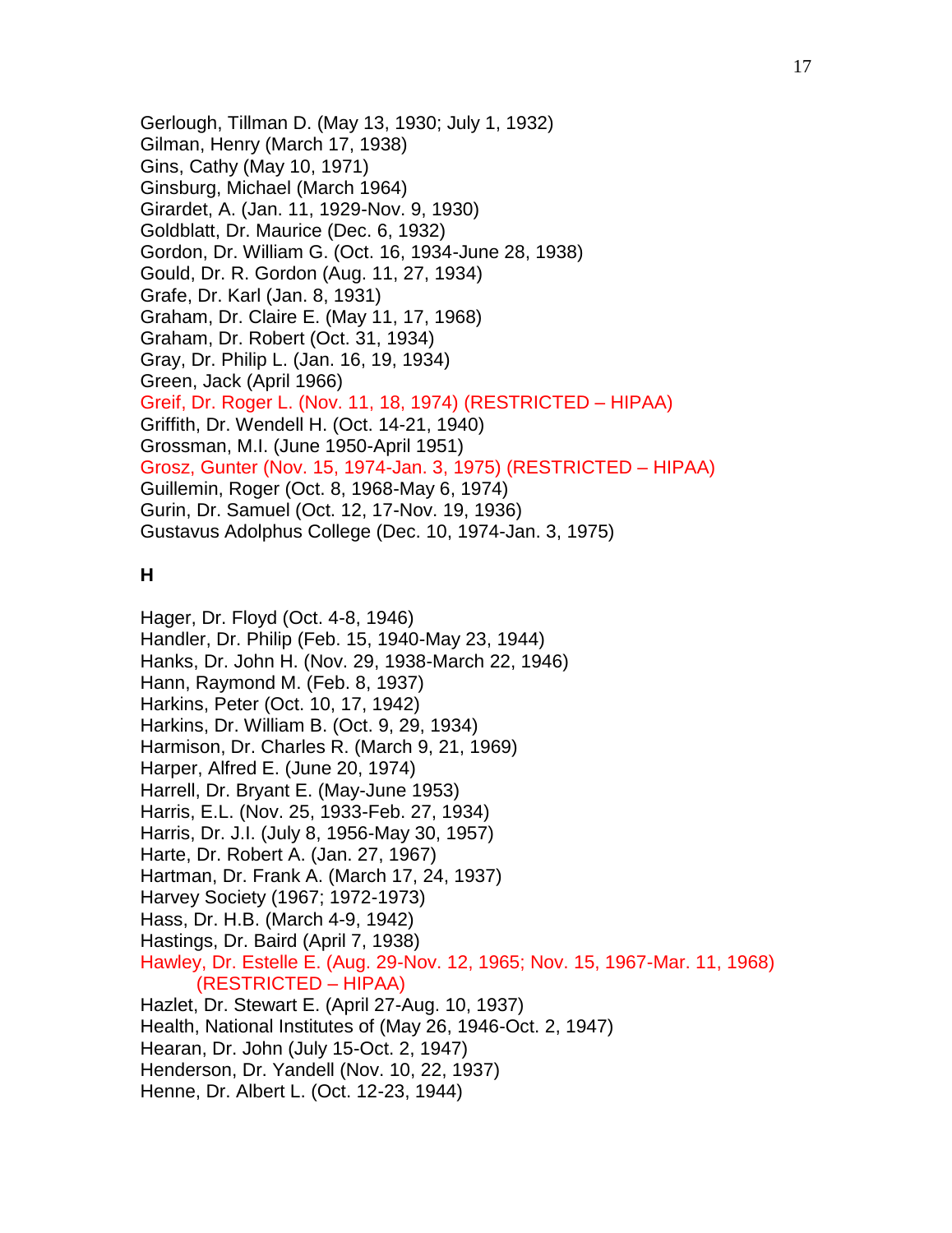Herbst, Dr. Robert (Jan. 26, 30, 1938) Herriott, Dr. Roger M. (March 10, 1941-April 17, 1946) Hess, Dr. Walter C. (Nov. 1, 14, 1930; Feb. 19, 1940-May 3, 1941; Nov. 15-Dec. 9, 1948) Heubaum, Dr. Ulrich (April 30, 1930) Hibben, Dr. J.H. (Aug. 2, 1935) Hill, Dr. Douglas, W. (Oct. 4, 1934-Oct. 26, 1936) Hirschmann, Dr. Ralph F. (Sept. 19, 1972) Hisey, Dr. Alan (Dec. 6, 11, 1937) Hjart, Dr. A.M. (Sept. 29, 1943) Hoag, Frances Livingston (May 9, 23, 1941) Hofer, Dr. Jesse W. (March 10, April 13, 1938) Hoffmann, Dr. A.A., Jr. (Dec. 4, 1936-Feb. 25, 1937) Hoffmann, Olive D. (April 6, 1936) Hollaender, Dr. Alexander (Sept. 14, 20, 1938) Holloway, Frank (May 5, 10, 1943) Holmes, Charles Wendell (June 2, 1937-June 30, 1938) Holt, Dr. Emmett, Jr. (Jan. 29, 1942) Hoover, S.R. (March 1, 1938) Hopkins, L.S. (Oct. 10, 1936) Hornaday, Dr. F.A. (June 20, 1937) Horowitz, Dr. Alec (Sept. 29, 1932) Horowitz, Dr. N.H. (Feb. 10-April 30, 1947) Houlihan, Ralph B. (May 8, 22, 1940) House, David C. (Sept. 12, 1972) Houssay, Dr. B.A. (Dec. 13, 23, 1935) Howard, Dr. G.A. (Jan. 15, 28, 1948) Howell, William H. (Dec. 29, 1939) Hunt, Reid (April 13, 1937) Hunter, Dr. George (Oct. 10, 1936) Huntress, E.H. (Nov. 13, 1937) Hyman, Margaret (Oct. 7, 16, 1937)

### **I**

Income Tax (Oct. 24, 1936) Ingersoll, Dr. Arthur W. (June 26, 1934-Jan. 17, 1938) Ivy, A.C. (Sept. 18, 19, 1931)

### **J**

Jacobs, Dr. Walter A. (June 3-24, 1936) Jenkins, Dr. George B. (Jan. 23, 1936-June 16, 1937) John Scott Award (June 22, 1954) Johnson, James W. (June 11, 1938) Jones, Walter and Lucia (Jan. 26, 1931) (RESTRICTED – HIPAA)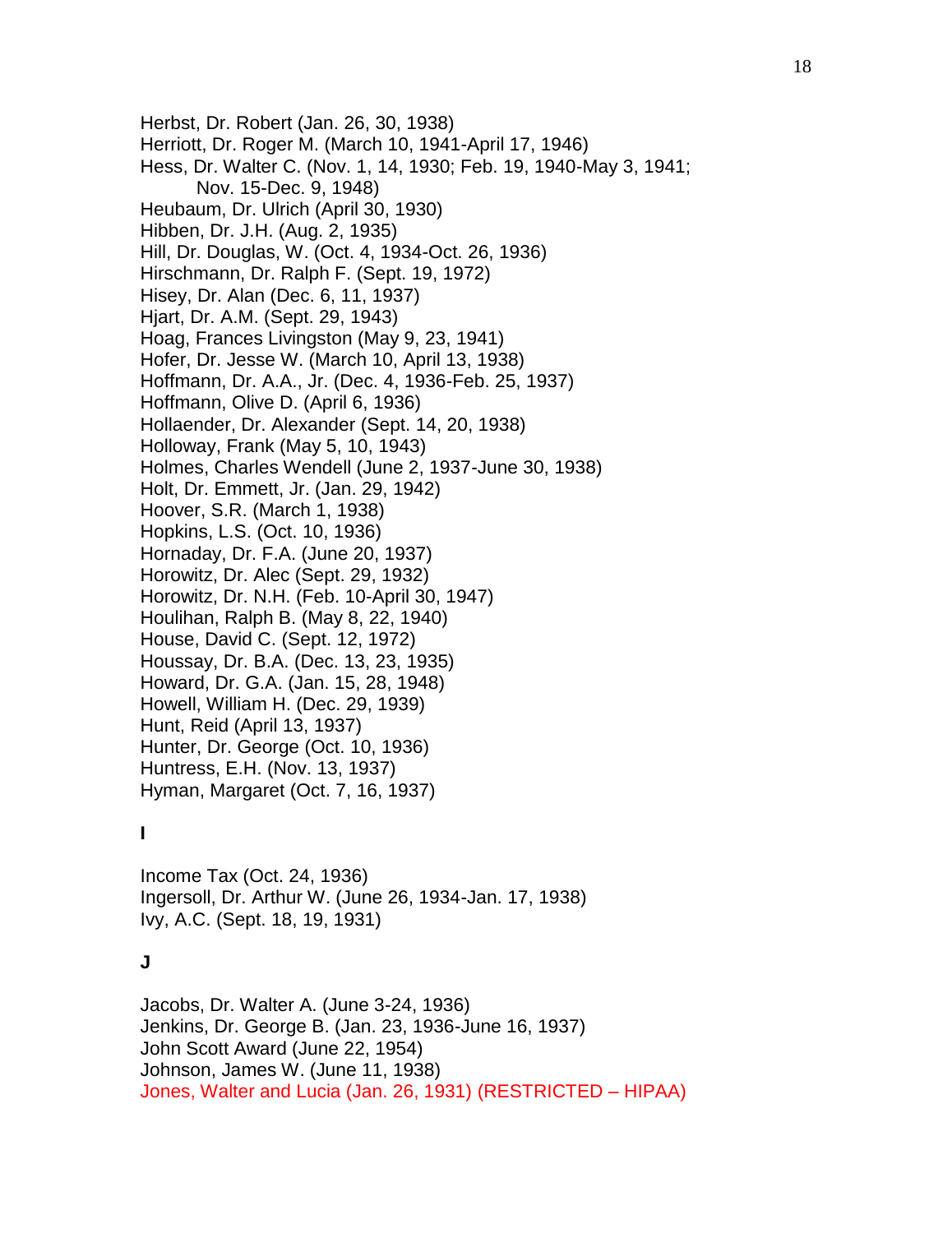Julian, Dr. Percy L. (Sept. 26, 1935-Oct. 16, 1935)

# **K**

Kalckar, Dr. Herman (April 26, 1968) Kane, Dr. Howard F. (March 24-April 4, 1938) Kelly, Dr. G.L. (Mar. 5, 10, 1936) Kempfort, Waldemar (July 8, 1943) Kendall, Dr. E.C. (June 13, 1934) Kendall, Dr. Forrest E. (Feb. 19, 1930-Oct. 13, 1932) Kennedy, Joseph P., Jr., Foundation - Invitation to Symposium on "Choices of our Conscience" (Oct. 16, 1971) King, Dr. Te Piao (April 3, 9, 1969) Klein, Dr. David (April 28, 1934-May 8, 1934) Kleiner, Dr. Israel S. (May 15, 18, 1935) Kochakian, Dr. Charles D. (July 3, 18, 1973) Kogl, F. (Nov. 4, 1942; Oct. 24, 1945-Sept. 25, 1946) Kone, Eugene H. (Sept. 29, 1970) Kornberg, Arthur (Sept. 7, 10, 1973) Koshland, Daniel E., Jr. (March 6, 1975) Krebs, H.A. (April 5, 20, 21, 1938) Krieghbaum, Hillier (March 27-June 30, 1958) Krohnke, Fritz (July 9, 1973) Krop, Dr. Stephen (June 21, 25, 1971) Kuhn, Dr. E. (April 2, 16, 1970) Kuhn, Loeb & Co. (April 12, 1968) Kurmeyer, Adolf (Nov. 22, 1930)

# **L**

Lab Glass (n.d.) Lampen, Dr. J. Oliver (Sept. 3, 1943-Feb. 10, 1944) Langley (Nov. 17, 1934) Lansing High School (June 10, 1971) Lardy, Dr. Henry A. (Jan. 15-July 7, 1947) Lauson, Dr. Henry D. (Sept. 25, 1969) Lavine, Dr. Theodore F. (May 6-June 3, 1942) Law, Dr. John H. (April-May 1964; March 5, 1975) Lawrence, Dr. John H. (April 14, 1947) Lawrie, Dr. Norman R. (Jan. 20, 1934-Feb. 23, 1939) Leake, Chauncey D. (March 5, 1936) Lederer, Dr. E. (Nov. 22-Dec. 16, 1968) Lehninger, Albert L. (May 4, 1965) Leonard, Dr. N.J. (Oct. 4, 1963-Jan. 19, 1971) Lester, Yvette (June 30-Aug. 9, 1967) Levene, Dr. P.A. (May 6, 12, 1937)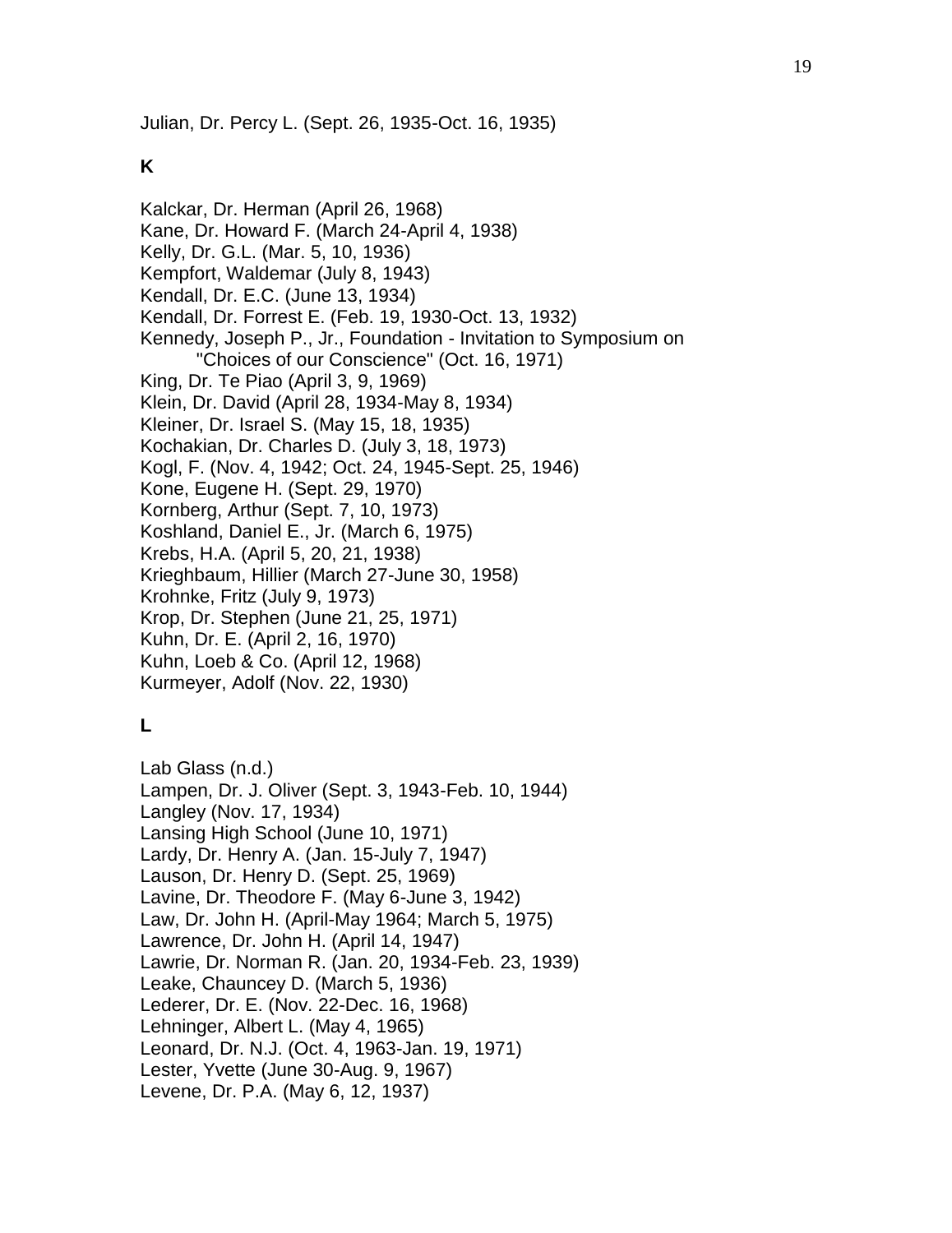Lewis, J.C. (May 1950) Ley, I.H. (May 25, 1966) Leyden (Sept. 30, 1942) Li, Prof. Choh Hao (Feb. 20, 28, 1974; March 1964) Liao, Dr. Sung J. (Oct. 30-Nov. 13, 1973) Liem, Ronald (April 4, 1973) Link, Dr. Earl Paul (May 25, 1936) Logan, Dr. Milan (Oct. 4, 12, 1938) Long Island University (April 18, 23, 1974) Longmire, F.E. (June 6, 1936) Longo, Dr. Lawrence (Nov. 1, 1971-Jan. 31, 1975) Looney, Joseph M. (July 16, 1938) Low, Dr. Barbara (March 26, 1964; Oct. 1953-March 1955) Luckey, Dr. E. Hugh (April 1, 1974) Lutz, Robert E. (April 5, 1938)

### **Mc**

McCann, Dr. William S. (July 29, 1946; Nov. 1951) McClymonds (April 25, 1973) McConnell, Dr. Kenneth P. (July 23, Aug. 7, 1968). McCormick, Donald B. (Jan. 23, 1968) McCullogh, D. Roy (Feb. 13, 1936) McDevitt (June 21, 1937) McDonald, Ellice (April 30, 1937) McDowell, Dr. Fletcher (Jan. 15, 1970) MacFayden, Capt. Douglas A. (Oct. 13, 16, 1944) McGraw-Hill (Sept. 1964-Sept. 1966) McHenry, Dr. E.W. (Feb. 11, June 11, 1936) Mcllwain, Dr. H. (Feb. 16-Aug. 1, 1940) MacKay, Dr. Eaton M. (Feb. 25-April 26, 1946) McKennis, Hebert (March 10, 24, 1969) McKinney, Dr. H. H. (Nov. 23-Dec. 1, 1937) McVeigh, Dr. Ilda (July 27-Sept. 10, 1970)

## **M**

Macorini, Edgardo (Sept. 11, 1972) Madison, Kenneth M. (March 17, 1938) Madhav, Dr. R. (July 9, 18, 1973) Manning, Dr. Maurice (Jan. 8, 1974) Marion Labs, Inc. (Nov. 20, Dec. 16, 1968) Mark, Dr. Herman F. (Dec. 20, 29, 1972) (RESTRICTED – HIPAA) Marker, Dr. Russell E. (Dec. 14, 1943-April 10, 1944) Marrian, Dr. C.F. (Nov. 20-Dec. 23, 1936) Marsal, Dr. Alberto (Dec. 14, 1935-Nov. 12, 1936)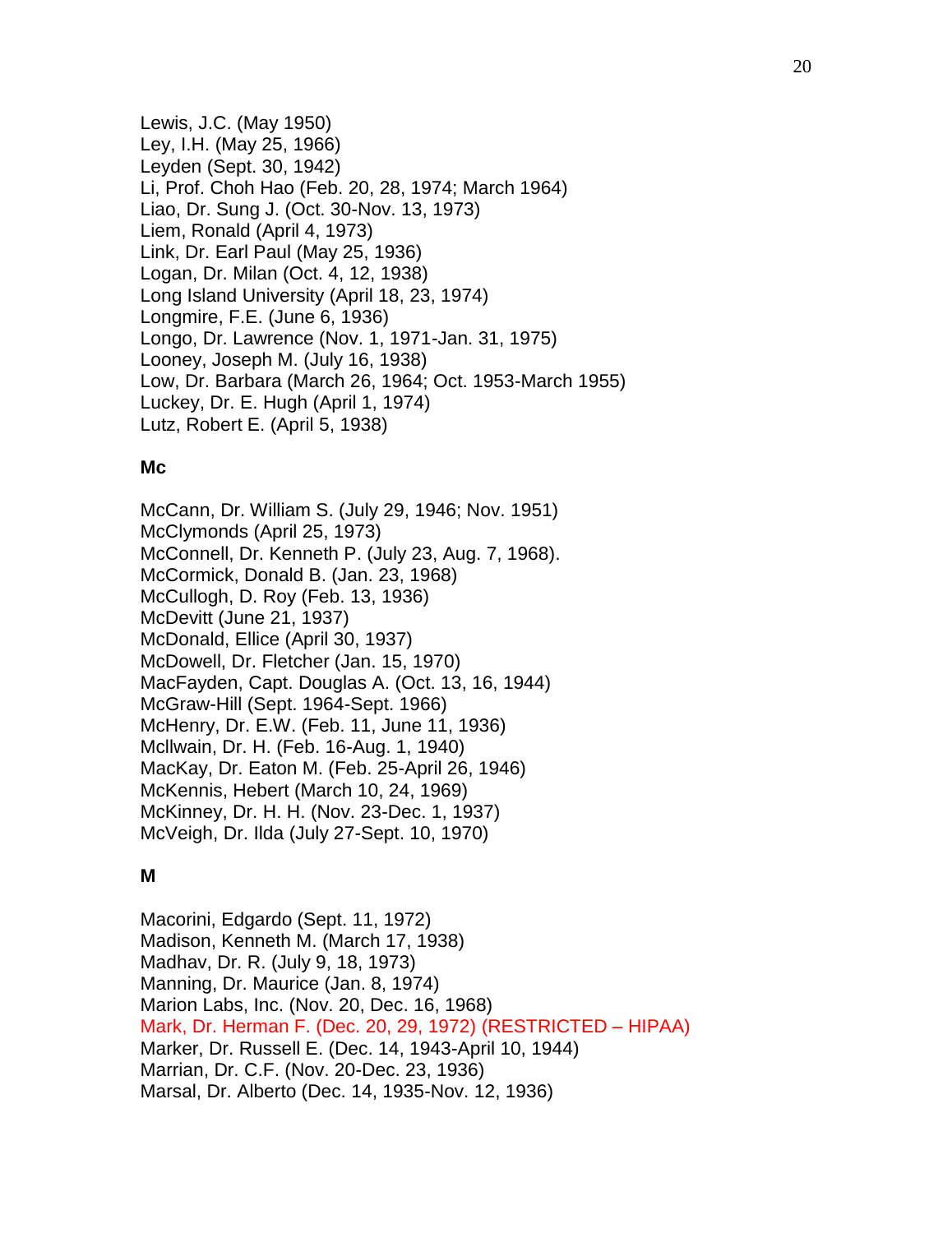Marsh, M. Elizabeth (Feb. 1, 9, 1937) Marshak, Dr. Alfred (Feb. 17-March 19, 1943) Martin, Mrs. M.J. (Aug. 14-Sept. 9, 1969) Matheson Gas Products (Jan. 15, 27, 1970) Mayer, Joseph E. (Jan.-Feb. 1966) Mayo Clinic (April 27, 1937) Mead, James F. (Jan. 20,) Meade, Dr. Gordon M. (Sept. 10, 1971) Meader, Dr. R.G. (March 8-May 31, 1944) Medes, Dr. Grace (March 4, 18, 1935) Meeker, D. Olan (March 1943) Meinwald, Dr. Jerrold (April 13, 1968-Mar. 12, 1974) Menaker, Dr. Walter (Aug. 9, 17, 1967) Mendel, Prof. Lafayette B. (Sept. 4, 1931-April 16, 1936) Mendoza, Maria Cristina (July 10, 1968) Mercer, Linda M. (Sept. 17, 1974) Merck & Co., Inc. (Aug. 3, 1966; Aug. 13, 1969) Merck, Sharp & Dome (Jan. 23, 1969) Merrifield, Dr. R. Bruce (July 28, 1967-Feb. 28, 1973) Merry, C.E. (July 1, July 5, 1932) Mertz, Edwin T. (Sept. 6, 1941) Mettler Instrument Corp. (Jan. 4, 1974) Meyer, Dr. Karl (April 6, 1945) Miles Labs, Inc. (1969-1970) Miller, Dr. E.G. (March 20, 1935) Miller, G.H. (May 18, 1967) Miller, James A. (Nov.-Dec. 1951) Miller, Lloyd C. (July 10, 1937) Mirsky, Dr. A.E. (June 3, 4, 7, 1938) MIT Robotics Study Group (July 8, 1969) Moens, L. (May 13-June 25, 1971) Mondabori, Arnaldo (April 26, 1973) Moore, Stanford (March 19, 1938) Morgenstern, Dr. Maurice (April 20, 1947) Morrell, Dr. Roger M. (Jan. 3, 25, 1968) Morris, Dr. P. (Sept. 15, 1931) Mudd, Dr. S. Harvey (June 3, 1970-Nov. 18, 1974) (RESTRICTED – HIPAA) Mullen, George E., Jr. (July 31, 1935) Munoz, Dr. Juan (n.d.) Munsick, Robert A. (April 13, 15, 1967)

### **Box 10: Series II: General Correspondence, 1929-1975**

**The letters are within folders listed under the alphabet i.e. A, B, C etc.**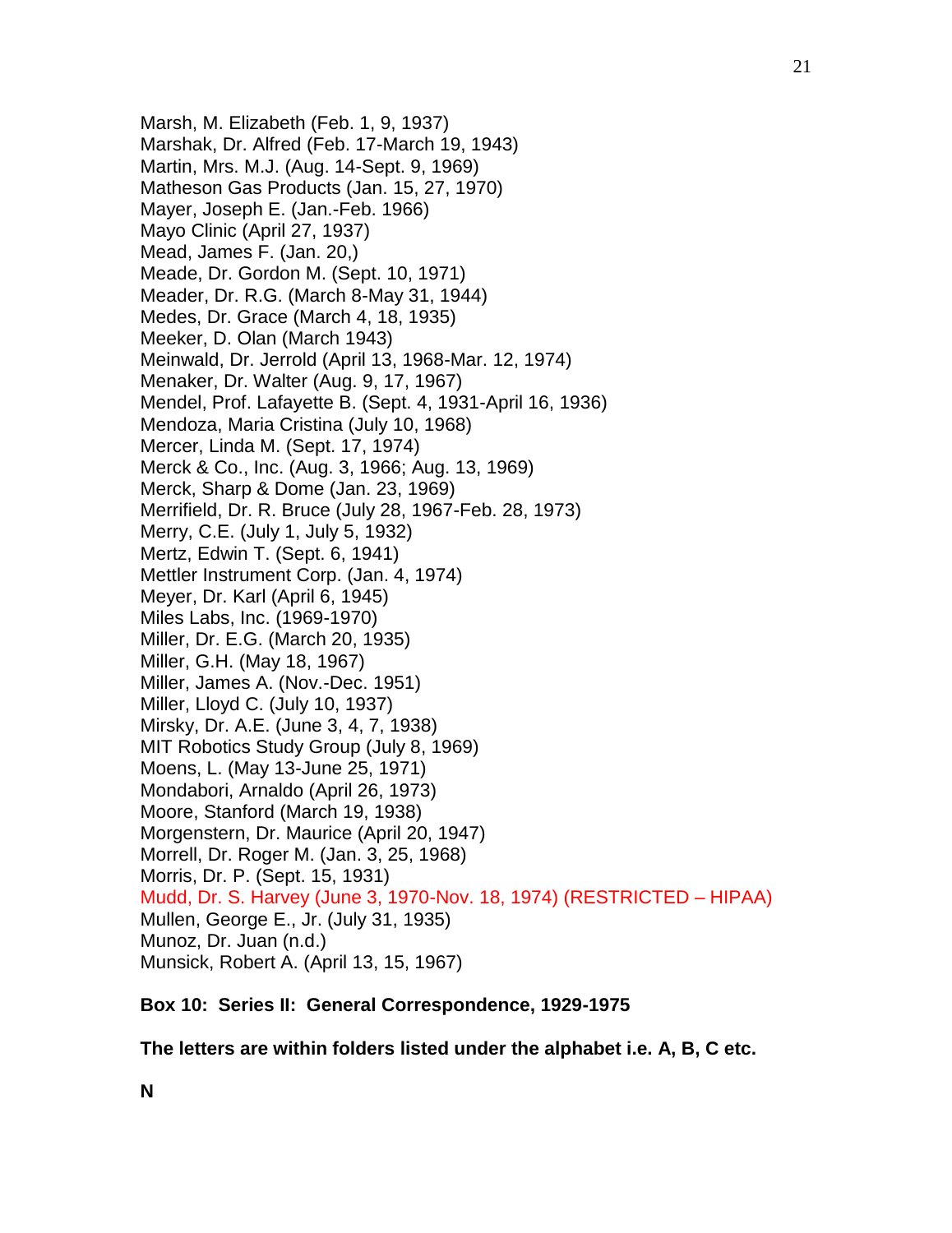Nagasawa, Dr. H.T. (July 1-28, 1974) (RESTRICTED – HIPAA) Najar, Dr. Victor (May 2, 17, 1968) Najjar, Dr. Victor A. (Sept. 26-Oct. 28, 1946) Nasset, Dr. E.S. (April 8-June 15, 1940) National Research Council (July 15, 17, 1940) National Science Foundation (Aug. 7-Dec. 2, 1974) (RESTRICTED – HIPAA) Neider, G.B. (n.d.) Nelson, Dr. E.M. (Jan. 26, 28, 1943) Nemeth, Dr. Josef (Jan. 20, 1973) Nesvadba, Dr. H. (March 7, 1968) Neuman, Dr. William F. (Sept. 29-Oct. 10, 1940) New York Academy of Sciences (Dec. 1964; July 1966) New York Society for Medical Research, Inc. (Aug. 17, 1967) New York University (March 1, 11, 1955) Nichols, Dr. R.V.V. (Nov. 11-20, 1953) Nicolet, Ben H. (June 3, 1935-July 10, 1937) Niederl, Joseph B. (July 10, 1937) Nier, Dr. Alfred 0. (Sept. 13, 1940; Feb. 1950) Norman, Dr. N. Philip (Sept. 7-18, 1943) Noyes, Prof. W. Albert, Jr. (April 1, 5, 1940) Nutrition Foundation (Oct. 1957; Sept.-Oct. 1961) Nutrition Reviews (Aug. 1941; 1974) Nutritional Biochemical's Corp. (Feb. 27, 1969)

# **O**

Ofuji, Dr. Tadashi (March 22-April 11, 1968) Ohio State University (May 29, 1970) Oklahoma Medical Research (May 16, 24, 1957) Oliveto, Dr. E.P. (Aug. 4-Sept. 10, 1971) Olson, Dr. Robert E. (July 12, 31, 1967) Omega Balance Service (Dec. 6, 12, 1968) Oncley, J.L. (Dec. 23, 1947) Oppel, Major Theodore (Aug. 30, 1942-Oct. 29, 1943) Orluck, Steven (Jan. 8, 15, 1970) Osterberg, Dr. Arnold E. (Jan. 13, 1942-July 22, 1946) Ott, Dr. Emil (Jan. 9-May 13, 1943) Overly Biochemical Research Foundation, Inc. (Jan. 18, 29, 1943) Owen, Dr. Philip S. (Oct. 15, 18, 1946)

# **P**

Paquette, Thomas L. (Aug. 6, 30, 1974) Parimod, Dr. Pyare (March 27, April 7, 1972) Parks, Dr. John (July 30, 1970)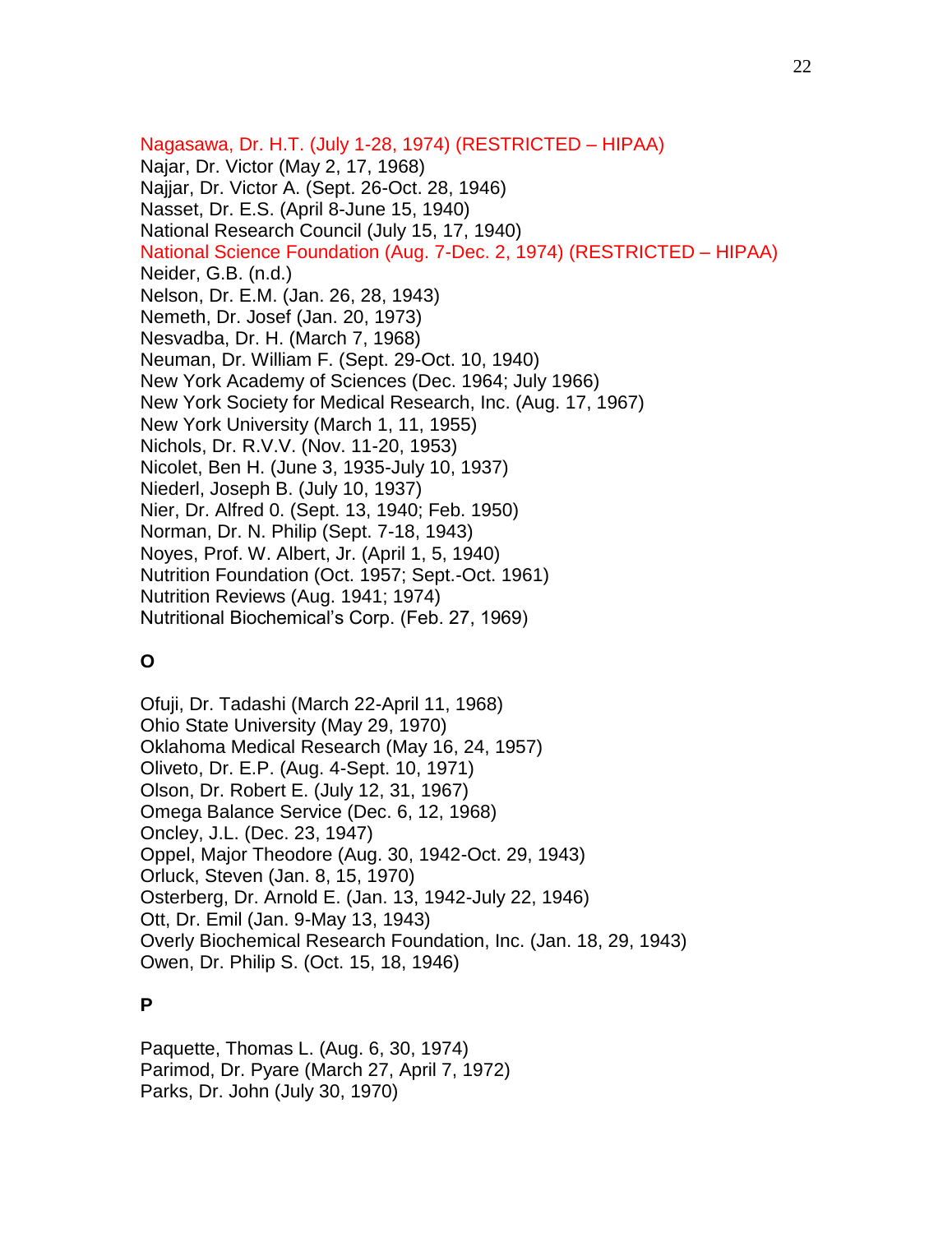Parsons, Charles (Sept. 30, 1936) Patchornik, Abraham (Feb. 1973) Pate, John R. (Aug. 10, 1937) Paton, Miss (Oct. 12, 1931) Pavel, Dr. S. (June 13, 1968-April 16, 1973) Pearlmutter, Dr. A. Frances (Nov. 28-Dec. 5, 1973) Pekaret, Edward (June 28, 1930-Dec. 31, 1931) Perry, Dr. C.A. (Sept. 5, 25, 28, 1931) Pharmacia Fine Chemicals, Inc. (Jan. 2, 1968-Feb. 25, 1972) Pickford, Dr. Grace E. (Sept. 1, 1970) Pirie, Dr. Norman W. (June 10, 1932-Dec. 27, 1933; June 1966) Piszkiewicz, Dennis (Feb. 18, 1969) Pitts, Robert F. (Oct. 1966) Plack, Jane (Feb. 10, 17, 1943) Platzer, Karen Elizabeth Burke (Dec. 23, 1971) Plotz, Colonel Harry (Aug. 31, 1945-March 25, 1946) Pogge, Dr. R.C. (Dec. 23, 1946) Poillon, Howard A. (Sept. 18-Oct. 8, 1942) Polansky, Dr. John (Dec. 11, 1929-June 27, 1932) Pollard, Dr. Ernest C. (Oct. 29-Nov. 10, 1954) Population Crisis Committee (June 1970) Porter, Curt C. (June 25-July 2, 1936) Porter, Dr. J.P. (April 27-Sept. 16, 1943) Portoghese, Dr. P.S. (March 6, 10, 1975) Potts, John T. (Dec. 1965) Prockop, Dr. Darwin J. (May 5, 11, 1971)

# **Q**

Quastel, Dr. J.H. (March 10, 13, 1937) Queensborough Community College (Oct. 2, 1968)

# **R**

Racker, Dr. Efraim (Aug. 4, 1971-July 23, 1972) Rainin, Kenneth (Nov. 3, 9, 1971) Randall, Prof. Harrison M. (Oct. 9, 1947) Rangaswami, Prof. S. (April 7, 23, 1969) Ratner, Dr. Sarah (Jan.-Feb. 1965) Reich, Theodore (June 11, 1970-Feb. 11, 1972) Reichstein, Prof. Tadeus (Nov. 30, 1942-Nov. 27, 1945) Reinmuth, Dr. Otto (Feb. 15, 1938) Remetier, F. (Nov. 6, 11, 1968) Research Corp. (Jan. 22-Feb. 1, 1974) Research Organic/Inorganic (May 22, 1972) Reyniers, James (Sept. 1949)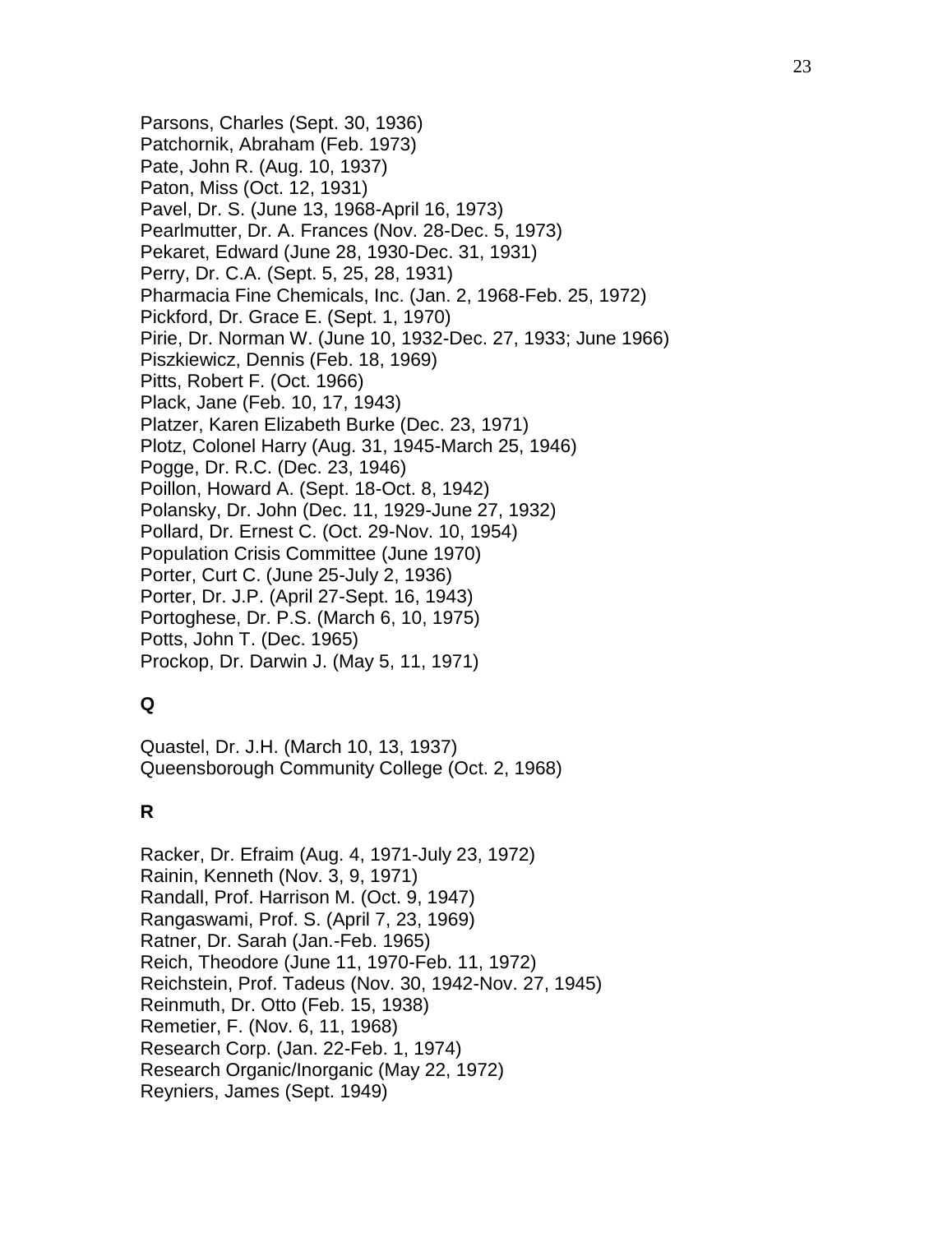Reynolds, Mrs. D.P. (April 1967) Rhoads, C.P. (Oct.-Nov. 1941; 1943) Richardson, Dr. G.M. (Dec. 30, 1936-April 30, 1937) Riker, Dr. Walter F., Jr. (July 24, 30, 1970) Rips, Dr. R. (Jan. 20-Feb. 3, 1975) (RESTRICTED – HIPAA) Ritterberg, Dr. David (March 29-April 5, 1956) Robbins, William J. (April 1940-July 1943; July 1946) Roberson, Victor (Oct. 6, 1930) Robertson, Prof. J. Monteath (Sept. 30, 1970) Roblin, R.O. (Dec. 1944-April 1945) Robinson, Betty (Chase) (Oct. 26-Nov. 8, 1972) Rockefeller, David (Sept. 11-27, 1974) (RESTRICTED – HIPAA) Rockefeller Institute (1949; 1951; 1953) Rockefeller University (1967; 1971) Rose, Anton (n.d.) Rosenbloom, Dr. Alan A. (June 11-26, 1973) Rossouw, S.D. (June 27, 1935) Rowe, Dr. Alan R. (April 6, 1972) Rowe, Dr. Allan Winter (June 2, 4, 1934) Rubin, Dr. Albert L. (April 19-May 11, 1971) Rubin, Dr. Saul H. (May 15-June 5, 1945) Rudinger, Joseph, Edith, and Dane (Feb. 7, 1966-May 24, 1974)

# **S**

Saifer, Dr. A. (Jan. 24, 26, 1968) Saint Johns University (Feb. 6-17, 1970) Salton, Dr. Milton P.J. (Sept. 10, 13, 1971) Sawdaye, Dr. Reuben (April 10-17, 1972) Saxena, Dr. B.B. (May 1967) Sayers, Dr. George (Nov. 1, 1972-May 3, 1974) Schachman, Howard K. (Sept. 9, 1971; Feb. 26-March 5, 1954) Schaefer, Dr. John P. (March 5, 12, 1968) Scharf, Dr. A. (Jan.19-April 29, 1942) Schmitt, Frank (Sept. 25-Nov. 23, 1968) Schneckloth, Dr. Roland E. (May 5, 9, 1969) Schoberl, Dr. Alfons (Dec. 1, 1930-Feb. 5, 1937; March 8-25, 1951; March 9-May 25, 1966) Schon, Dr. Earl (Sept. 24-Oct. 15, 1936) Schram, Dr. Mildred W.S. (April 7, 1937) Schwartz, Irving (Nov. 5, 1964) Schwarz/Mann (May 7, 16, 1974) Schwenk, Dr. Erwin (April 22, 1935-March 15, 1937) Schwyzer, Dr. Robert (Sept. 20, 1967-Nov.1, 1967) Science (Aug. 12, 1938) Scott, Dr. D.A. (Aug. 11, 1931)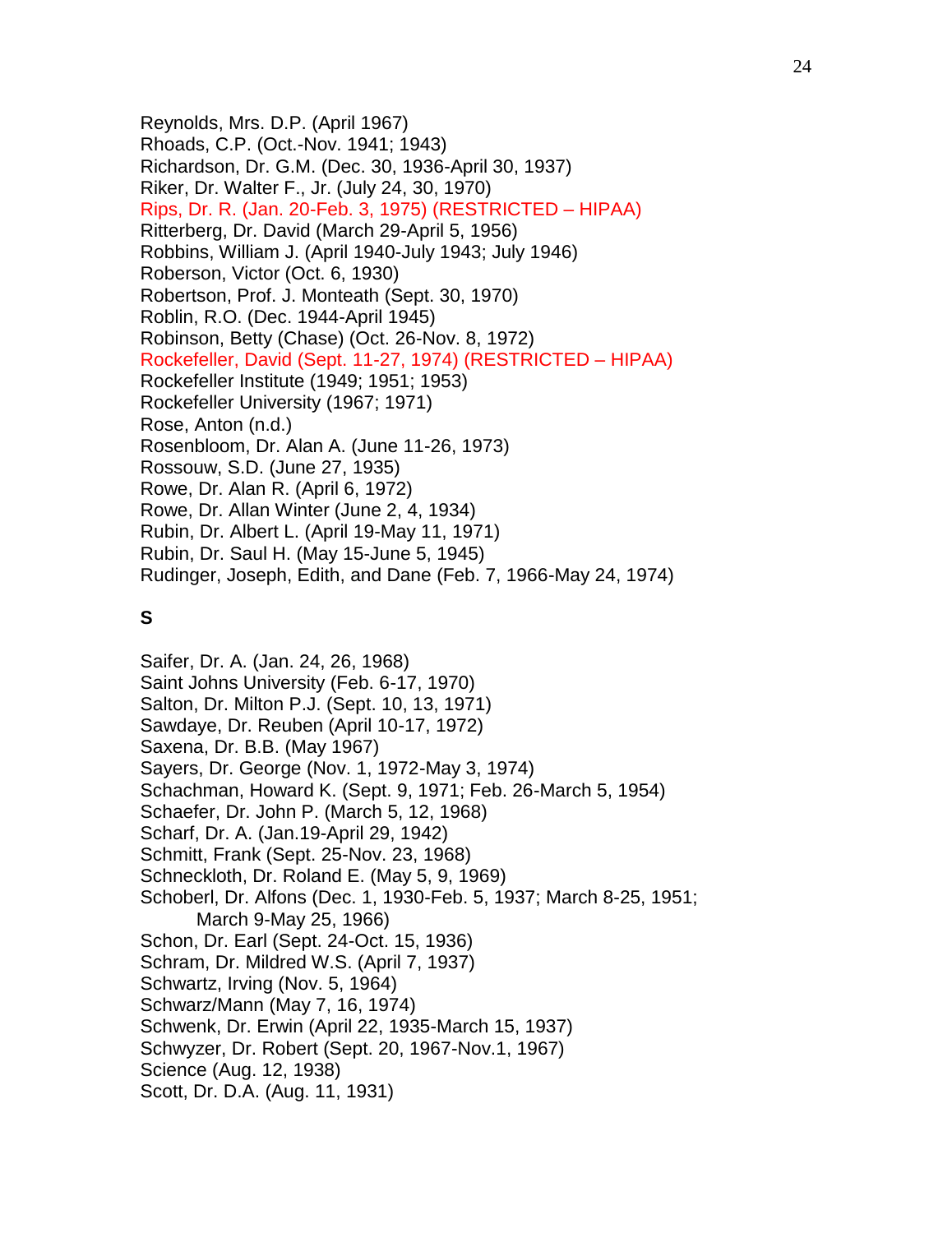Searle Labs (Sept. 21, 1973) Security Storage (Nov. 1, 1929) Seeman, Dr. A. (Nov. 14, 1967) Seff, Dr. Karl (March 2l-April 5, 1968) Seitz, Dr. Fred (Sept. 6, 1974-July 9, 1975) (RESTRICTED – HIPAA) Seligman, Dr. Arnold M. (July 22, 24, 1941) Semmelhack, Dr. M. (July 28, 1970-Aug. 20, 1970) Sentman, Dr. Everett Edgar (June 24-July 11, 1968) Seshadri, Prof. T.R. (Feb. 3, 1970) Sheppard, Dr. Ernest (Feb. 7, 1936) Shinohara, Dr. K. (Dec. 20, 1934-Jan. 21, 1935) Shockley, W. (Feb. 20, 1968) Sieve, Dr. Benjamin F. (July 23, 28, 1943) Sifferd, Florence (Nov. 1, 1938-June 15, 1940) (RESTRICTED – HIPAA) Sinclair, Dr. R.G. (Oct. 22, 1930) Sind (Sept. 13, 1934) Sipos, Dr. Frank (Sept. 11, 1972) Sjoholm, Dr. Ingrar (Sept. 9-Oct. 10, 1969) Skottie (Oct. 5, 1930) Sladek, Dr. Jaromil (Aug. 14, 17, 1938) Smith, Arthur H. (Aug. 19, Nov. 8, 18, 1937) Smith, Dr. Emil (1953) Smith, Dr. Paul W. (Nov. 2, 18, 1937) Smith, Dr. Philip E. (July 27, 1938) Smith-Reed-Russell Society - Annual Banquets (Nov. 17, 1936; Nov. 22, 1937) Smithers, M.J. (June 2, 1961) Smyth, C.N. (Feb. 28-March 20, 1968) Smythe, Dr. C.V. (Jan. 19, 1942-Feb. 24, 1942) Snell, Foster D., Inc. (April 4, 7, 1972) Snyder, Dr. H. R. (June 28-July 1, 1944) Sokol, Dr. David J. (Oct. 10, 1969) Spatola, Dr. Arno F. (June 19, 27, 1974) Sprinson, David B. (March 18, 21, 1969) Standard Reference Library (April 7, 1970) Stander, Dr. H. J. (April 11, 12, 14, 1938) Steiger, Robert E. (Jan. 11, 1932) Stein, Dr. David (Jan. 28, 1932) Stein, Jeffrey V. (May 10, 29, 1971) (RESTRICTED – FERPA) Steinhardt, Dr. J. (Nov. 19, 1937) Steinman, Dr. Gary (May 6, 17, 1968) Stern, Dr. Adolph J. (May 9, 1972) Stewart, C.P. (July 27, 1929) Stewart, Irvin (1944) Stezowski, Dr. John J. (n.d.) Stoddard, Guy R. (Aug. 5, 1938) Stouffer, Dr. John E. (Nov. 1, 1971-May 22, 1972)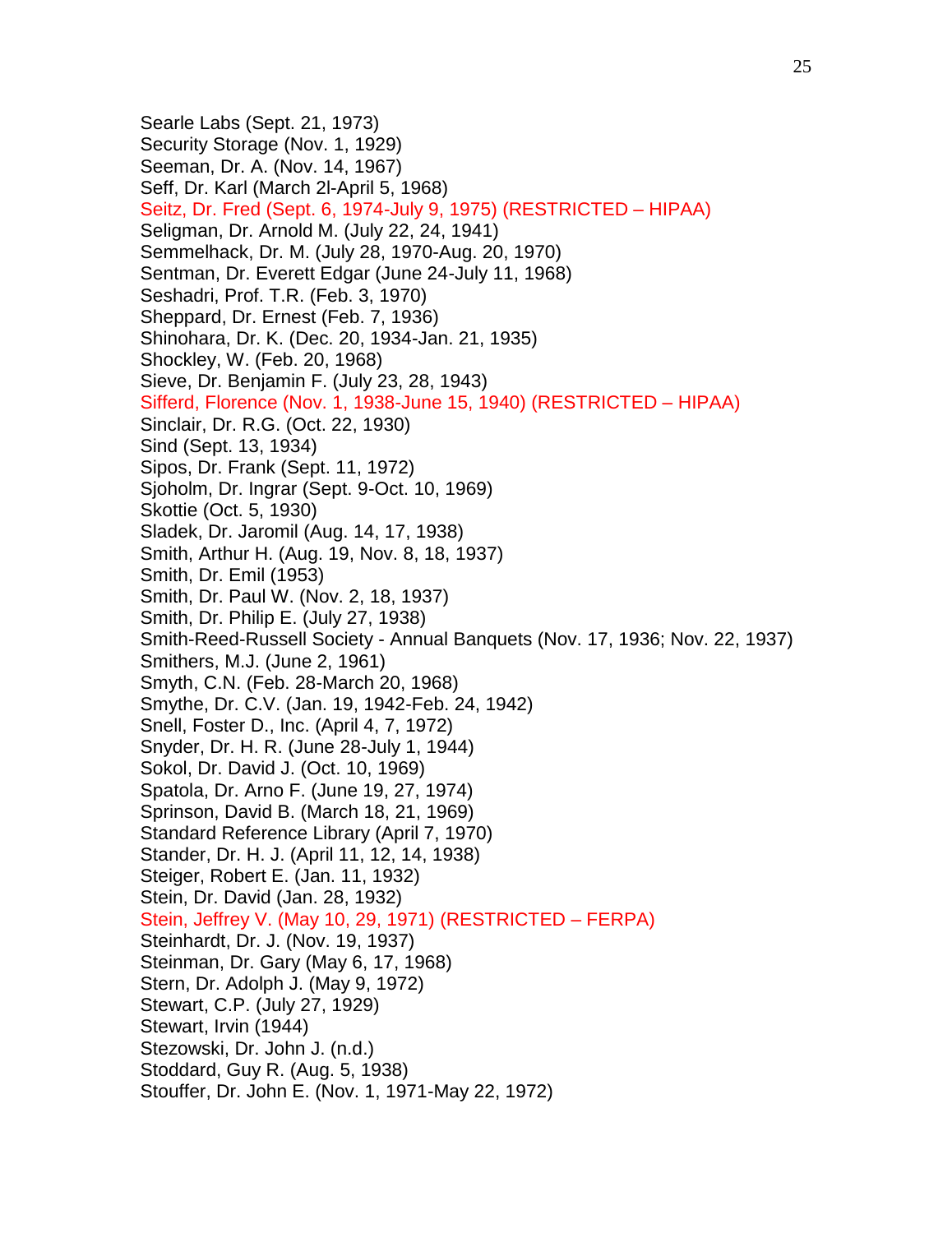Sugarman, Stuart R. (March 28-April 8, 1968) Sullivan, Dr. M.X. (Feb. 18, 1930-July 5, 1939); (RESTRICTED – HIPAA) Sunderlin, C.E. (Jan. 5-May 3, 1972) Svirbely, Dr. J.L. (Sept. 23-Oct. 5, 1936) Swain, Dr. Robert E. (Jan. 27-Feb. 16, 1939) "Sweden Now" (Oct. 9, 1969) Syracuse University (n.d.) Szent-Gyorgyi, Dr. A. (May 26-July 1, 1936; March 30-May 1, 1939)

# **T**

Talalay, Prof. Paul (July 2, 1968-July 12, 1972) Tanberg, Dr. A.P. (Dec. 10, 23, 1936) Tarr, H.L.A. (Nov. 14, Dec. 1, 15, 1933) Tarver, Dr. Harold (July 20, 1934-May 29, 1942) Taylor, E.K. (1944-1945) Teller, Dr. Edward (Sept. 23-Oct. 27, 1938) Thannhauser, Dr. S.J. (Jan. 17, 27, 1939) Thomas, David B. (Feb. 2, 1970-March 31, 1970) Thomas, Dr. K. (Dec. 27, 1932) Thompson, Dr. David D. (July 7-Aug. 3, 1967) Thornton, Dr. F.E. (Nov. 13-Dec. 10, 1932) Tilak, Dr. Manohar A. (Oct. 23, 1973) Tishler, Dr. Max (June 24-29, 1954; May 3, 1966-Nov. 8, 1972) Toth, Dr. B.L. (Feb. 14, 1968) Tower, Dr. D.B. (July 2, 1954) Traub, David S. (Sept. 28-Oct. 23, 1930) Tsilard, Dr. (Oct. 25, 1938) Tull, Dade L.W. (Mrs. Curtis) (June 1957; April 1967) Turner, Leonard (Jan. 20, 1934-June 8, 1934) Tuttle, Dr. George H. (Dec. 26, 1933)

# **U**

Ubel, Robert N. (Dec. 7, 1972) Udenfriend, Dr. Sidney (July 6, 12, 1972) Uhlein, Dr. E. (March 9, 1969) University of Alabama in Birmingham (Feb. 26-July 10, 1971) University of Connecticut (Sept. 24, 1973-Oct. 8, 1973) Urist, Dr. Marshall R. (Sept. 29-Oct. 9, 1969)

# **V**

Vale, Dr. Wylie (July 5, 18, 1973) Van Dyke, Professor H.B. (Feb. 7-Sept 27, 1956; Dec. 21., 1972) Vanslyke, Donald 0. (Oct. 8, 1937; Dec. 27, 1940)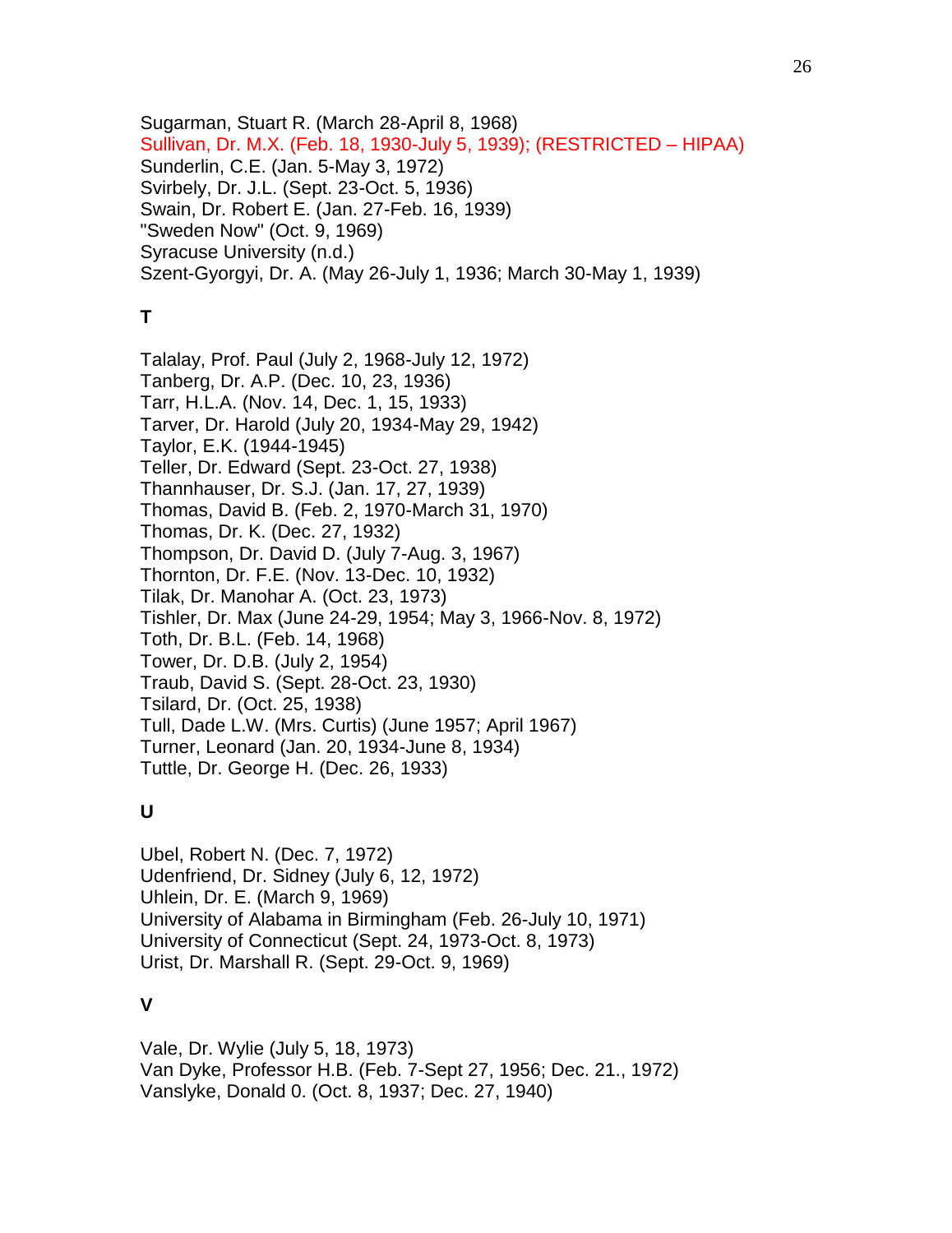Vars, Harry M. (July 24, 1940) Vassel, Dr. Bruno (May 8-June 12, 1940) Verda, D.J. (Dec. 26, 1931) Vernaglia, Mrs. Paul (Lydia) (July 28-Oct. 2, 1967) Visek, W.J. (Dec. 7, 1967-Jan. 27, 1968) Vivian, Dr. Donald L. (Feb. 18-March 9, 1943) Volwiler, Dr. Ernest H. (March 4, 1935-Oct. 7, 1938; June 26-July 5, 1940)

### **W**

Waddell, Dr. J. (1950) Wahlberg, John (June 23, 1940-Nov. 5, 1942) Wahrenburg, Margitta (Jan. 26-Feb. 14, 1968) Wald, Dr. George (Oct. 19, 1967) Waldo, John H. (June 13, 18, 1935) Waldschmidt-Leitz, Ernst (July 1, 1932) Wall, Frederick T. (Sept. 30, 1970) Walshe, Dr. J.M. (Jan. 10-16, 1957) Ward, T. (n.d.) Warren, Dr. Stafford (June 23, 1935) Wayne University (June 2, 1937) Weeks, Dr. Sheldon G. (Feb. 28-March 13, 1969) Weeks, Dr. Virginia (Feb. 22-Mar. 13, 1973) Weisgal, A. David (Sept. 2, 16, 1969) Weitz, Yechiam (Sept. 9, 1968) Weizmann Institute of Science (May 2, 1969-Sept. 16, 1974) Welch Foundation (ca. 1967) Weller, Dr. G. Louis, Jr. (Oct. 12, 1936-June 18, 1940) Wetzel, Johanna (April 24, 1930) Whipple, Dr. George H. (Sept. 27, 1938; April 15-June 17, 1968) White, Dr. Julius (Jan. 12, 19, 1935) White, Dr. Philip R. (Oct. 21, 23, 28, 1935) White, Sylvia (May 13, 1967-May 26, 1967) White, Dr. William A. (Nov. 8, 1935) Wiley, John, & Sons, Inc. (Nov. 10, 1967) Wilkinson, Dr. J.H. (1951) Wilks, Dr. John W. (April 16, 23, 1973) Williams, Dr. Robert H. (Nov. 8, 16, 1954) Williams, Dr. R.R. (Sept. 27, 1937) Windus, Wallace (Nov. 17, 1937) Winnick, Dr. Theodore (1951) Winzler, Dr. Richard J. (Sept. 22, 28, 1943) Wistar Institute (Nov. 9, 10, 1932) Wolf, Dr. C.G.C. (Oct. 27, Nov. 12, 1934) Wood, Harland G. (1950) Wood, Dr. John L. (June 2, 10, 1940)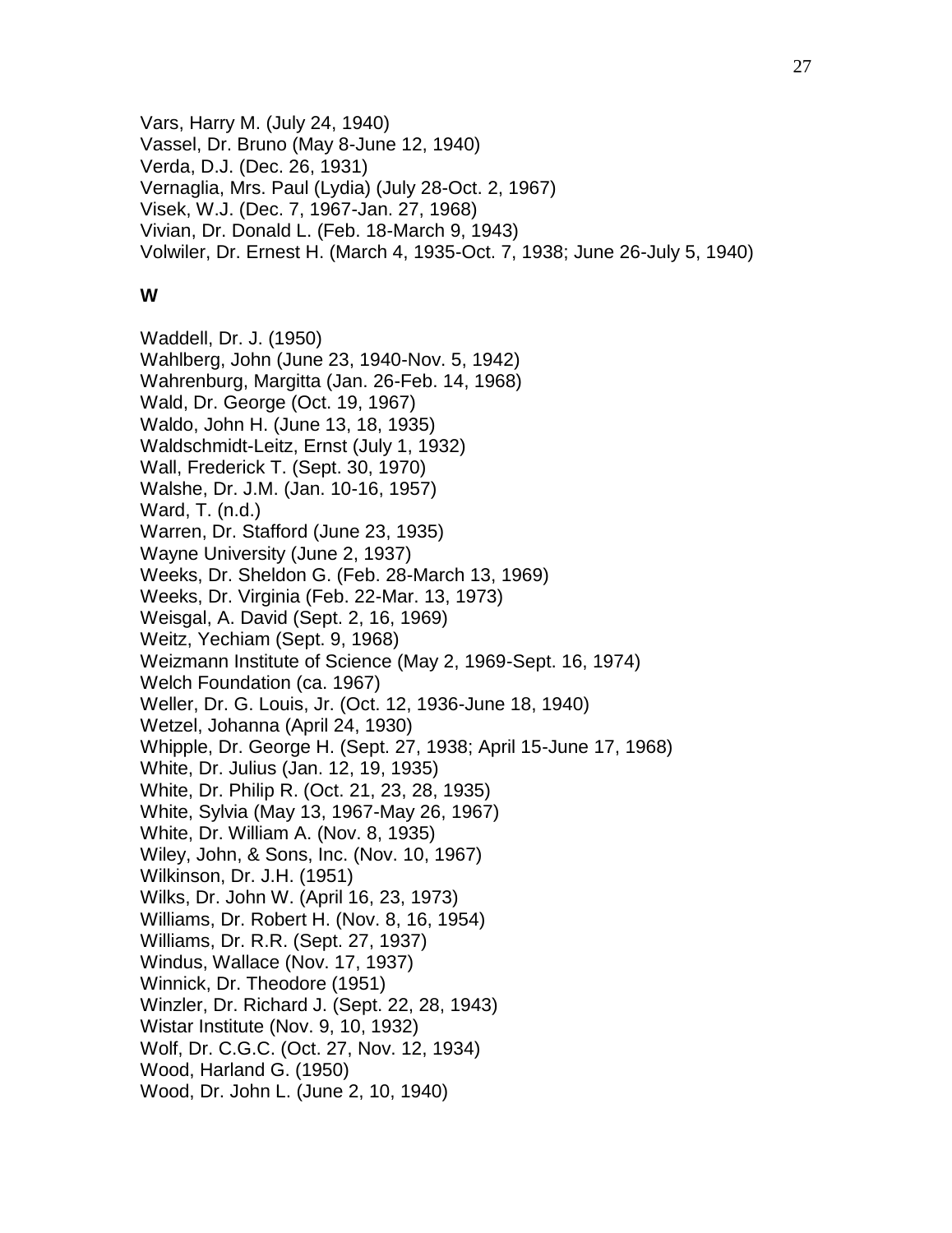Woods, Kenneth (Feb. 19, 1960) Woods, Ruth (Sept. 1-Oct. 6, 1942) Woodward, Dr. Gladys E. (May 1, 4, 1937) Wooster, Dr. Charles B. (Nov. 19, 29, 1937) World Constitution & Parliament Association (Sept. 16, 20, 1971) Wu, Dr. Tai Te (Sept. 1, 12, 1972) Wyoming, University of (Sept. 18, 1972)

# **Y**

Yablin, Dr. Bernard (April 29-May 9, 1974) Yale University (Jan. 11, 1955-Feb. 15, 1961) Yeh, Dr. Chin Lung (April 14, 24, 1972) Young, Dr. G.T. (Sept. 20, 1967-Dec. 11, 1970)

# **Z**

Zahn, Prof. Helmut (Sept. 19, 1967-Jan. 5, 1971) Zanetti, J.E. (Feb. 15, 1939) Zaoral, M. (May-June 1972) Zapffe, Fred E. (Nov. 21, 1947) (penicillin) Zawadzki, Dr. J. (1949) Zeller, Dr. E. Albert (March 24, 1946) Zervas, Dr. Leonidas (March 9-11, 1936; Feb. 15, 1939-Oct. 18, 1946; Sept. 20, 1967-Oct. 27, 1972) Zucker, Dr. Theodore (Feb. 15-March 23, 1946)

## **Box 11: Series III: Requests for Samples**

## **1) Requests for samples – sent**

## **1953-1954**

Corner, Dr. George W. (Oct. 14-Nov. 2, 1953) Folley, Dr. S. J. (Nov. 11-Dec. 23, 1953) Russell, Dr. C. S. (Nov. 25, 1953-March 3, 1954)

## **1953-1955**

Benesch, Dr. Reinhold (Nov. 4, 1953-Jan. 8, 1954) Boll, Dr. W.G. (Nov. 19, 1953-March 1, 1954) Condliffe, Dr. Peter (Dec. 20, 1954-Jan. 4, 1955) Crepax, Prof. A. (March 19-26, 1954) Daniel, Dr. Louise (May 22-Aug. 10, 1954) Millican, Dr. R. Carl (Jan. 4, 1955) Pauling, Dr. Linus (Dec. 18, 1953-Feb. 17, 1954)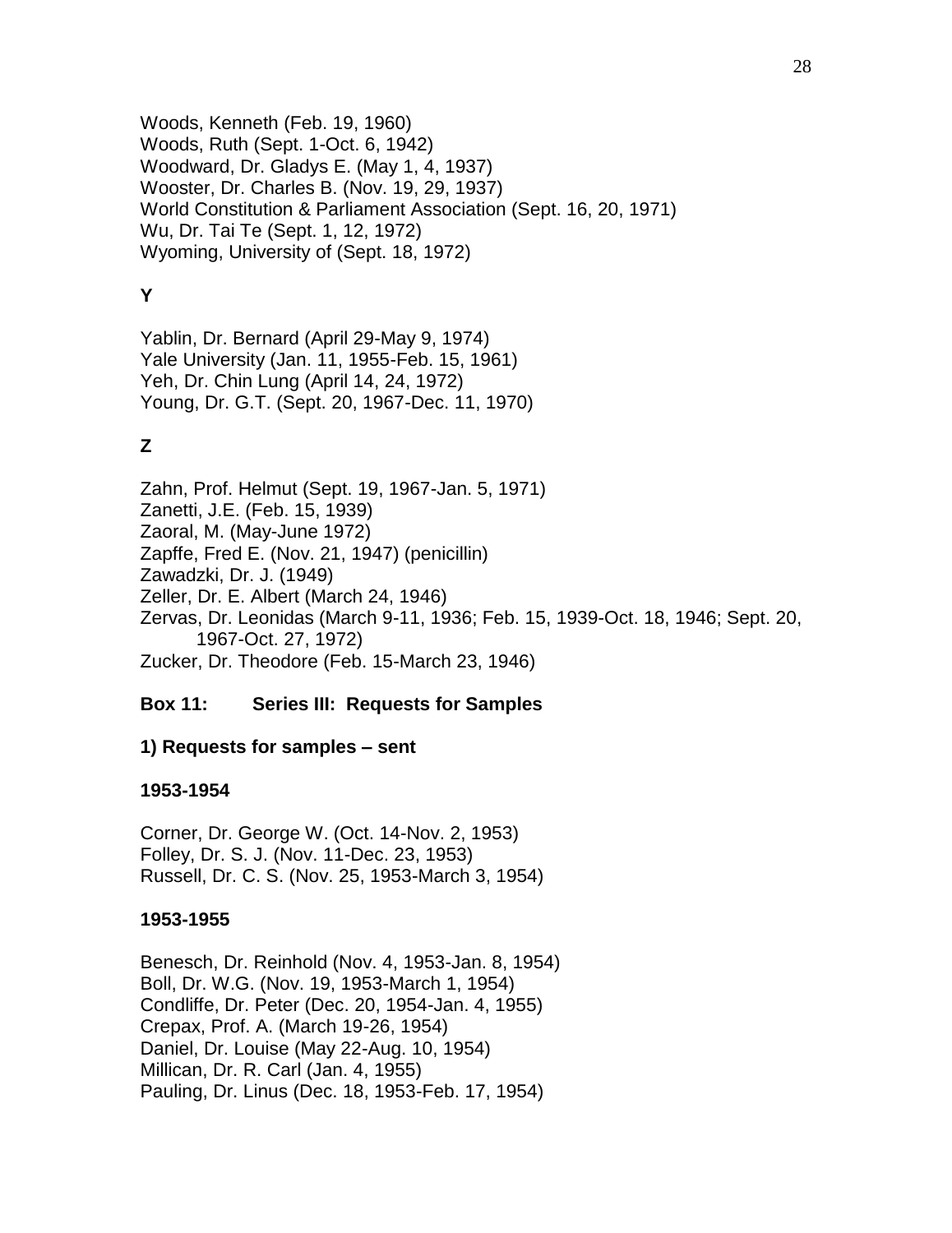Rosenthal, Dr. Norman A. (March 29-April 1954) Theobald, Dr. G.W. (Dec. 4, 1953-Jan. 10, 1959) Tower, Dr. Donald B. (July 8-Aug. 4, 1954) Werle, Dr. E. (Dec. 14, 1953-Feb. 26, 1954)

#### **1955-1956**

Arnstein, Dr. H.R.V. (July 25-Sept. 27, 1955) Bacq, Prof. Z.M. (Aug. 11-Oct. 2, 1955) Blaschko, Dr. H. (May 10-June 16, 1955) Jukes, Dr. Thomas (June 23-Nov. 10, 1955) Roche e Silva, Dr. M. (Aug. 11-Oct. 2, 1955) Sawyer, Dr. William H. (Oct. 31-Dec. 12, 1955) Sloane, Dr. Nathan H. (Dec. 30, 1955-Jan. 5, 1956) Van Demark, Dr. N. L. (May 2, 17, 1955) Yahr, Dr. Melvin (Feb. 16-March 8, 1955)

#### **1956-1957**

Behrens, Dr. Otto K. (Feb. 21 March 5, 1956) Cavallini, Dr. D. (March 5, 13, 1956) Friedman, Dr. Mischa E. (Dec. 20, 28, 1956) Light, Dr. Albert (Dec. 18, 1956) Merck & Co., Inc. (Jan. 4-March 13, 1956) Quintin, Miss S. (Oct. 26, 1956-Jan. 7, 1957)

#### **1957-1958**

Anderson, George W. (American Cyanamid Co.) (May 6, 1957) Barker, Dr. S.B. (Aug. 7, 19, 1957) Benesch, Dr. Reinhold (Nov. 22-Dec. 10, 1957) Black, Dr. Simon (May 17, 1956-Jan. 18, 1957) Bose, Dr. B.C. (Sept. 3, 11, 1957) Condliffe, Dr. Peter G. (Jan. 4, 1957) Corson, Dr. Samuel A. (Nov. 26-Dec. 2, 1957) Fromm, Dr. Herbert J. (Jan. 25-Feb. 5, 1957) Garrattini, Prof. Silvio (March 3-April 26, 1957) Golubow, Dr. Jules (July 19, 22, 1957) Jorgensen, Dr. C. Barker (Nov. 21, 1957-Feb. 15, 1958) Lederer, Dr. E. (Oct. 15-25, 1957) Mommaerts, Dr. Wilfred (July 5, 19, 1957) Pihl, Dr. Alexander (Sept. 2-Oct. 24, 1957) Snyder, Dr. F.S. (Sept. 4-9, 1957)

**1958-1959**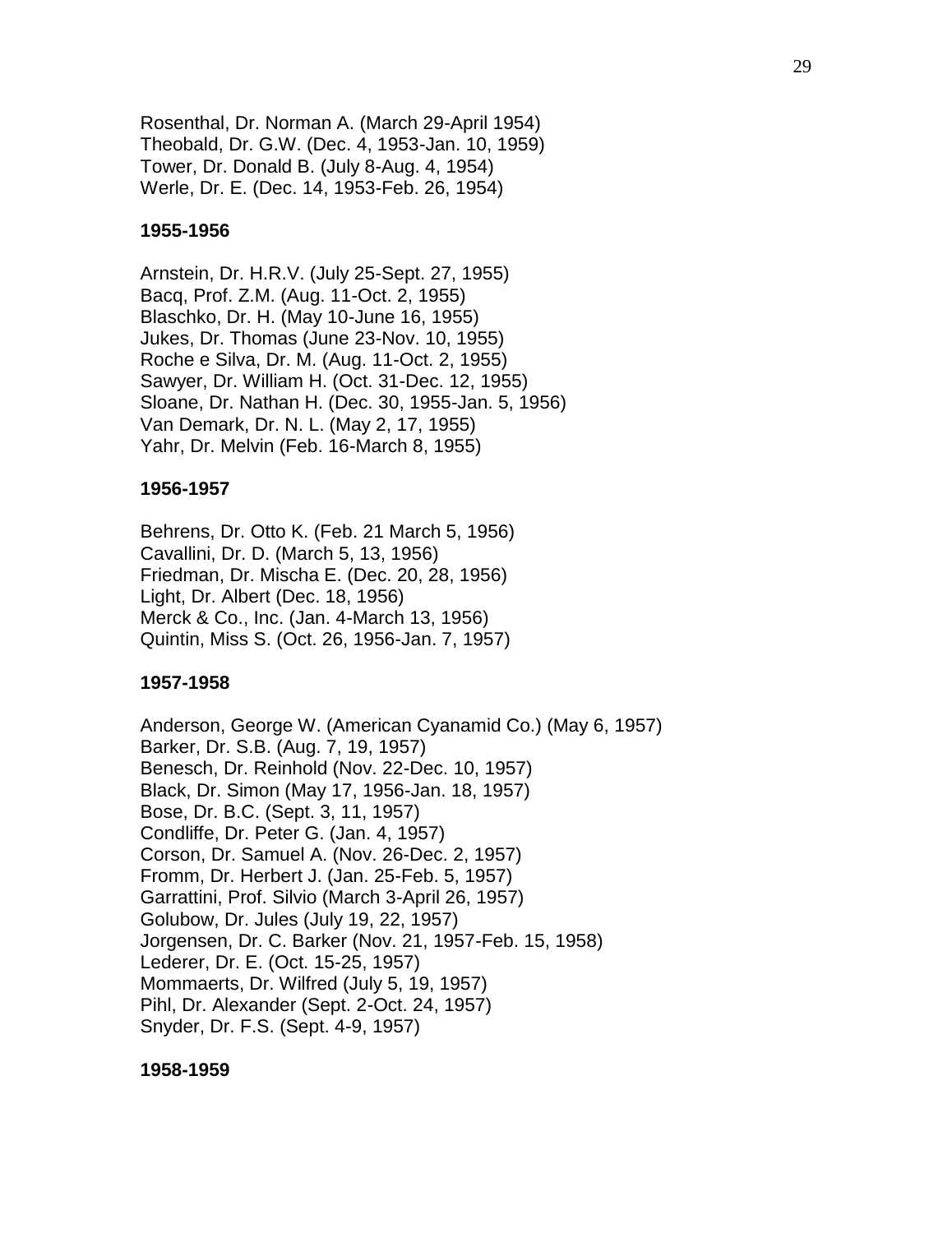Alexander, Dr. Carl S. (Aug. 6 -Sept. 24, 1958) Breslau, Dr. Roger C. (Feb. 2, 18, 1958) Burk, Dr. Dean (May 8, 26, 1958 ) Chen, Dr. James P. (Nov. 17, 20, 1958) Chenowith, Dr. Maynard B. (June 26, 1958) Clark, Dr. William (March 26 -April 1, 1958) Clarkson, Dr. (May 5 -July 29, 1958) Correale, Dr. P. (March 8 -April 1, 1958) Darmady, Dr. E.M. (Aug. 19 -Oct. 7, 1958) Dingman, Dr. Joseph F. (March 7 -Dec. 9, 1958) Embry,Dr. M.P. (March 28, 1958) Fitzgerald, Dr. John E. (Dec. 17, 1958 -Jan. 8, 1959) Ginsburg, Dr. Michael (April 22 -May 22, 1958) Giswold, Dr. Ole (Oct. 1, 20, 1958) Grosvenor, Dr. Clark E. (Feb. 28 -March 13, 1958) Handler, Dr. Philip (Sept. 13, 26, 1958) Jennison, Dr. M.W. (July 11, 29, 1958) Kent, Dr. Paul W. (May 17, 27, 1958) Kondo, Dr. Yoshi Kazu (July 3, Aug. 8, 1958) Liss, Dr. Leopold (Dec. 15, 1958 -Feb. 2, 1959) Long, Dr. C.N.H. (May 22 -June 2, 1958) McIntyre, Dr. A.R. (June 19, 1958) Maruny, Dr. S. Pages (May 10 -June 9, 1958) Mason, Dr. John W. (April 25 -May 2, 1958) Ochoa, Dr. Severo (March 20, 1958) Rothballer, Dr. Alan (July 15, 1958) Samuelsson, Dr. Gunnar (July 5 -Oct. 22, 1958) Stokinger, Dr. Herbert E. (Nov. 13, 17, 1958) Ulrich, Dr. Frank (July 15, 25, 1958) Waring, Dr. H. (Aug. 9 -Nov. 18, 1958)

### **1959**

Barer, Dr. Gwenda (March 25 -April 17, 1959) Dorfman, Dr. Ralph I. (May 28, June 24, 1959) Hickey, Dr. Robert C. (March 27 -May 1, 1959) Mulrow, Dr. Patrick J. (May 12, June 9, 1959) Roche e Silva, Dr. M. (Feb. 6, 1959) Shankman, Dr. S. (March 17 -May 8, 1959)

#### **1960 -1961**

Anderson, Dr. George W. (Sept. 26, 1960) Beyerman, Dr. H.C. (July 4, 8, 1960) Kenner, Dr. G.W. (July 15, 1960 -Sept. 21, 1960) Kleeman, Dr. Charles R. (July 8, 15, 1960)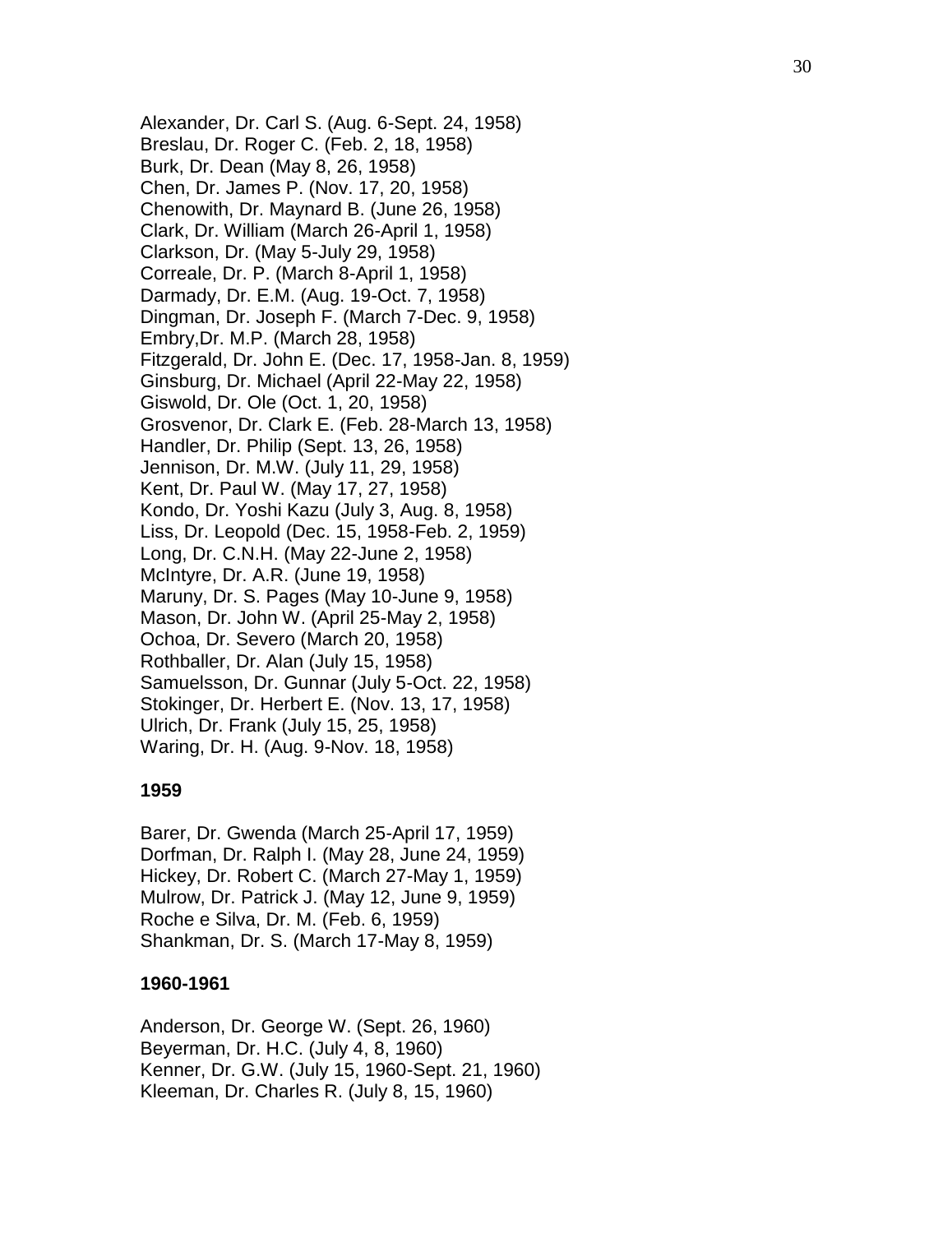Lehninger, Dr. Albert L. (Oct. 31-Dec., 1, 1960) Lenhoff, Dr. Howard M. (Feb. 8-March 22, 1960) National Institute for Medical Research (Nov. 1-Dec. 6, 1960) Promonta (Oct. 10, 1960) Prosser, Dr. C. Ladd (Nov. 28-Dec. 12, 1960) Rasmussen, Dr. Howard (July 12-Dec. 22, 1960) Smelby, Dr. Robert R. (Dec. 28, 1960-Jan. 17, 1961) Tuppy, Dr. H. (Sept. 23, 1960) Van Tienhoven, Dr. A. (Oct. 26-Nov. 14, 1960) Wilhelmi, Dr. A.E. (Dec. 19, 1960) Wisse, Dr. J.H. (Oct. 14-Nov. 4, 1960)

#### **1961**

Barer, Dr. Gwenda R. (May 24-Oct. 23, 1961) Bisset, Dr. G.W. (March 10-Dec. 13, 1961) Bondy, Dr. Philip K. (July 26, 1961) Bornstein, Dr. Paul (July 26-Aug. 4, 1961) Catchick, James M. (March 27, 31, 1961) Chaudhury, Dr. R.R. (Jan. 31-June 2, 1961) Clemens, Dr. Howard (Sept. 22-Oct. 4, 1961) Frankel, Prof. Max (March 17, 1961) Friedman, Dr. Emanuel A. (Dec. 7, 8, 1961) Goodfriend, Dr. Theodore L. (Jan. 2, 1961-Jan. 15, 1962) Gustus, Dr. Edwin L. (June 2-June 19, 1961) Jorgensen, Dr. C. Barker (June 26-July 12, 1961) Klingmuller, Dr. V. (June 1-16, 1961) Lehninger, Dr. Albert L. (Oct. 3-Nov. 7, 1961) Morel, Dr. F. (June 30-July 14, 1961) Orloff, Dr. Jack (Sept. 13-Oct. 9, 1961) Page, Dr. Ernest W. (Dec. 6, 1961) Rasmussen, Dr. Howard (April 6, 1961) Schapiro, Dr. Shawn (April 5-Oct. 11, 1961) Schwartz, Dr. Irving (March 10, 1961) Scurry, Dr. Murphy T. (Aug. 23-28, 1961) Stetten, Dr. DeWitt (Sept. 7-Oct. 2, 1961) Tuppy, Dr. Hans (Feb. 6-March 25, 1961) Wilhelmi, Dr. A.E. (Feb. 17-March 2, 1961) Williams, Dr. Hibbard E. (May 5-June 12, 1961) Winnick, Dr. Theodore (Nov. 14-30, 1961)

#### **1962-1963**

Anderson, Dr. Evelyn (Feb. 8-March 2, 1962) Berde, Dr. B. (Nov. 20., 29, 1962) Bisset, Dr. G.W. (Jan. 22-June 22, 1962)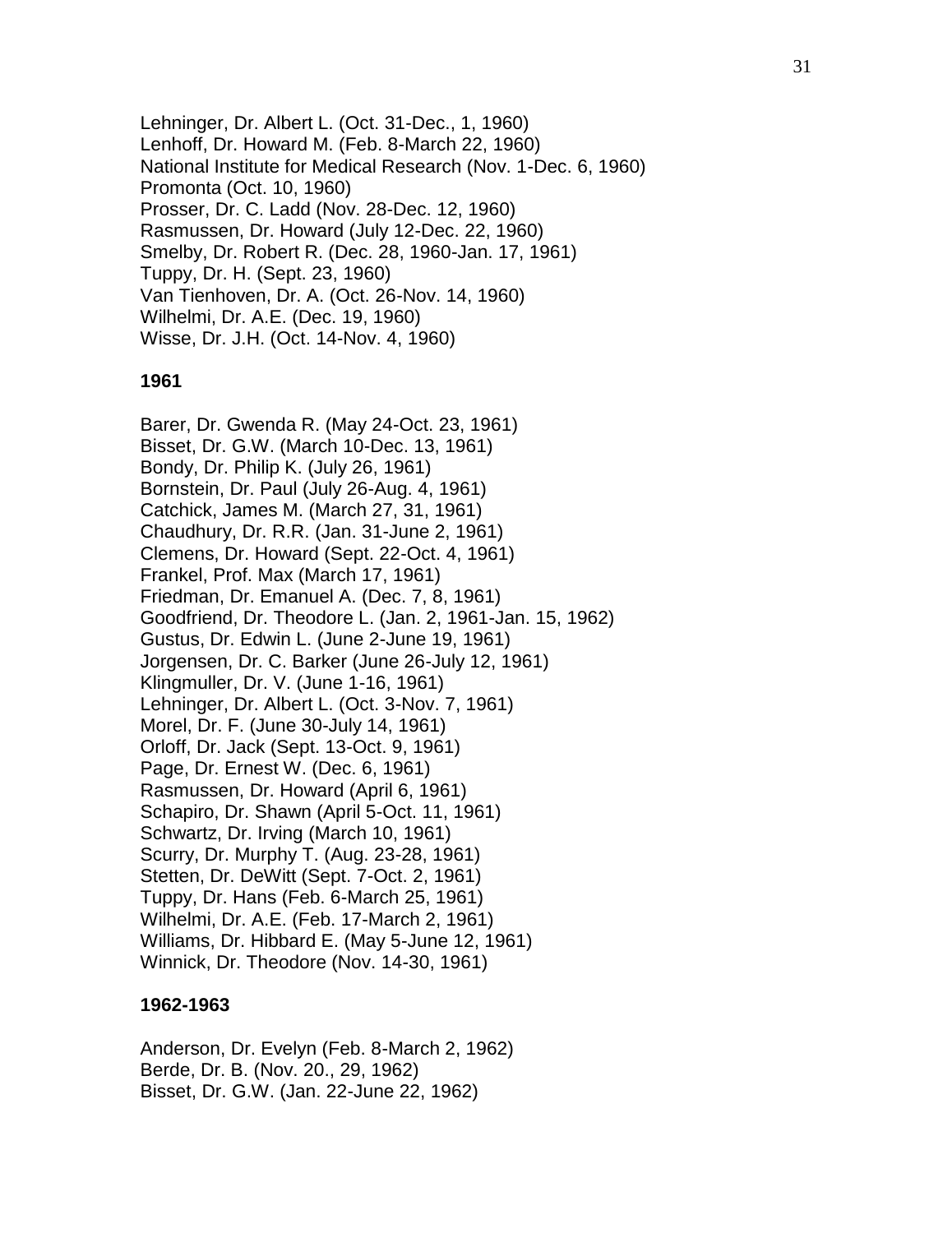Dingman, Dr. Joseph F. (June 27 -July 5, 1962) Folley, Dr. S.J. (June 21 -Dec. 17, 1962) Hendrick, Dr. H.J. (June 16 -July 18, 1962) Katz, Dr. Arnold M. (March 19 -27, 1962) Katzen, Howard M. (May 14, 1962) Martini, Prof. Luciano (July 16, 30, 1962) Meister, Dr. Alton (May 8 -12, 1962) Munsick, Dr. Robert A. (July 13, 1962 -Sept. 19, 1962) Pittman, Dr. James A., Jr. (July 27, 1962) Polland, Dr. John K., Jr. (July 16, 25, 1962) Rabinowitz, Dr. Jesse C. (Jan. 11, 15, 1962) Ragetli, Dr. H.W.J. (Feb. 5, 13, 1962) Rasmussen, Dr. Howard (Nov. 5, 1962 -Jan. 7, 1963) Sandberg, Dr. Finn (Sept. 26 -Oct. 11, 1962) Schild, Prof. H.O. (July 27 -Sept. 4, 1962) Shapiro, Dr. Shawn (Jan. 8 -Dec. 27, 1962) Tritsch, Dr. George L. (Oct. 4, 11, 1962)

### **1962 -1965**

Edelman, Dr. I.S. (May 24 - July 24, 1963) Folley, Dr. S. J. (March 20 -April 4, 1963) King, Dr. J. Stanton, Jr. (Jan. 22 -Feb. 14, 1963) Kolb, Dr. Felix 0. (April 18 -June 13, 1963) Martini, Dr. L. (Jan. 8 -Feb. 27, 1963) Mommaerts, Dr. Wilfried F.H.M. (Jan. 30 -Feb. 11, 1963) Morel, Dr. Francois (Feb. 1, 8, 1963) Phillips, Capt. Robert A. (Feb. 11, 25, 1963) Rasmussen, Dr. Howard (Jan. 8, 16, 1963) Smyth, Dr. Derek G. (May 2, 1963 -June 8, 1965) Turner, Dr. John K. (Feb. 8 -14, 1963) Weygand, Dr. F. (Oct. 31, 1962 -May 21, 1963) Yates, Dr. F.E. (July 12, 19, 1963)

#### **1964 -1965**

Beyerman, Dr. H.C. (Nov. 26 -Dec. 8, 1964) Carter, Dr. Anne C. (Feb. 14 -21, 1964) Fischer, Dr. F. (June 17, 1964 -Oct. 2, 1965) Freeman, Dr. Leon (Aug. 5 -10, 1964) Gilliland, Dr. Paul F. (May 16, 20, 1964) Goldstein, Dr. Avram (Dec. 31, 1964 -Jan. 7, 1965) Hayward, Dr. James N. (Dec. 4, 8, 1964) Martini, Dr. Luciano (May 17, 1964) Natelson, Dr. Samuel (March 16, 26, 1964) Orloff, Dr. Jack (Feb. 28 -March 16, 1964)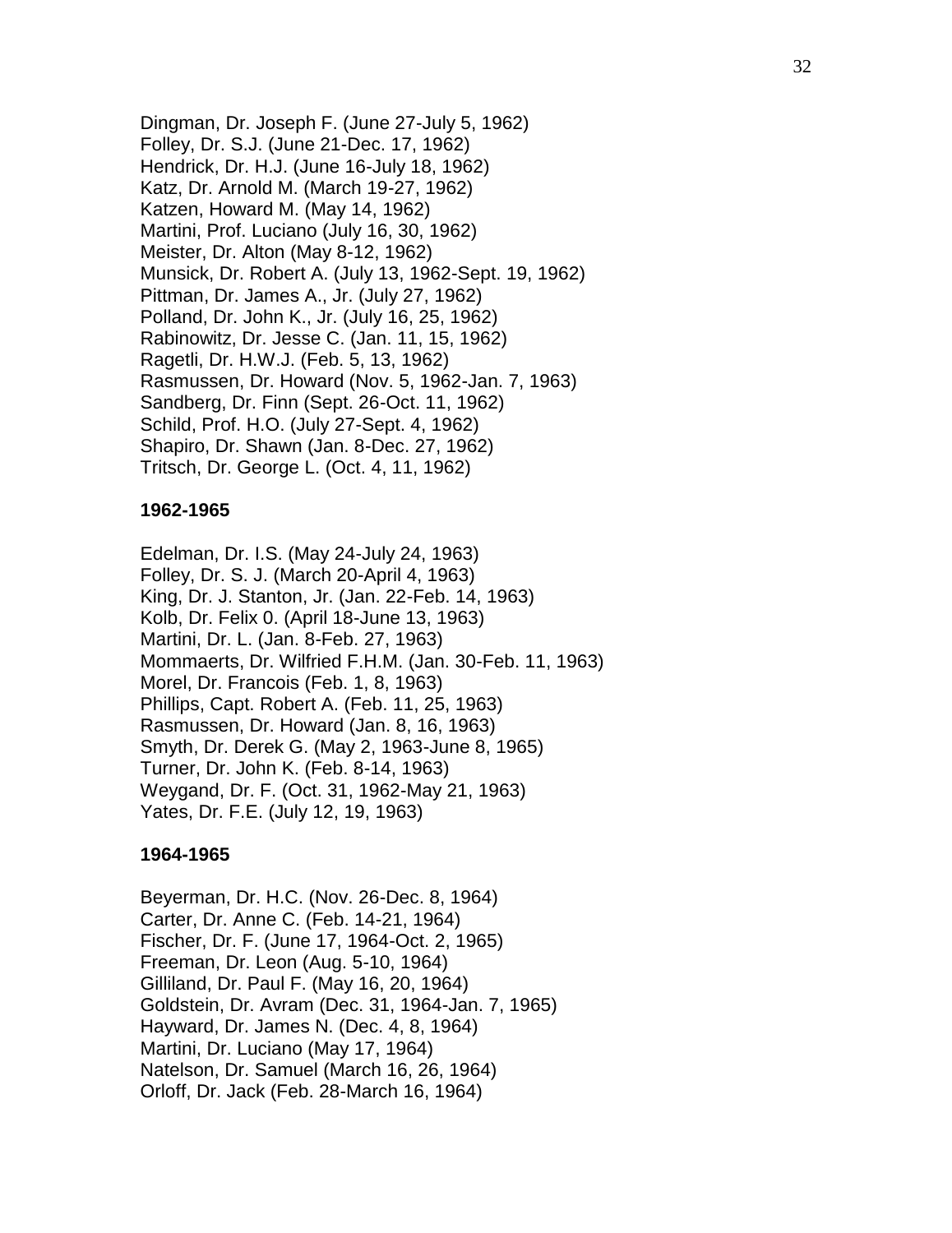Roberts, Dr. H.J. (April 5, 1961-May 29, 1964) Smyth, Dr. Derek C. (Feb. 24, 1964) Todd, Dr. W.R. (Dec. 5-15, 1964)

### **1965**

Campbell, Dr. Berry (June 18, 26, 1965) Gorman, Dr. George M. (July 6, 21, 1965) Gulyassy, Dr. Paul F. (Jan. 28-Oct. 5, 1965) Heidelberger, Dr. Michael (Feb. 1-April 20, 1965) Mudd, Dr. S. Harvey (April 7-June 9, 1965) Steer, Dr. Charles M. (Aug. 23, 1965)

### **1966**

Dingman, Dr. Joseph (March 29-April 26, 1966) McGandy, Dr. E.L. (Sept. 27-Oct. 4, 1966) Morrell, Dr. Roger (March 17, 1966) Pavel, Dr. S. (March 1, 17, 1966) Sloane, Dr. Nathan (Jan. 27, Feb. 2, 1966) Towbin, Dr. Eugene J. (May 11-Oct. 4, 1966)

### **1967**

Holder, Dr. Francois-Claude (March 3-June 13, 1967)

### **1969**

Nossel, Dr. H.L. (Nov. 20-Dec. 5, 1969)

### **1973**

Barker, Dr. Jeffrey L. (Aug. 25-Oct. 8, 1973) Jones, Dr. M.T. (Oct. 22-Dec. 7, 1973; Jan. 3, 1974)

#### **1974-1975**

Altura, Dr. Burton M. (Feb. 11-March 14, 1974) Barker, Dr. Jeffrey (Jan. 17-April 25, 1974) Deslauriers, Dr. Roxanne (Jan. 9, 1975)

### **Requests for samples by Dr. du Vigneaud**

#### **1954-1964**

Ciba Pharmaceutical Products, Inc. (Aug. 10-Sept. 14, 1964)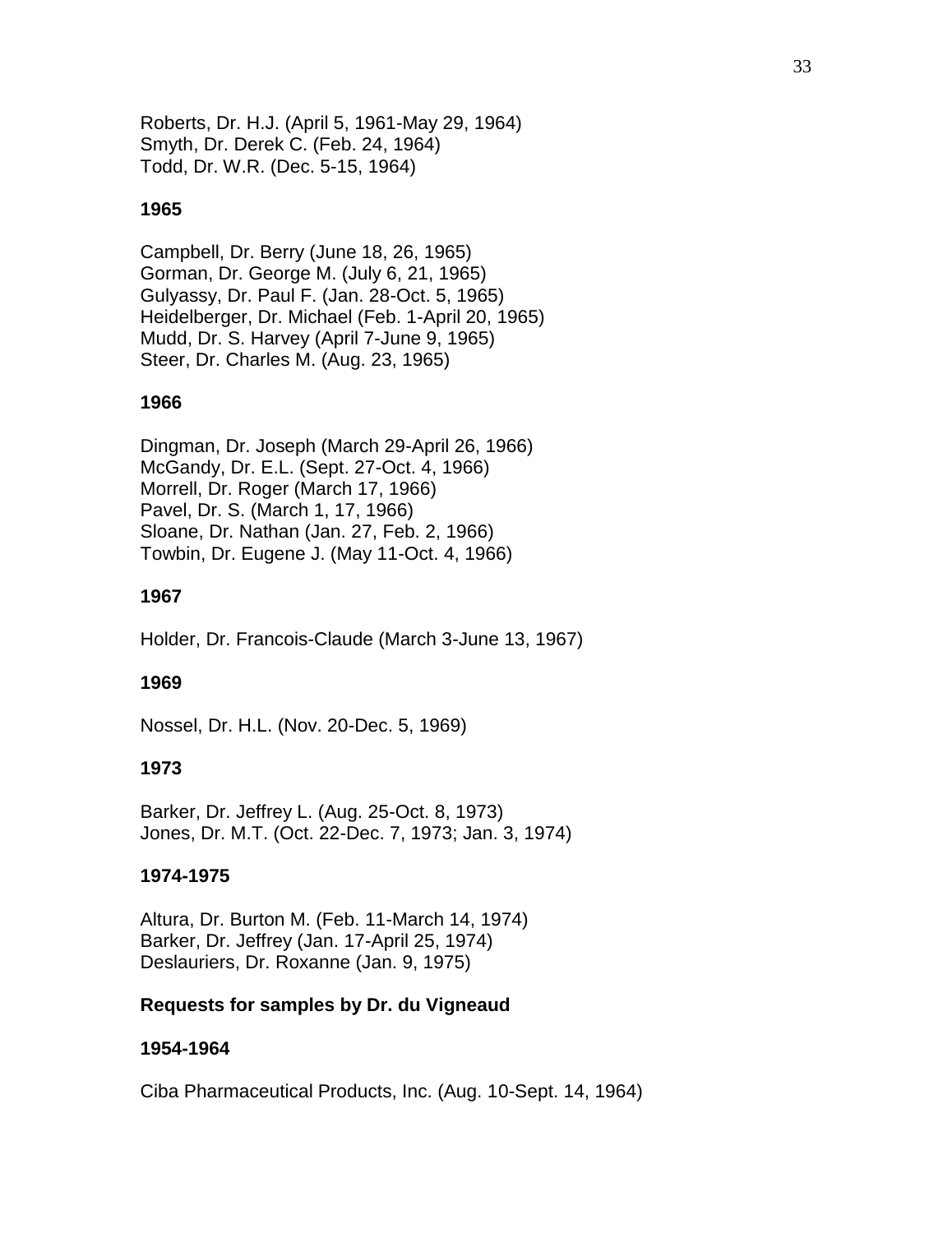Dainippon Zoki Laboratory (Feb. 9, 17, 1956) Geigy Pharmaceutical Co. (Oct. 23, 1961) Hoffmann-LaRoche, Inc. (July 9-17, 1958) National Academy of Sciences (April 20, 1960) National Institute for Medical Research (Aug. 3, 1962) Smith, Kline & French Laboratories (May 13, 1954-May 7, 1956) Sterling-Winthrop Research Institute (Jan. 4-Feb. 7, 1955) University of Birmingham (June 27, 1962) University of Toronto (April 4, 1962)

### **Box 12: Series III: Requests for Samples**

#### **Requests for samples - refused**

#### **1953**

Benfrey, Dr. B.G. (April 27-May 8, 1953) Lloyd, Dr. Charles (Sept. 16, 23, 1953) Newton, Dr. Niles (Oct. 22, 1953) Still, Dr. J.W. (Oct. 19, 22, 1953)

#### **1954**

Devi, Miss K. Parvaltri (July 7-Sept. 21, 1954) Gatsch, Dr. Marie (Aug. 27-Sept.1, 1954) Haelie, Dr. Arthur (Aug. 27-Sept. 1, 1954) Jandorf, Dr. Bernard J. (July 23-Aug. 4, 1954) Knedel, Dr. M. (May 29-Dec. 20, 1954) Lu, Dr. F. C. (March 20, 25, 1954) Mackintosh, A., Jr. (Feb. 18, 1954) Ovlowski, Dr. Max (Jan. 15, 27, 1954) Raben, Dr. Maurice S. (Sept. 15, 29, 1954) Ralli, Dr. Elaine P. (Dec. 9, 15, 1954) Robinson, Dr. Sid (Oct. 18, 22, 1954) Ruiz, Dr. A. Santos (March 23, 30, 1954) Shull, Kenneth H. (Dec. 10, 14, 1954) Stepka, Dr. William (Nov. 30-Dec. 15, 1954) Van Dyke, Dr. H.B. (Nov. 11-Dec. 3, 1954) Welt, Dr. Louis G. (Oct. 1-Nov. 16, 1954)

#### **1955**

Bagnara, Dr. Joseph T. (Dec. 28, 1955-Jan. 12, 1956) Clark, Dr. William G. (July 5-Sept. 12, 1955) Creelman, Dr. Ernest W. (July 29-Sept. 12, 1955) Deutsch, Dr. Alfred (March 23-25, 1955)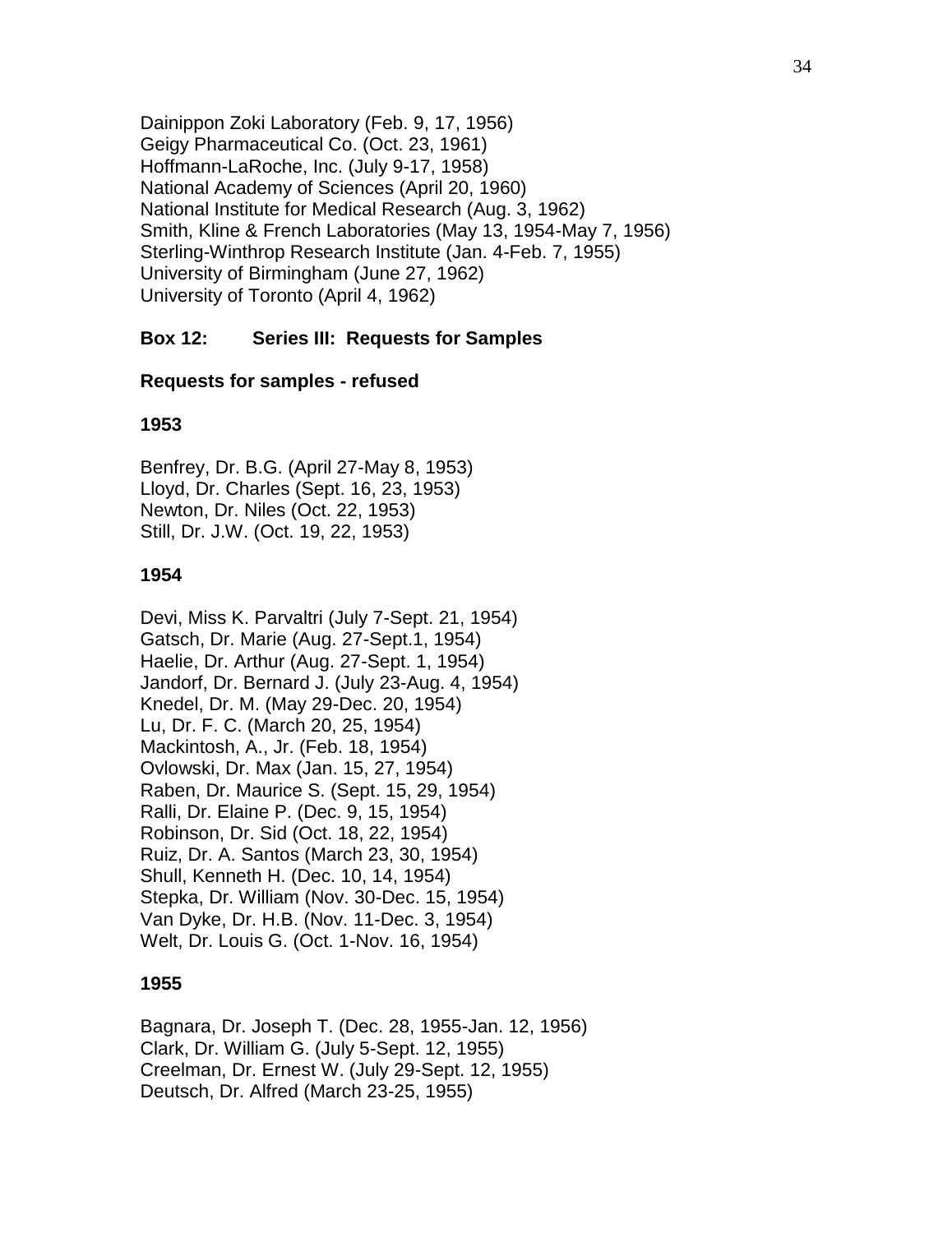Field, Dr. James B. (Aug. 18 -Sept. 12, 1955) Friedman, Dr. Sydney M. (Jan. 21 -Feb. 7, 1955) Madlo, Dr. Ing Zdenek (Dec. 16, 1954 -Feb. 2, 1955) Martini, Dr. I. (June 29, 1955 -June 11, 1956) Morgan, Dr. J. F. (Dec. 29, 1954 -Jan. 4, 1955) Ramachandran, Dr. L.K. (Nov. 18, 29, 1955) Sen, Dr. S.P. (March 19 -April 8, 1955) Williams, Dr. Robert H. (Dec. 9, 1955 -Jan. 12, 1956)

#### **1956**

Benoit, Prof. (July 13, 1956 -Jan. 4, 1957) Biserte, Dr. Gerard (June 26, 1956) Cotty, Dr. Val F. (May 8, 11, 1956) Ferrari, Prof. W. (Feb. 20, 28, 1956) Greenberg, Dr. David M. (Oct. 15 -Nov. 8, 1956) Heilmeyer, Dr. L. (July 10, 17, 1956) Hasselstrom, Dr. Torsten (Feb. 6 -9, 1956) Luck, Dr. J. Murray (Sept. 21, 26, 1956) Mivner, Dr. John P. (July 23, 1956) Roberts, Dr. Sidney (May 17, 23, 1956) Rosenkrantz, Dr. Harris (Sept. 10 -21, 1956) Sawyer, Dr. C.H. (March 23, 26, 1956)

#### **1957**

Collins, Phebe (March 8, 12, 1957) Hansel, Dr. William (March 20 -April 18, 1957) Heintz, Dr. (Feb. 6 -21, 1957) Leuschner, Dr. F. (Oct. 5, 25, 1957) Westphal, Dr. Ulrich (July 10, 18, 1957)

#### **1958**

Bergel, Dr. F. (Oct. 15 -28, 1958) Birss, Dr. Whitelaw (July 1, 1954 -March 12, 1958 ) Brown, Dr. Donald D. (Aug. 25 -Sept. 24, 1958) Eagle, Dr. Harry (Feb. 14 -24, 1958 Eversole, Dr. W.J. (Dec. 17, 22, 1958) Gaitonde, Dr. M.K. (Nov. 4, 18, 1958) Kondo, Dr. Yoshikazu (May 9, 27, 1958) Levine, Dr. Bernard B. (Dec. 16, 1958 -Jan. 2, 1959) Melhuish, Dr. A.H. (April 2, 18, 1958) Timiras, Dr. Paola S. (Feb. 13, 24, 1958) Tsutsumi, Dr. N. (July 20 -29, 1958) Viswanathan, L. (March 27 -April 21, 1958)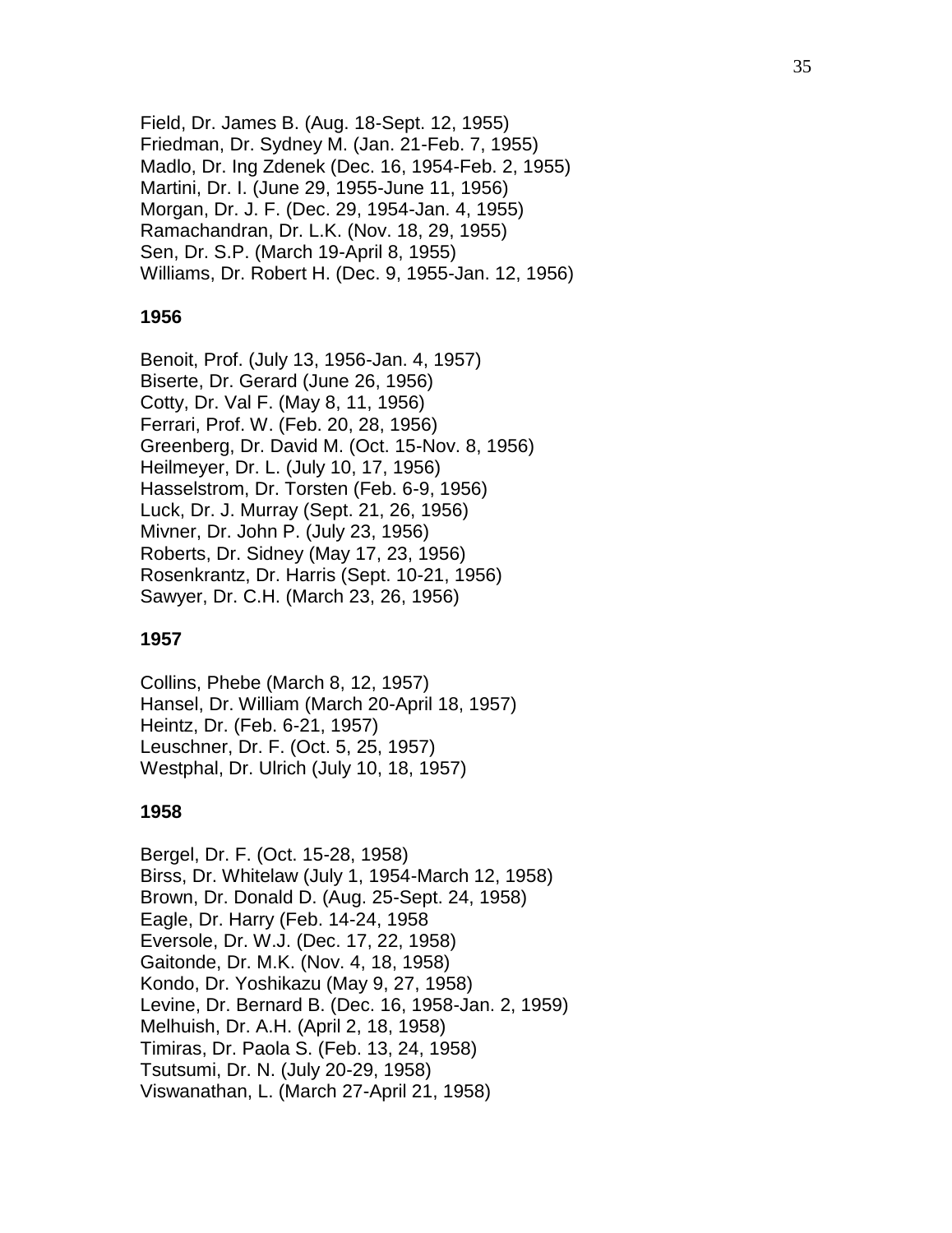### **1959**

Martin, Dr. Christopher M. (March 16, 19, 1959) Miller, Dr. Jack W. (May 18, 27, 1959) Mommaerts, Dr. Wilfried (Jan. 9, Feb. 12, 1959) Morrow, John T. (April 8, 23, 1959) Sprague, Dr. James M. (March 24 May 6, 1959) Stamps, W.M. (Jan. 12 -Feb. 12, 1959) Teramoto, Dr. Shiro (Dec. 1959) Thorn, Dr. Niels (Feb. 12, 1959)

## **1960**

Adiga, Dr. P.R. (Sept. 1960) Anfinsen, Dr. C.B. (Dec. 7 -9, 1960) Dicker, Dr. S.E. (Oct. 31 -Nov. 10, 1960) Gans, Dr. Joseph H. (Dec. 19, 1960 -Jan. 10, 1961) Ippensen, Dr. John H. (April 10, 20, 1960) Ishii, Susumu (Aug. 29 -Sept. 19, 1960) Lipke, Dr. H. (Sept. 7, 13, 1960) Nicola, Dr. Orsin F.F. (Oct. 18 -24, 1960) Pesetsky, Dr. Irwin (May 18, 24, 1960) Straub, Dr. Karl David (Sept. 14, 21, 1960) Wang, Dr. Tso - ming (Aug. 29 -Sept. 8, 1960) Zealey, Mr. Marion E. (Nov. 3, 11, 1960)

## **1961**

Bartter, Dr. Frederic C. (Jan. 13, 26, 1961) Blotner, Dr. Harry (Sept. 23, 26, 1961) Brink, Dr. Norman G. (Nov. 16 -27, 1961) Cowgill, Dr. R.W. (July 12, 19, 1961) Curtis, Dr. D.R. (Feb. 16 -March 14, 1961) Edelman, Dr. I.S. (June 7, 16, 1961) Ferguson, Dr. John (Oct. 27 -Nov. 15, 1961) Fritz, Dr. Irving B. (April 21, 28, 1961) Ishihara, Dr. Keizo (Oct. 10, 23, 1961) Malvin, Dr. Richard (Oct. 31, Nov. 8, 1961) Myant, Dr. N.B. (July 27 -Aug. 8, 1961) Ripa, Dr. Rinaldo (Oct. 18, 24, 1961) Schotte, Dr. Oscar E. (June 9, 16, 1961) Tanaka, Katuhide (Jan. 11, 1961) Ullman, Dr. T.D. (Jan. 3, 13, 1961)

36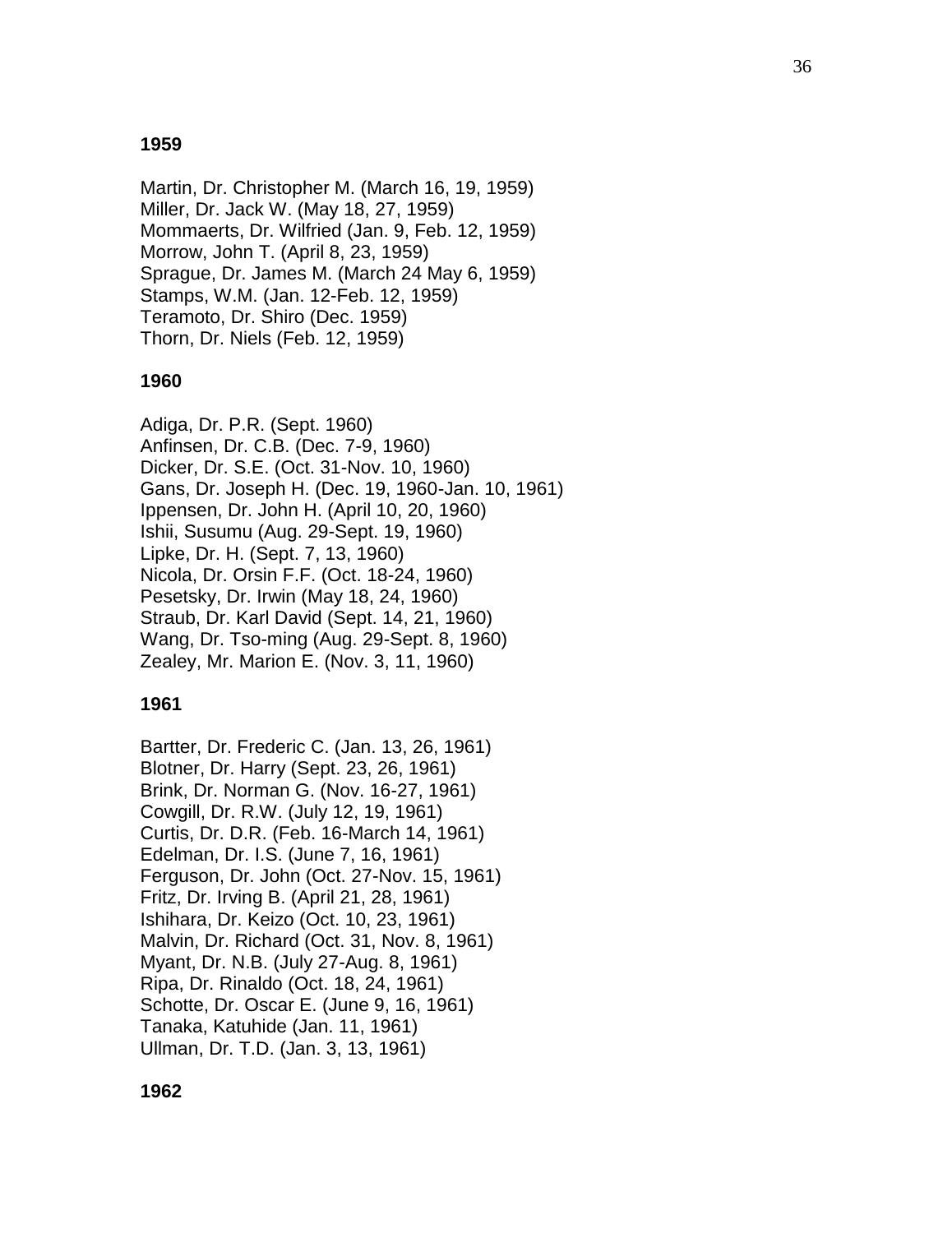Alexander, Dr. Carl S. (Aug. 20 -Sept. 26, 1962) Brown, Dr. Earlene (May 16, 21, 1962) Fylling, Dr. Petter (Aug. 30 -Sept. 21, 1962) Gordon, Dr. Maxwell (July 13, 25, 1962) Grant, Dr. Sylvia (Oct. 18, 25, 1962) Gurdon, Dr. John, Jr. (April 4, 6, 1962) Hashimoto, Dr. Takeji (Jan. 21 -Feb. 2, 1962) Hofmann, Dr. Klaus (Jan. 30 -Feb. 2, 1962) Libby, Dr. Raymond L. (Feb. 5, 1962) Lostroh, Dr. Ardis J. (Aug. 7 -Sept. 19, 1962) Muntaabski, Dr. Marcelo (April 12, 27, 1962) Rudman, Dr. Daniel (Jan. 11 -Feb. 1, 1962) Scheer, Dr. Bradley (July 31 -Aug. 3, 1962) Stern, Dr. P. (Sept. 26, 29, 1962) Towbin, Dr. Eugene J. (April 26, 1962)

#### **1963**

Ellis, Dr. Stanley (Feb. 18, 25, 1963) Huf, Dr. Ernst G. (Oct. 3, 8, 1963) Kleeman, Dr. Charles R. (July 12, 18, 1963) Kondritzer, Dr. Albert A. (Nov. 4 -27, 1963) Malewiski, Larry J. (May 23 -June 12, 1963) McFarland, Dr. Larry Z. (March 19, 22, 1963) Peeters, Dr. G. (Jan. 10, 1963) Peters, Dr. Lewis (Feb. 18, 26, 1963) Saifer, Dr. A. (Jan. 29, Feb. 8, 1963) van Tienhoven, Dr. A. (April 23 -May 3, 1963)

#### **1964**

Beleslin, Dr. D.B. (Nov. 3, 14, 1964) Cabot, Dr. Hector M. (Oct. 2 8 -Nov. 13, 1964) Elrick, Dr. Harold (June 2, 7, 1964) Farber, Dr. Leon (Nov. 6, 13, 1964) Fuchs, Dr. Fritz (Oct. 3, 13, 1964) Garattini, Dr. S. (June 16 -Sept. 15, 1964) Greenberg, Dr. David M. (July 5, 1964 -Jan. 19, 1965) Jacobson, Dr. Robert A. (Feb. 17, 21, 1964) Jensen, Dr. L.H. (Feb. 12, 15, 1964) Kriegbaum, Dr. Dudley (Jan. 23, Feb. 4, 1964) Paul, Dr. lain C. (March 11, 16, 1964) Proffit, Dr. W.R. (May 22, June 7, 1964) Schalch, Dr. Don (Nov. 12, 1964) Strahs, Gerald (Jan. 2, 16, 1964)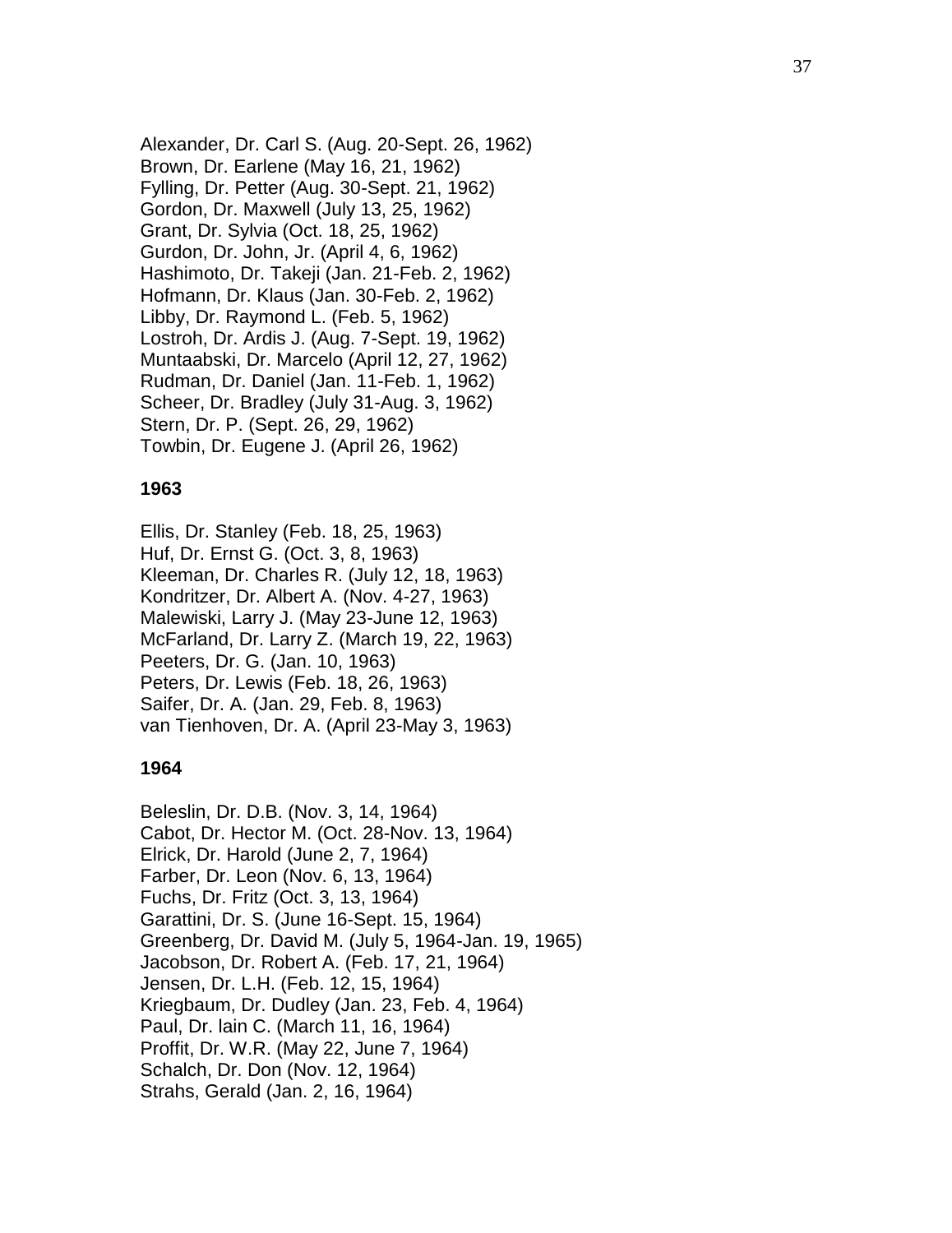Takemoto, Dr. Tsunematsu (Nov. 9, 14, 1964) Weil, Dr. Bernard (Sept. 30-Oct. 28, 1964)

### **1965**

Ehnor, Dr. A.H. (Sept. 15, 24, 1965) Kappeller-Adler, Dr. (Oct. 5, 13, 1965) McLafferty, Dr. F.W. (Nov. 12, 26, 1965) Ostrovsky, Dr. D. (July 13, 1965-April 4, 1966) Shehadeh, Dr. Isam (Jan. 20, 29, 1965) Speer, Dr. Robert J. (Jan. 12, 19, 1965) Taleisnik, Dr. Samuel (Oct. 16, 25, 1965) Tu, Dr. Anthony (Jan. 5, 19, 1965)

### **1966**

Knobil, Dr. Ernst (Dec. 10, 1965-Jan. 5, 1966) Lande, Dr. Saul (May 13, 25, 1966) Moore, Dr. Richard D. (Dec. 27, 1965-Jan. 21, 1966) Morrell, Dr. Roger M. (Aug. 21-Sept. 20, 1966) Somiyo, Dr. Andrew P. (Aug. 25-Sept. 20, 1966) Stern, Dr. P. (Nov. 2-9, 1966) Sulman, Prof. F.G. (Dec. 17, 1965-Jan. 5, 1966) Vander, Dr. Arthur J. (May 13, 23, 1966) Wakim, Dr. K.G. (Dec, 8, 1965-Jan. 5, 1966)

#### **1967**

Beardwell, Dr. C.G. (Feb. 9, 1967-Feb. 28, 1967) Haydon, Dr. D.A. (Nov. 23-Dec. 4, 1967) Valle, Richard C. (March 1-9, 1967)

#### **1968**

Bourgoignie, Dr. J. (Nov. 14, 26, 1968) Cobo, Dr. Edgard (July 24-Aug. 7, 1968) Dureau, Dr. R. (Oct. 21, Dec. 21, 1968) Ferrari, Prof. William (May 21-July 15, 1968) Fleischer, Dr. Everly (May 21-June 13, 1968) Geddes, Dr. A.J. (May 15-June 13, 1968) Holdsworth, Dr. E.S. (May 7, 17, 1968) Leaf, Dr. Alexander (July 30-Aug. 22, 1968) Martindale, Dr. L. (Oct. 7, 16, 1968) Rossini, Dr. Luigi (Oct. 23, 1968) Schultze, Dr. Raymond G. (Aug. 20-Sept. 4, 1968) Waggoner, Dr. William C. (Sept. 20-Oct. 1, 1968)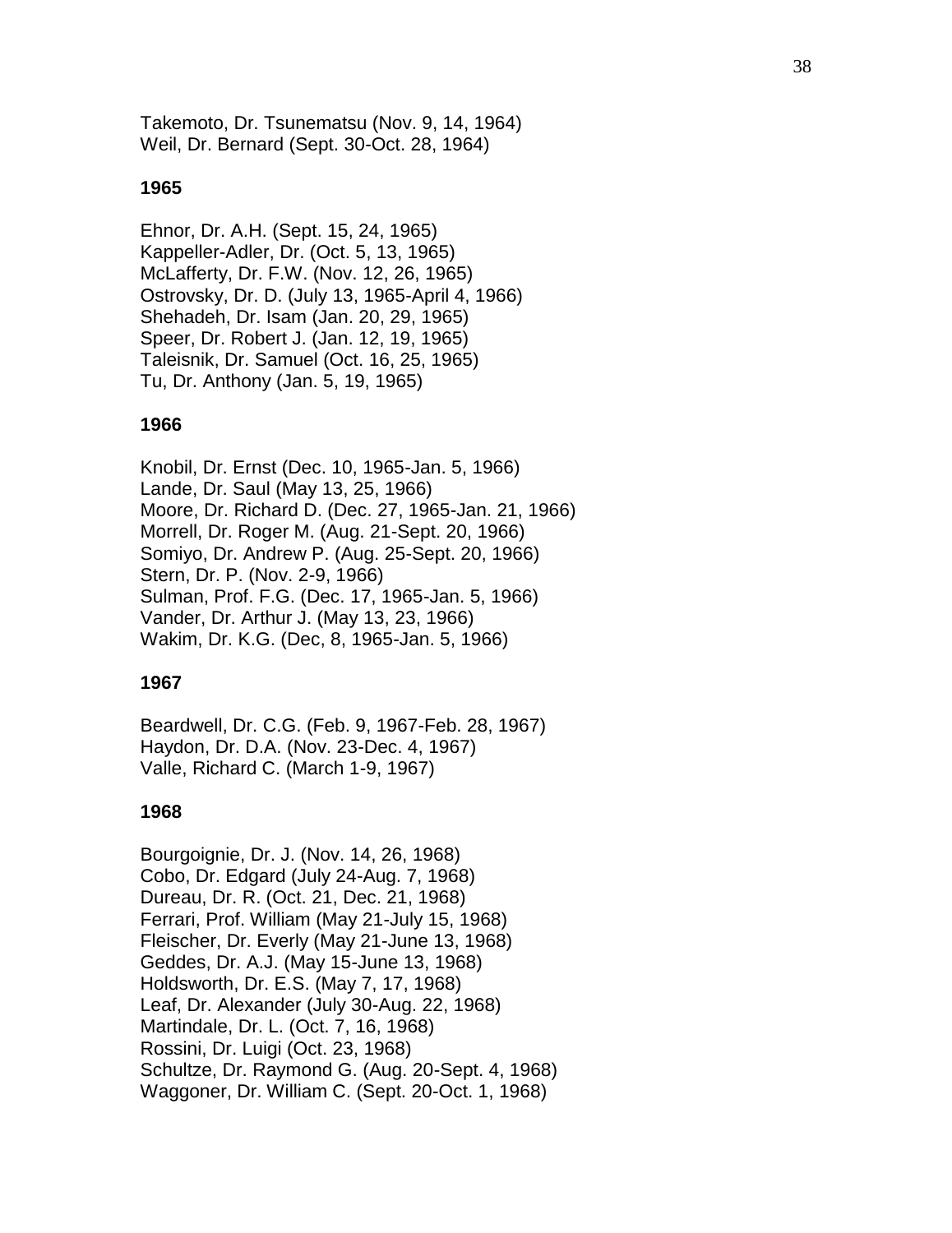### **1969**

Barker, Dr. H.A. (Oct. 9, 21, 1969) Caldeyro-Barcia, Dr. Robert (July 2, 9, 1969) Doyle, William T. (June 24, 30, 1969) Dureau, Dr. R. (April 17, 1969) Ettinger, Dr. Bruce (May 27, June 9, 1969) Fuchs, Anna-Riitta (Jan. 7, 1969) Lawrence, Dr. George D. (March 7, 12, 1969)

### **1970**

Breslow, Dr. Esther (Dec. 15, 1970-Jan. 5, 1971) Dureau, Dr. R. (April 14, 1970; Jan. 5, 1971) George, Dr. Jack M. (Dec. 31, 1970) Giovanelli, Dr. John (Feb. 26, March 5, 1970) Greenway, Dr. C.V. (Oct. 22-28, 1970) Lynn, Dr. K.R. (Feb. 19-March 3, 1970) Gloens, Dr. L. (Sept. 16-Oct. 14, 1970) Smith, Ian C.P. (March 10, 24, 1970) Vallotton, Dr. Michel B. (May 4, 19, 1970)

### **1971**

Burgen, Dr. A.S.V. (Jan. 18-Feb. 8, 1971) Dureau, Dr. R. (Dec. 1, 21, 1971) Gravel, Roy (Jan. 5, 7, 1971) Lifschitz, Dr. Meyer D. (July 15, 23, 1971) Picard, Prof. D. (July 13, 23, 1971) Vorherr, Dr. Helmuth (June 5, 18, 1971) Watkins, Dr. W.B. (June 30, July 10, 1971)

### **1972**

Agmo, Dr. Anders (Aug. 22-Sept. 12, 1972) Dua, Prof. R.O. (Sept. 18, 29, 1972) Sarantakis, Dr. D. (Nov. 16, 22, 1972) Sayers, Dr. George (Oct. 19, 27, 1972) Yu, Dr. Mai-Teng (Aug. 22-Sept. 12, 1972)

### **1973**

de Celis, Dr. Maria Ester (June 4-8, 1973) Lee, Dr. J. (Nov. 29-Dec. 7, 1973) Tabor, Dr. Herbert (June 15-Sept. 17, 1973)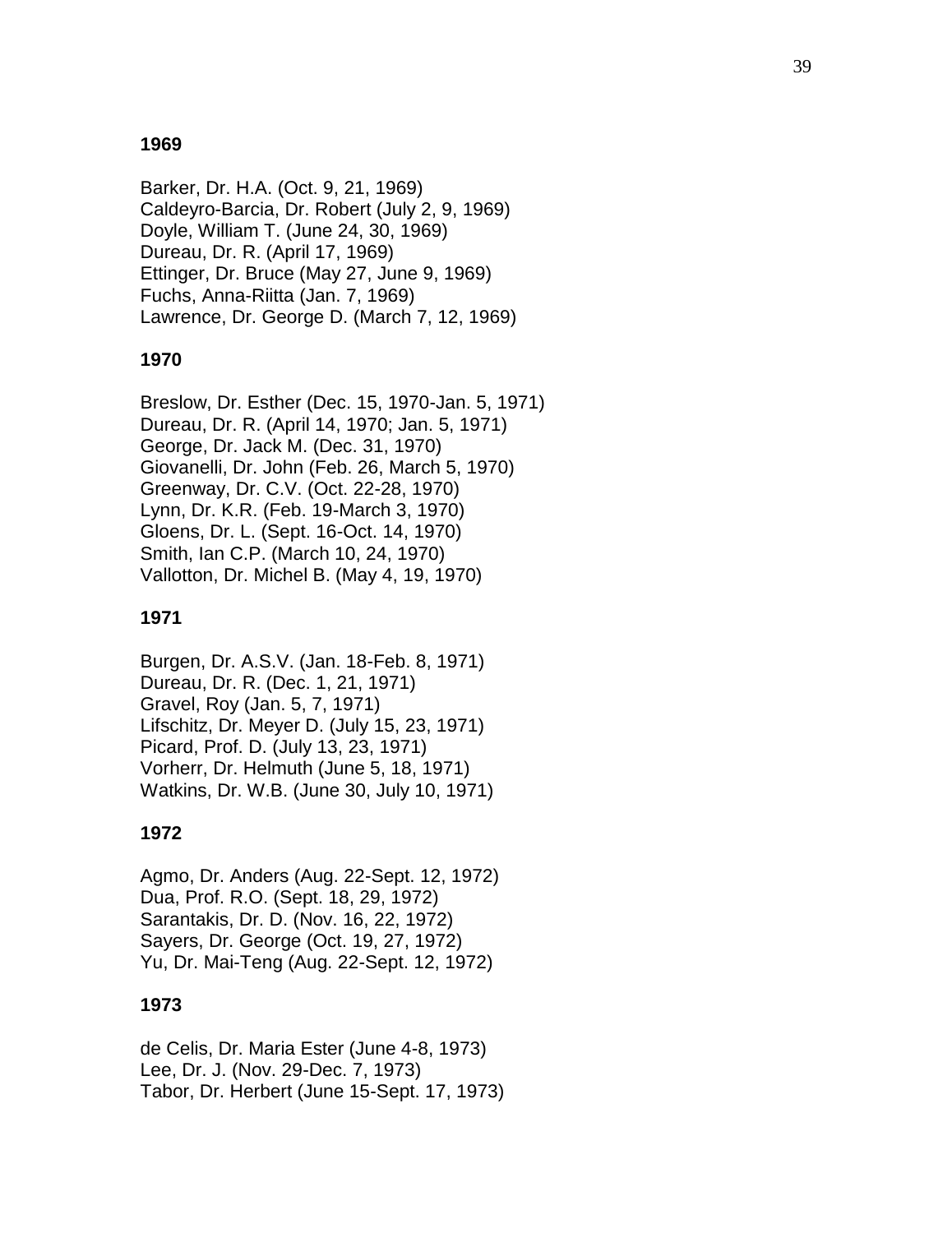### **Pituitary Compounds**

Astwood, Dr. E.B. (Dec. 14, 1953-March 16; 1955) Alvarez, Dr. Hermogenes (Oct. 7, 1954-Aug. 18, 1965)(Filed under Caldeyro) Barac, Dr. G. (March 16, 1954-Nov. 12, 1958) Barcroft, Prof. Henry (July 19, 1956-June 2, 1957) Barger, Dr. A. Clifford (Nov. 9, 1956-Jan. 4, 1957) Behrens, Dr. Otto K. (March 8, 1955-May 9, 1958) Berde, Dr. B. (Nov. 26-Dec. 13, 1956) (Filed under Konzett) Bethune, Dr. John E. (Jan. 14-Feb. 25, 1957) Binkley, Dr. Francis (April 21-May 20, 1958) Bircher, Dr. R. (Feb. 19, March 11, 1963)

## **Box 13: Series III: Requests for Samples, 1952-1975**

### **Pituitary Compounds (cont.)**

Boissonnas, Dr. Roger A. (Aug. 1, 1962-Feb. 21, 1967) Bollman, Dr. J.L. (March 1, 1957) Brand, Dr. Eugene D. (Aug. 29-Oct. 2, 1956) Burgers, Dr. A.C.J. (Jan. 1, 1954-Jan. 27, 1955) Caldeyro-Barcia, Dr. Roberto (Oct. 7, 1954-Aug. 18, 1965) Croxatto, Prof. Hector (Jan. 27, 1958-Oct. 24, 1960) Demunbrun, Dr. T.W. (Sept. 22, 1952-March 18, 1955) Eik-nes, Dr. Kristen (Dec. 17, 1956-July 1, 1958) (Filed under Smith, Dr. Emil) Frieden, Dr. Earl (Oct. 23, 1958-Dec. 9, 1958) Guillemin, Dr. Roger (Feb. 14, 1955-Feb. 15, 1962) Hale, Dr. Ralph (April 24, 1954-April 28, 1955) Harker, Dr. David (Sept. 10-Oct. 7, 1957) Hearn, Dr. Walter D. (Feb. 14, 1955-Feb. 15, 1962) Herken, Dr. H. (May 17, 1956-Jan. 4, 1957) Hilton, Dr. James G. (May 2, 1958-July 10, 1959) Hollander, Dr. Walter, Jr. (June 20, 1957-Sept. 25, 1957) Houssay, Dr. B.A. (Aug. 27, 1956-April 8, 1959) Hume, Dr. David M. (March 4, 1955-March 29, 1956) Ingle, Dr. Dwight J. (June 24, 1954-Sept. 29, 1955) Jacobsen, Dr. Howard N. (June 12-Oct. 18, 1954) Keller, Dr. Allen D. (Sept. 22, 1952-March 18, 1955) (Filed under Demunbrun) Kitchin, Dr. A. H. (July 19, 1956-June 2, 1957 (Filed under Barcroft) Konzett, Prof, H. (Nov. 26-Dec. 13, 1956) Kramer, Dr. Jeno (May 17, 1954-Jan. 4, 1957) Landis, Dr. Eugene M. (June 12-Oct. 18, 1954) (Filed under Jacobsen) Leaf, Dr. Alexander (Feb. 7, 1956-Jan. 13, 1961) Lerner, Dr. Aaron Bunsen (Oct. 26, 1953-March 3, 1955)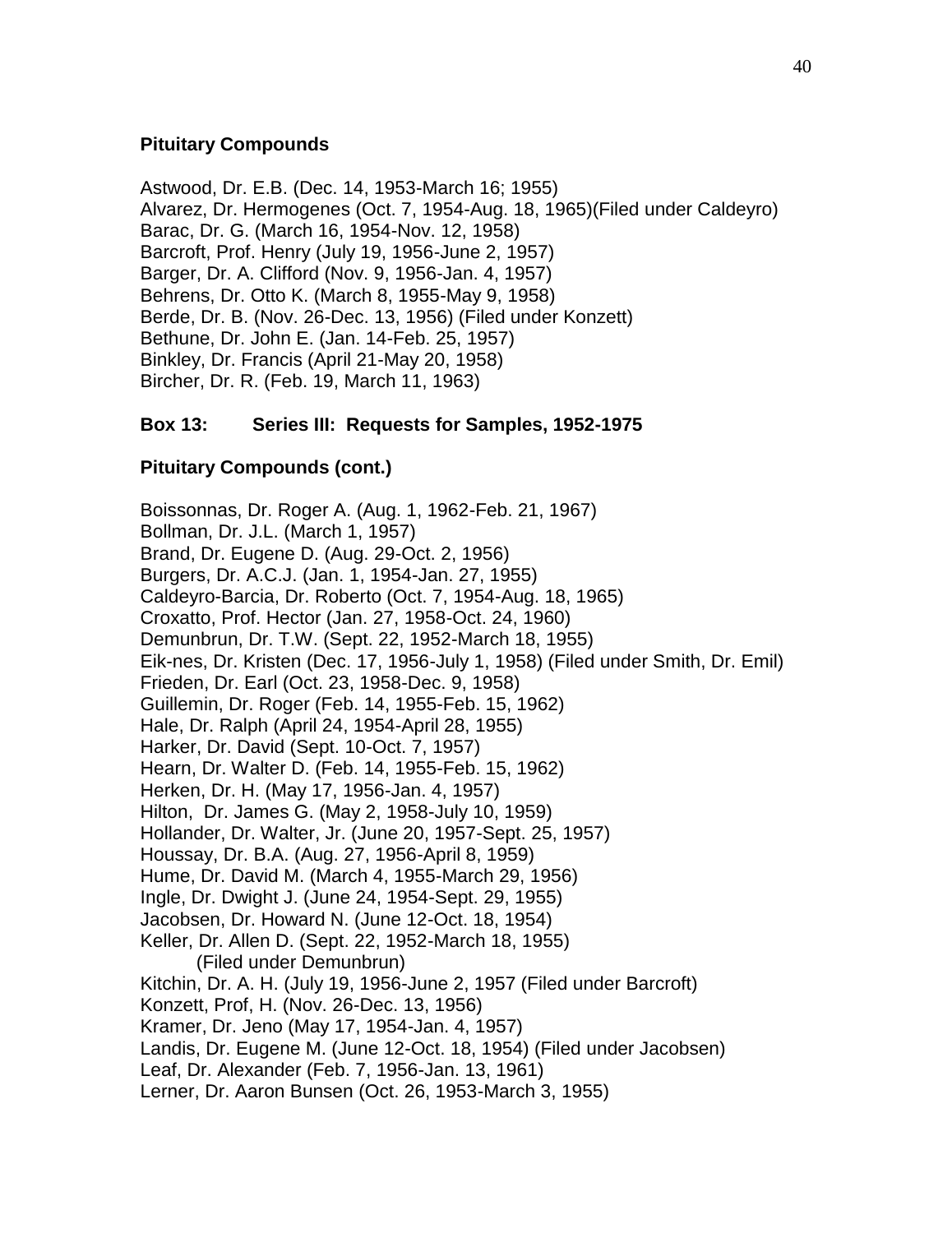Linzell, Dr. J.L. (June 12-Oct. 14, 1954) McCann, Dr. S.M. (Dec. 20, 1955-Jan. 7, 1957) McDonald, Dr. Roger K. (Sept. 9, 1955-July 20, 1956) Mirsky, Dr. J. Arthur (March 23, 1954-June 15, 1967) Munson, Dr. Paul L. (Oct. 9, 1957-Dec. 19, 1957) Obstetrics-Gynecology of New York Hospital (Oct. 5, 1955-March 10, 1958) Douglas, Dr. R. Gordon Gajewski, Dr. J.E. Kimball, Dr. E. Robbins Sharp, Dr. E.A. Thompson, Barnard Weston, Dr. J.K. Page, Dr. Irvine H. (Nov. 6, 1957-May 23, 1958) Parlow, Dr. Albert F. (Jan. 1, 1957-Feb. 18, 1957) Perlman, Dr. Preston L. (Oct. 7, 1958-Nov. 5, 1958) Pettinga, Dr. O.W. (March 8, 1955-May 9, 1958) (Filed under Behrens) Pickford, Dr. Grace E. (Jan. 7, 1954-Feb. 8, 1955) Pickford, Dr. Mary (July 7-Nov. 28, 1955) Porter, Dr. John 0. (Jan. 12-June 26, 1959) (Filed under Rumsfeld) Pratt, Dr. O.E. (Sept. 23-Dec. 3, 1958) Raisz, Dr. Lawrence G. (Sept. 22, 1954-June 30, 1959 Riker, Dr. William K. (Sept. 9-Oct. 15, 1958) Rodek, Dr. H. (Sept. 22, 1956-March 13, 1958) Rudinger, Dr. J. (Jan. 27, 1956-April 3, 1967) Rumsfeld, Dr. H. W. (Jan. 12-June 26, 1959) Saffran, Dr. Murray (May-16, 1955-Dec. 7, 1960) Sayers, Dr. George (Oct. 3, 1955-Oct. 28, 1958) Schally, Dr. Andrew V. (Feb. 14, 1955-Feb. 15, 1962) (Filed under Guilleniin) Schmidt, Dr. Carl F. (Sept. 9-Oct. 15, 1958) (Filed under Riker) Schwyzer, Dr. R. (June 25, 1957-Jan. 25, 1961) Smith, Dr. Emil L. (Dec. 17, 1956-July 1, 1958) Sobel, Dr. Harry (March 27, 1953-Feb. 12, 1957) Sutfin, Dr. D. C. (April 22, 1959-Feb. 1, 1960) Travell, Dr. Janet (Jan. 24-July 21, 1958) Ward, Dr. Darrell N. (Feb. 14, 1955-Feb. 15, 1962) (Filed under Guillemin) Welch, Dr. Arnold D. (Feb. 12-March 26, 1959) Whittlestone, Dr. W.G. (March 8, 1949-Oct. 16, 1953) Wilhelmi, Dr. A.E. (Jan. 27, 1954-Feb. 8, 1955) (Filed under Pickford, Grace) **Box 14: Series IV: Office Materials**

American Chemical Society, 1966-1973

American Chemical Society - Biological and Organic Chemistry Divisions, 1966- 1974

American Chemical Society - Willard Gibbs Medal, 1966-1974

American Cyanimid Fund, Account No. 521, 1943-1966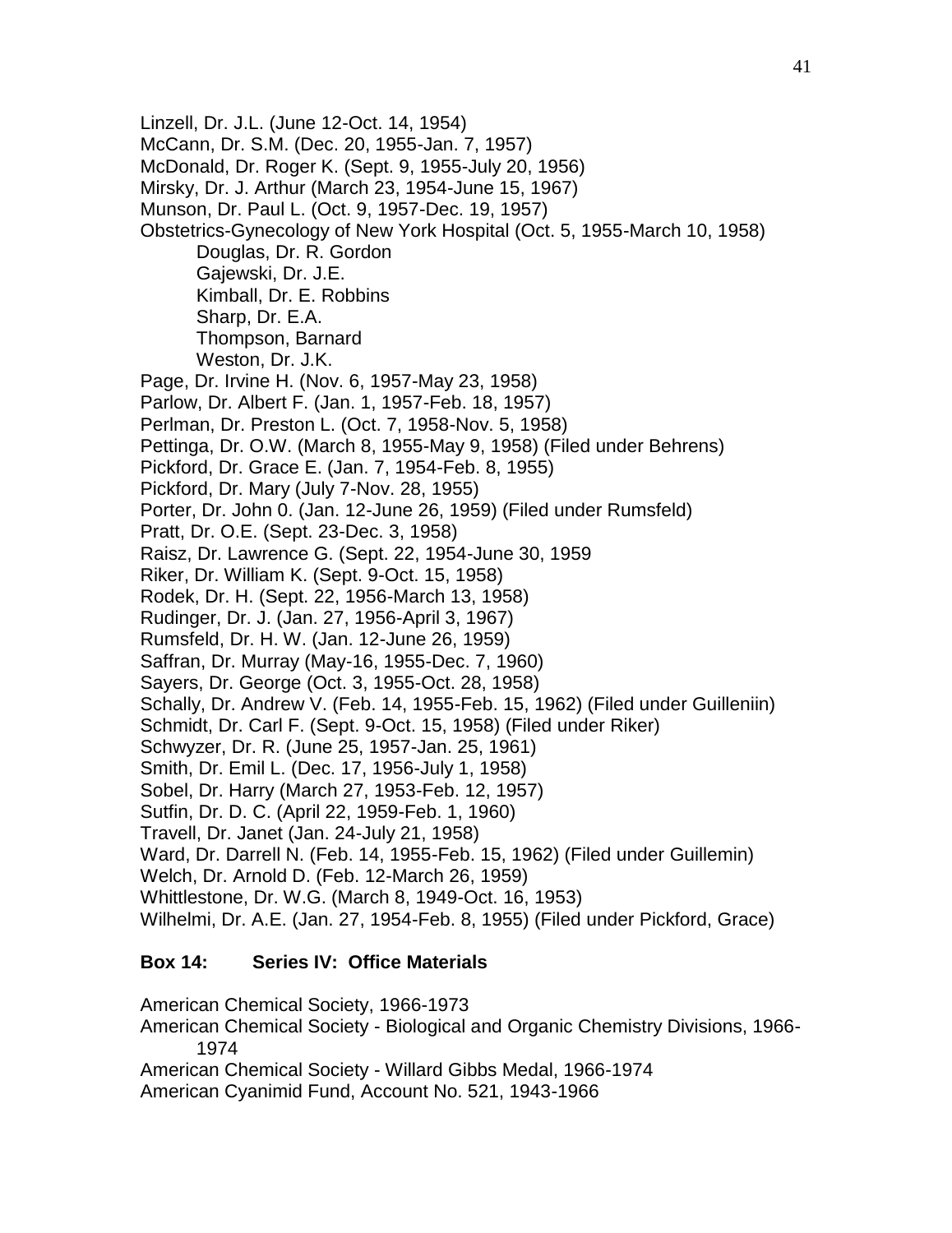American Cyanimid Co., 1946-1959 (includes papers: "Purification and structure of B corticotropin" "Resolution of isoleucine using Acylase") American Institute of Nutrition, 1967-1973 Amino Acids-Nomenclature, 1964-1972 Amino Acids Old Amino Acids-Nomenclature - Reprints, 1952-1963 Armour and Co., 1948-1949 (RESTRICTED – HIPAA) Annual Report of the Department of Biochemistry, 1966-1967 Annual Reviews, 1970-1971 Applicants being considered, 1967-1974 - 2 folders (FOLDER 1 RESTRICTED – HIPAA) Author's information, 1970-1974

Assorted notes, 1937-1958 - 3 folders

# **Box 15: Series IV: Office Materials**

Beekman Instruments - Amino Acid Analyzer, 1967 Bell Fund-Account no. 525, Amino Acids, polpeptides and related compounds, 1944-1957 Bioassay Equipment, equipment loaned to Chan, and ampole solutions with Chan (n.d.) Bioassay notes - methods and references, 1965 Biography (Who's Who, American Men of Science, Blue Book, Dictionary of International Biography), 1965-1974 Blanket orders and orders completed, 1971-1975 Branda, L.A. - Notes and plans for papers to be published, 1965 Budget and Staff, 1938-1967 Budgets, 1965-68; Effort Reports, 1965-67 Business Office - Edward K. Taylor, Manager, 1942-1967 Capital Equipment Inventory (current), 1959-1967 Capital Equipment Inventory (previous), 1958 Catalog material, 1965-1966 Commission on Biochemical Nomenclature, Oct. 16, 1964-Mar. 30, 1972 Cornell University Alumni Bulletin, 1966 Cornell University Fund No. 505, 1938-1939 CUMC-Congratulations on chairmen position, June 22-Nov. 7, 1938 CUMC - Dr. John E. Deitrick, 1959-1964 Correspondence, Feb. 20, 1963-Oct. 21, 1965 Correspondence re papers reviewed, 1959-1973 - 2 folders Correspondence, Papers by Walter Roderich on Oxytocin-Deamino, 1964-1973

# **Box 16: Series IV: Office Materials**

Deamino Oxytocin, 1963-1967 Deamido Oxytocin, Zahn, Prof. Helmut March 18, 1964-July 12, 1965 Department of Poultry Science, 1970-1974 Editorial changes to articles, 1971-1974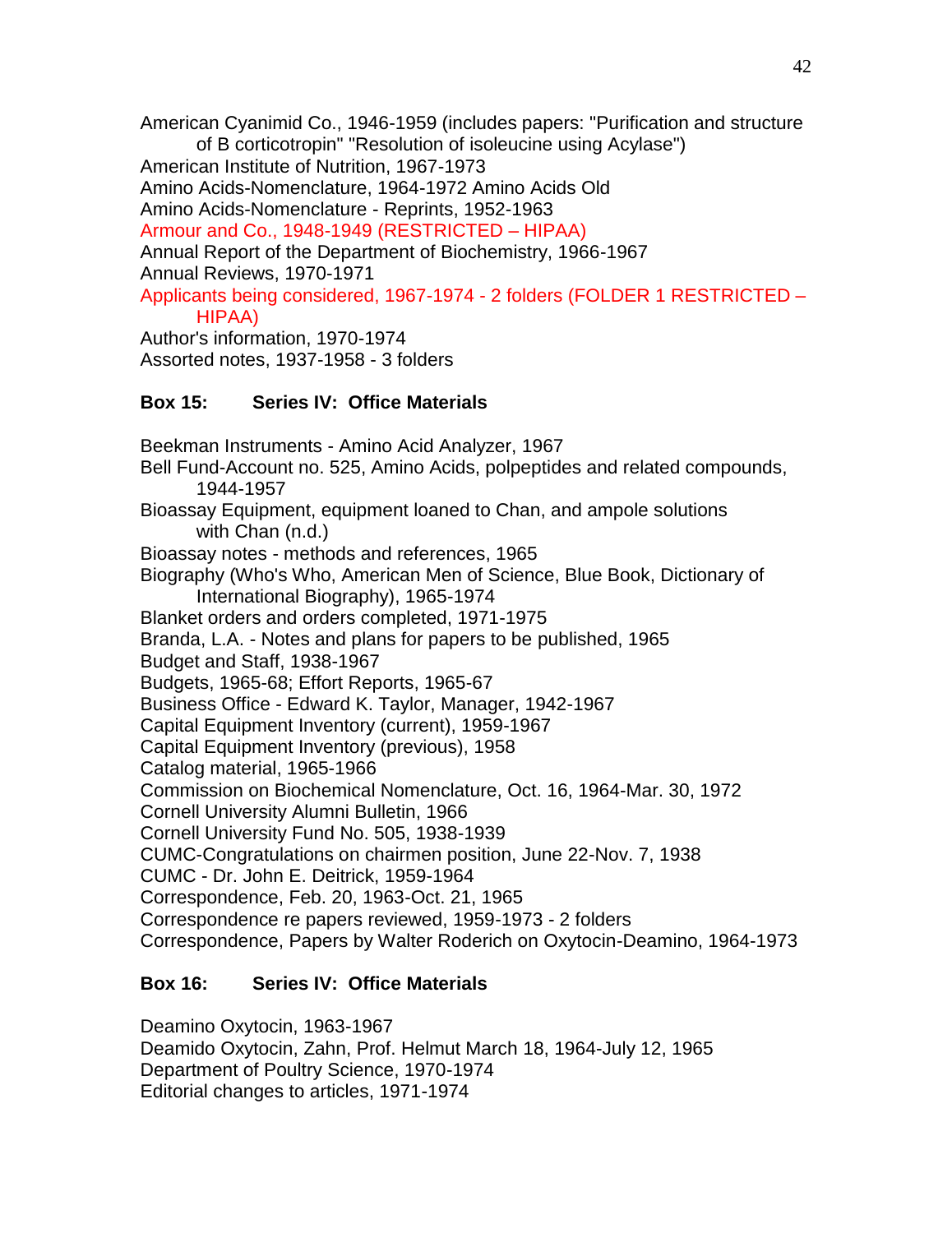Eli Lilly and Co. Grant - Correspondence, 1966-1968 Eli Lilly Lectureship (Endocrine Soc.), 1965-1974 Eli Lilly-Walden-Insulin, Account No. 508, 1938-1956 Equipment Transferred-Inventory (NIH), 1958 Equipment transferred, 1967 Federal Security Agency, NIH, Account No. 533, 1949-1951 Fellowship of Dr. John M. Kinney - Expenses, Account No. 535, 1951 Fellowships, 1967-1970 Ferraro, Dr. John - Notes on papers - D-glutamine and D-asparagine (Oxytocin), 1966 Form letters, 1964-1972 George Washington University Medical School, 1936-1938 (RESTRICTED – HIPAA) Grant Applications Review, 1968-1971 Grant sources, 1969-1970 Homoglutamine and B-glutamine (Rudinger and Meister), Reports and Correspondence, 1964 Hope-Dimer (Dr. Derek B. Hope), 1960-1963 (Inventory) Hope, 1960-1963 Insulin - Lilly - Yamashiro and Ferger, 1932-1968

# **Box 17: Series IV: Office Materials**

Invitations accepted (seminars and lectures), 1957-1965 - 2 folders Invitations declined (seminars and lectures), 1959-1972 - 2 folders Invitations declined (dinners, miscellaneous), 1964-1973 J.B. Geigy Fellowship - Correspondence, 1965-1969 Journals, Sample letters, 1969 Laboratory Technician Applicants, 1974 (RESTRICTED- PII) Lasker Award, Letters of Congratulation, 1948 Lederle Grant, Account No. 526, 1953-1954 Mailing information, 1973-1974 Manuscript sample copies, 1967-1972 Nangeroni, Dr. L.L. - Bioassay, 1966-1967 National Institutes of Health Fund (penicillin), Account No. 528, 1946-1949

# **Box 18: Series: IV: Office Materials**

NIH Grant HE 11680-02, -03, -04 - 9 folders Amino Acids and polypeptides - Application, 1967-1971 Amino Acids and polypeptides - Progress Report, 1968 Application for research grant, 1969-1971 Notes, awards, report of inventions, 1968-1969 Grant awards, research objectives, 1968-1969 NIH Grant - Ithaca, 1967-1968 Additional information on -03 and -04, and notes on telephone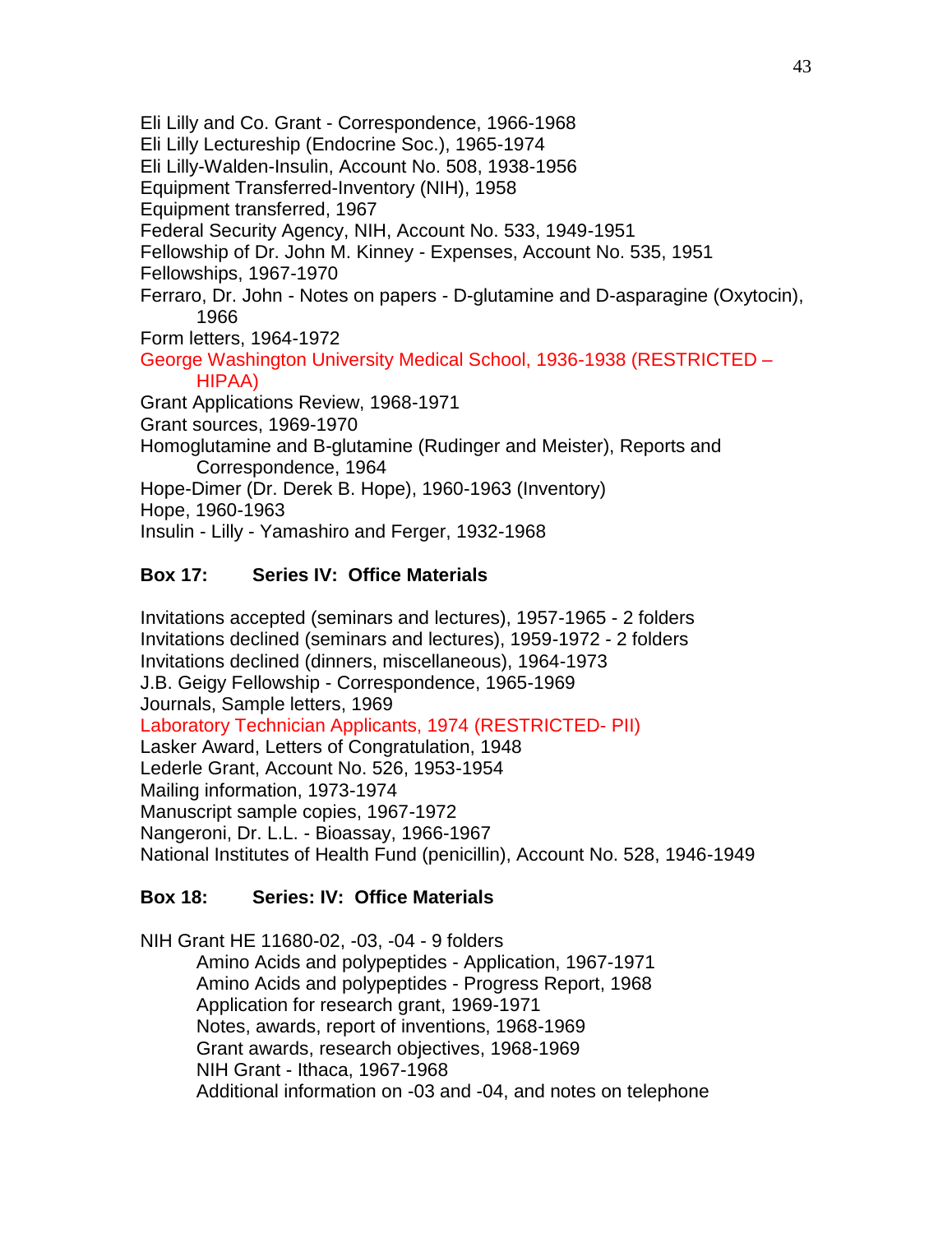conversation with Joseph E. Hayes, Jr., 1968-1969 NIH Grant, 1969-1970 LIMBO - Supp. -03 and -04, Deamino-oxytocin, 1968-1970 National Institutes of Health - General, 1970 Neptune Worldwide Moving - removing lab equipment from New York to Ithaca, 1967 Oxytocin - Molecular weight - Dr. Ernest Pollard, 1951 Oxytocin, Acetic Acid, Memos, 1961 Oxytocin and deamino resin - Dr. G. Flooret, 1965-1966 Oxytocin - infrared curves (n.d.) Oxytocin - preparation and purification from nonapeptide (n.d.) Parke Davis & Co. 1940-1966 Parke Davis & Co., 1966-1971 Payroll Mortgage Reports, 1966-1967

## **Box 19: Series IV: Office Materials**

Penicillin Research Suggestions, 1944-1946 (4 folders) Peptides - nomenclature, 1962-1965 - 5 folders P-nitrophenyl carbobenzoxyglycinate, 1959-1963 Positions available, 1974 Possible purchase - ads for equipment (n.d.) Publicity abstracts, 1959-1973 Publicity - Ithaca announcement (Cornell catalog pictures, blueprint and picture of new research wing), 1965 Reaction of Oxytocin with Acetone, D. Yamashiro and H.L. Aaning, 1964 Recrystalization of Habsa-salt of oxytocin (n.d.) Reimbursements, 1965-1966 Reprints, clips, 1961-1972 Reprints and Correspondence, 1961-1970 Reports, reprints, 1971

## **Box 20: Series IV: Office Materials**

Requests for samples and information sent and requested, index cards, alphabetical by person's name, 1949-1959 Ritchie, Glen - CUMC ledger sheets, 1965-1967 Rockefeller Equipment Fund No. 506, 1938-1939 Rockefeller Foundation - Dr. Warren Weaver - progress reports of researches, 1934-1939 Rockefeller Fund, Account No. 507, 1938-1941 Rockefeller Special Account No. 510, 1953-1966 Rockefeller University - Graduate Education, 1967 Rotations - Pituitary Hormones - Analogues and intermediates, 1961-1965 Royal Institute of Chemistry, 1959 Royal Society of Sciences, Upsala, Sweden, 1950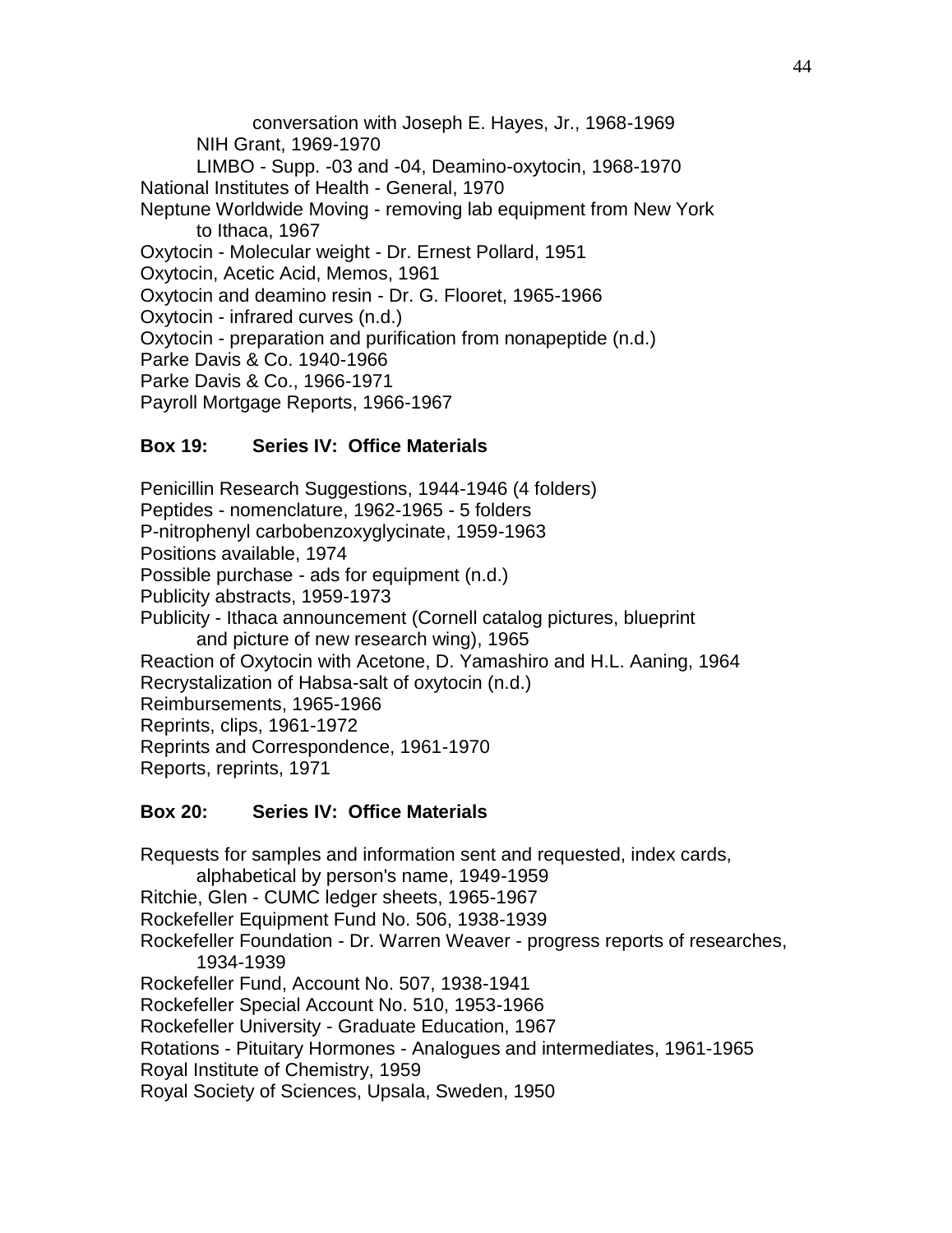Sandoz & Co., 1959-1961 Secretaries, 1950-1973 (RESTRICTED) Staff meetings - instructions (n.d.) Stroke, Letter of announcement, 1975 (RESTRICTED – HIPAA) Stroke, Get-well wishes, 1975 (RESTRICTED – HIPAA) Studies of Sulfhydryl Form of Lysine Vasopressin (n.d.) Table of contents, services, Physical Science Library, 1970-1974 Tables for slides, n.d.

## **Box 21: Series IV: Office Materials**

Trail of Research (Book), Aug. 26, 1952-Feb. 22,1954 Transfer on Accounts, 1964-1967 Travel, 1968-1972 (RESTRICTED – PII) University Faculty - Minutes of meetings, biographical sketches, 1967-1974 USPHS Grant, Account No. 531 - 8 folders: 1953-1962: Summary Report, Amino Acids, Polypeptides, and related compounds 1962-1963 Grant HE 01675 - Applications, 1964 1964-1965 1965-1966 1966-1967 1967-1968

Annual invention statement, 1965-1967

## **Box 22: Series IV: Office Materials**

Vacations - instructions, 1969-1973 Vendors: R.L. Van Name & Co., Vbland & Sons, Veritas Products, 1934-1938 Vitamin H - Biotin - 6 folders SMA Corp. - General, 1940-1942 Dr. W.I. Patterson, 1939-1942 (RESTRICTED – HIPAA) Samples requested, 1940-1942 (2 folders) (Folder 2 RESTRICTED – HIPAA) Dr. H.F. Seibert, 1939-1942 (RESTRICTED – HIPAA) Dr. W.O. Frohring, 1939-1942 (RESTRICTED – HIPAA) Weekly follow-up, 1973-1974

## **Box 23: Series IV: Office Materials**

Card file of old research ideas

**Box 24: Series V: Past Personnel** 

**A**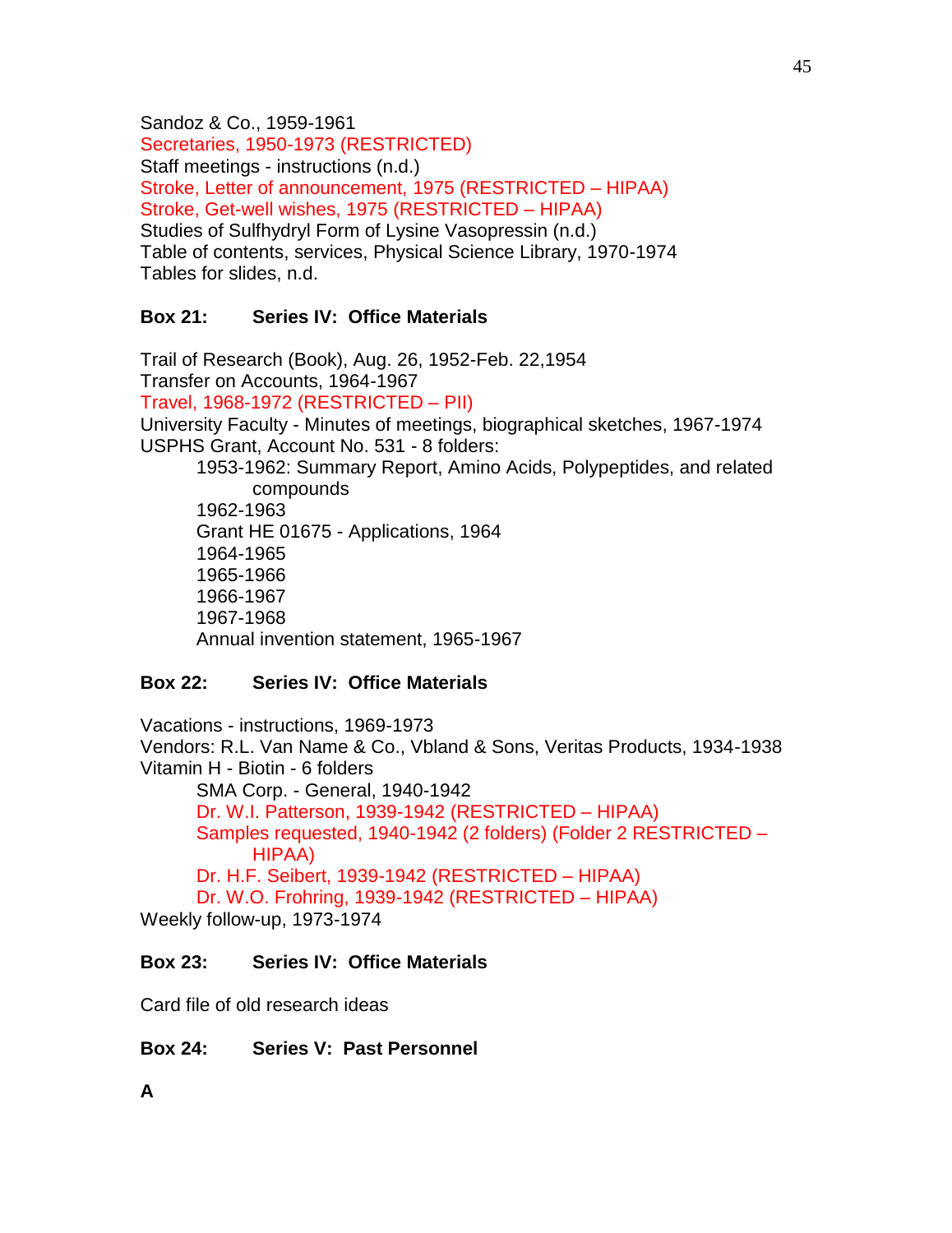Aaning, Mr. Harold L. (March 20, 1965-Feb. 16, 1973) Abrash, Mrs. Lorraine (April 3, 1964-June 10, 1974) Acher, Dr. Roger (Oct. 5, 1955-April 2, 1958) Aebi, Dr. Hugo (Jan. 23, 1956-Jan. 4, 1971) Albert, Mr. Joseph (June 20, 1967) Anslow, Dr. W. Parker, Jr. (May 12, 1948-Sept. 14, 1964) (RESTRICTED – HIPAA) Arata, Miss Dorothy (Feb. 14, 1952-March 12, 1957) Armstrong, Dr. Marvin D. (Nov. 8, 1940-July 5, 1962) Aroska, Dr. Janardan P. (Aug. 1, 1959-July 11, 1968) Askari, Mr. Amir (June 17, 1957-May 20, 1968)

## **B**

Banerjee, Dr. S. (April 14, 1945-Feb. 8, 1971) Bartlett, Dr. M. Frederick (Jan. 23, 1954-Oct. 5, 1959) Baxter, Dr. James H. (May 6, 20, 1946) Behrens, Dr. Otto K. (Jan. 3, 1939-Nov. 30, 1973) Binkley, Dr. Francis (Feb. 10, 1947-Nov. 27, 1964) Bodanszky, Dr. Miklos (May 13, 1959-Sept. 26, 1974) (RESTRICTED – PII) Boissonnas, Dr. Roger (Dec. 1, 1949-Dec. 21, 1967) Bonsnes, Dr. Roy W. (Feb. 29, 1952-June 5, 1974) Bowman, Mr. Ray (June 1-14, 1962) Branda, Dr. Luis A. (Dec. 22, 1965-Sept. 28, 1972) Breslow, Dr. Esther (Jan. 24, 1968-Nov. 18, 1970) Brotherton, Mr. Robert J. (Jan. 22, 1952-Aug. 12, 1960) Brown, Dr. G.B. (Jan. 18, 1938-Nov. 22, 1974) (RESTRICTED – HIPAA) Burk, Dr. Dean (Sept. 9, 1938-April 11, 1974) (RESTRICTED – HIPAA) Butz, Dr. Lewis (Dec. 17, 1939-May 9, 1949) (RESTRICTED – HIPAA)

## **Box 25: Series V: Past Personnel**

# **C**

Carpenter, Dr. Fred H. (March 7, 1946-Sept. 20, 1967) Carroll, Dr. William R. (Dec. 14, 1945-Jan. 13, 1956) Cash, Dr. William D. (Dec. 16, 1964-Feb. 28, 1974) Cathey, Dr. William J. (June 20, 1951-Oct. 31, 1953) Cavallini, Dr. Doriano (Jan. 31, 1947-March 29, 1947) Chan, Dr. Wan Yip (July 5, 1961-Sept. 13, 1974) Chandler, Dr. Joseph P. (Oct. 11, 1935-April 11, 1951) Clubb, Dr. Margaret (March 3, 1938) Cohn, Dr. Mildred (Dec. 11, 1937-March 2, 1972) (RESTRICTED – HIPAA) Condliffe, Dr. Peter G. (May 27, 1953-Oct. 29, 1973) Cross, Dr. Nancy (May 12, 1947-Feb. 4, 1964)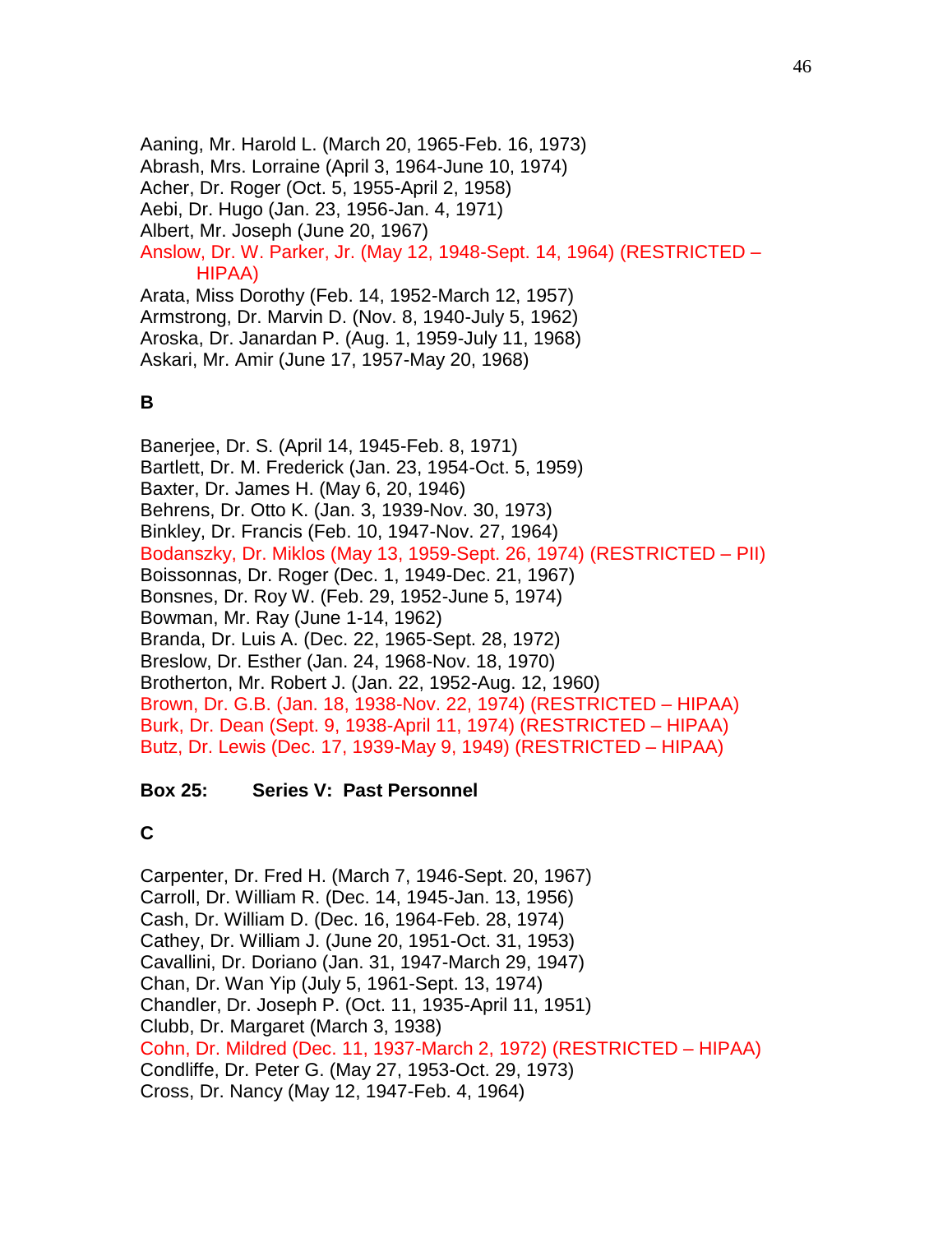# **D**

Davoll, Helen (n.d.) Denning, Dr. George S., Jr. (Sept. 18, 1965-Oct. 19, 1971) DePeter, Mr. David (May 25, 1955-June 14, 1955) DeWitt, Dr. Mary Anne (Aug. 22, 1952-April 21, 1960) Dillon, Dr. Thomas F. (June 18, 1956-March 12, 1969) Dittmer, Dr. Karl H. (Sept. 1, 1943-Dec. 7, 1971) Dorfman, Dr. Ralph (Nov. 10, 1954-Dec. 12, 1961) Drabarek, Dr. Stefania (March 8, 1962-Nov. 17, 1967) Dyer, Dr. Helen M. (Sept. 9, 1938-Oct. 25, 1971)

# **E**

Eich, Dr. Stephen J. (March 21, 1954-May 9, 1957)

# **F**

Feldman, Dr. William (n.d.) Ferrara, Dr. John J. (April 2, 1964-March 22, 1966) Ferrier, Dr. Barbara (Feb. 27, 1962-Oct. 5, 1967) Fishman, Dr. William H. (Sept. 21, 1945-Sept, 12, 1968) Fitt, Dr. Peter S. (May 1, 1958-April 17, 1974) Fitzpatrick, Mr. David (May 13, 1957-May 5, 1959) Flouret, Dr. George (April 24, 1963-April 5, 1973)

# **G**

Gardy, Dr. Martin (Nov. 30, 1962-June 5, 1964) Genghof, Dr. Dorothy S. (Oct. 10, 1946-Sept. 18, 1972) (RESTRICTED – HIPAA) Gilder, Dr. Helena (Oct. 28, 1969) (RESTRICTED – HIPAA) Gillessen, Dr. Dieter (Dec. 14, 1962-Dec. 23, 1968) Girotti, Dr. Albert (Feb. 21, 1967-July 12, 1968) Gish, Dr. Duana T. (May 2, 1955-May 5, 1971)

# **Box 26: Series V: Past Personnel**

## **G (continued)**

Golubow, Dr. Julius (April 21, 1967-March 28, 1970) (RESTRICTED – HIPAA) Goodwin, Dr. Laurence (June 12, 1951-April 6, 1960) (RESTRICTED – HIPAA) Gordon, Samuel (June 13, 1949-Nov. 24, 1961) Grunewald, Mr. Helmut (Dec. 18, 1956-Jan. 8, 1957) Gurd, Dr. Frank R.N. (Dec. 19, 1957-June 12, 1974) (RESTRICTED – HIPAA)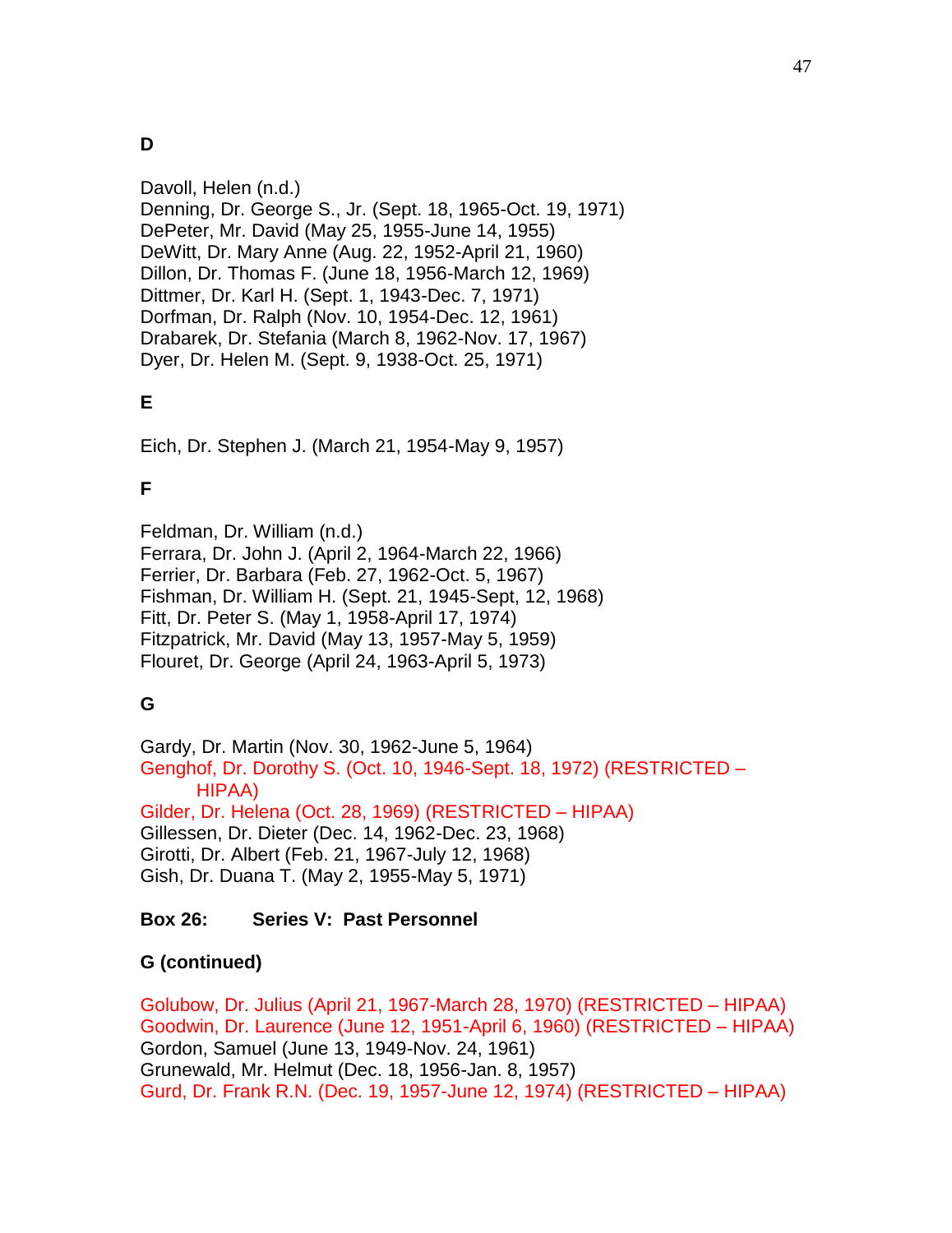Hagenmaier, Dr. Hans Paul (Dec. 7, 1960-Feb. 14, 1968) Hall, Dr. James (June 30, 1939-Feb. 15, 1941) (RESTRICTED – HIPAA) Havran, Dr. Robert (Dec. 30, 1964-Feb. 26, 1971) (RESTRICTED – FERPA) Hess, Dr. George P. (Sept. 12, 1955-Dec. 5, 1968) Hofmann, Dr. Klaus (May 6, 1941-Nov. 3, 1972) Holley, Mr. Robert (Feb. 17, 1960-Oct. 24, 1968) (RESTRICTED – HIPAA) Hong, Dr. Leon (Sept. 25, 1957) Hope, Dr. Derek B. (May 12, 1959-Aug. 12, 1974) (RESTRICTED – HIPAA) Horner, Dr. William H. (May 30, 1948-July 22, 1960) Horvath, Dr. Antonio (Aug. 1-16, 1955) Hotta, Dr. S. Steven (Dec. 14, 1964-July 5, 1973) Hunt, Dr. Madison (n.d.)

# **I**

Inamine, Dr. Edward S. (May 2, 1955-April 15, 1963) Irish, Dr. Oliver J. (Oct. 6, 1942-Feb. 15, 1951) Irving, Dr. G.W., Jr. (April 25, 1939-Oct. 18, 1973) Isrow, Mr. Harvy (May 7, 1953-June 30, 1954)

# **J**

Jamieson, Dr. G.A. (Aug. 30, 1954-Oct. 18, 1973) Jarvis, Dr. Derek (Nov. 5, 1963-May 28, 1973) Johl, Dr. Albert (Dec. 2, 1954- April 21, 1970) Jones, Dr. Chase B. (March 9, 1939-June 25, 1940)

# **K**

Karabinos, Mr. Joseph (May 26, 1941) Katsoyannis, Dr. Panagiotis (June 10, 1957-Jan. 20, 1975) Keller, Dr. Elizabeth (May 9, 1962-May 28, 1970) Kelley, Dr. Nancy (May 11, 1964) Kensler, Dr. C.J. (Oct. 20-28, 1954)

## **Box 27: Series V: Past Personnel**

# **K (cont)**

Kidwai, Mr. A.R. (May 18-June 20, 1948) Kies, Dr. Marion W. (Jan. 25, 1951-Nov. 26, 1974) (RESTRICTED – HIPAA) Kilmer, Dr. Glen (Sept. 6, 1943-Nov. 21, 1945) (RESTRICTED – HIPAA) Kimbrough, Dr. Raymond D., Jr. (Sept. 1959-Oct. 3, 1967)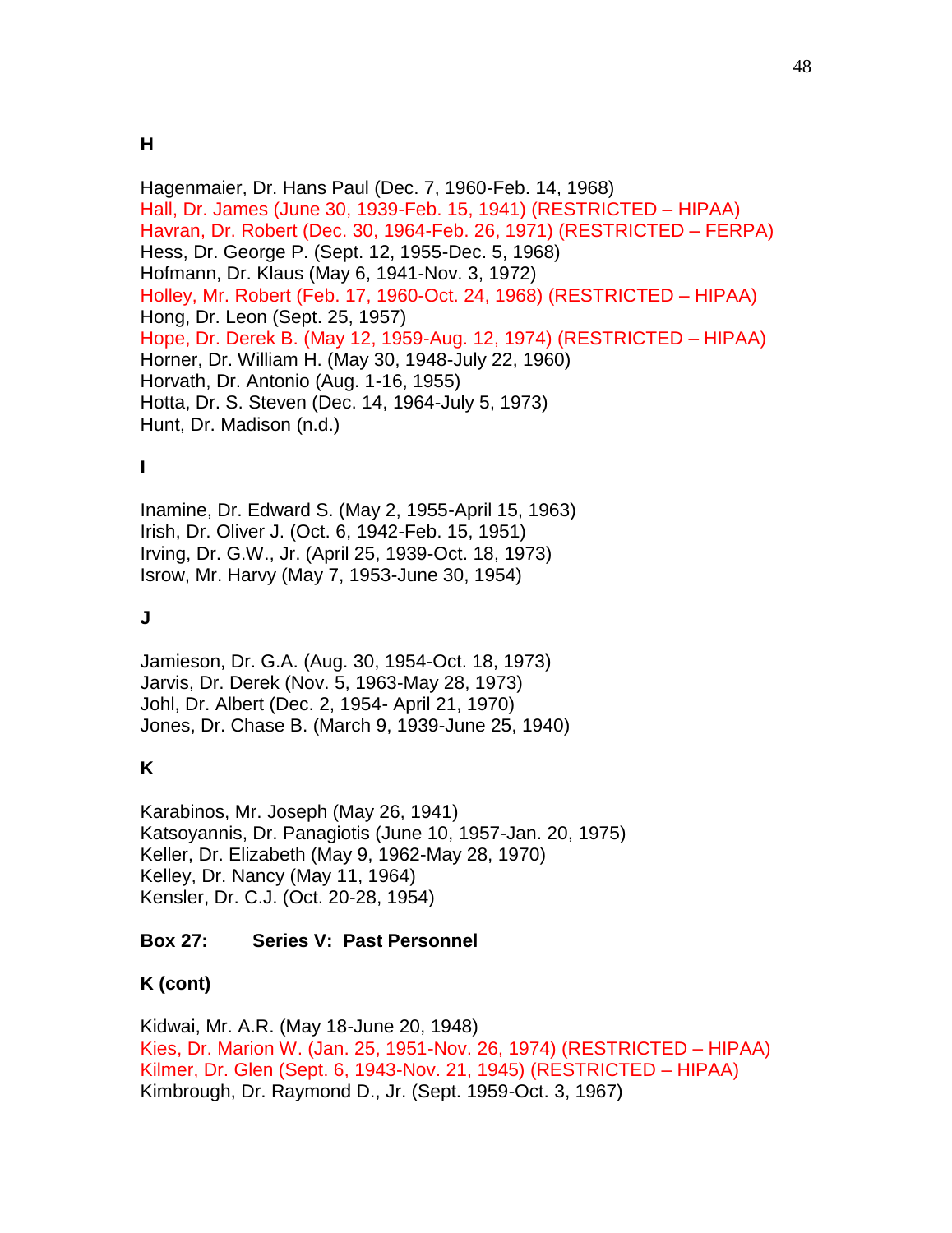Kinney, Dr. John M. (Feb. 16, 1951-July 25, 1961) Koehler, Dr. Lenore Hollander (Oct. 5-23, 1961) Koltun, Dr. Walter L. (Feb. 1958-June 1, 1964) Kovalenko, Mr. Vladimir (Jan. 2, 1953-July 7, 1955) Kratzer, Dr. F.H. (Feb. 1944-Oct. 3, 1967) Kuchinskas, Dr. Edward J. (Jan. 18, 1949-Oct. 16, 1974) (RESTRICTED – PII)

## **L**

Law, Dr. Harry D. (1956-Sept. 12, 1974) Lawler, Dr. H. Claire (Jan. 5, 1962-Oct. 19, 1971) Lee, Mrs. Johanna M. (Dr.) (Sept. 13, 1943-April 21, 1970) (RESTRICTED – HIPAA) Light, Dr. Albert (Jan. 30, 1958-Jan. 8, 1969) Lipman, Dr. Fritz (June 2, 12, 1946) Livermore, Dr. Arthur H. (Feb. 3, 1948-Jan. 12, 1971) Loring, Dr. Hubert S. (Nov. 25, 1947-Jan. 29, 1975) Lowy, Bertram (Dec. 21, 1951-April 18, 1952) Lubschez, Dr. Rose (June 5, 1952-Jan. 21, 1955) Lutz, Dr. Wilson B. (Jan. 24, 1955-April 30, 1958) Ludwig, Martha (Jan. 30, 1951)

## **M**

McDuffie, Dr. H. F. (July 3, 1942-Sept. 22, 1948) McKennis, Dr. Hebert (Aug. 4, 1941-April 1975) (RESTRICTED – HIPAA) McNeally, Sarah Shippey (March 25, 1957-July 4, 1967) McKenzie, Dr. Cosmo G. (March 18, 1946-Dec. 1, 1966) Mahnaffey, Dr. Logan (Dec. 3, 1959-May 26,1971) Mahow, Dr. Theodore (Dec. 11, 1963-Oct. 24, 1973) Manning, Dr. Maurice (April 14, 1961-April 30, 1974) Maw, Dr. George A. (Feb. 4, 1963-March 29, 1966) Meinhofer, Dr. Johannes (July 19, 1959-Dec. 1973) (RESTRICTED – HIPAA) Meister, Dr. Alton (March 10, 1953-June 12, 1968) Melville, Dr. Donald B. (Feb. 1, 1939-June 1, 1968) Meyer, Dr. Curtis E. (Feb. 9, 1954-June 11, 1954)

### **Box 28: Series V: Past Personnel, 1935-1973**

# **M (cont.)**

Miller Dr. Gail (Dec. 29, 1939-March 21, 1974) Morley, Dr. John S. (1950) Moyer, Dr. A.W. (April 10, 1946-Oct. 11, 1973) Mueller, Dr. Johannes M. (Jan. 31, 1949-Nov. 25, 1953)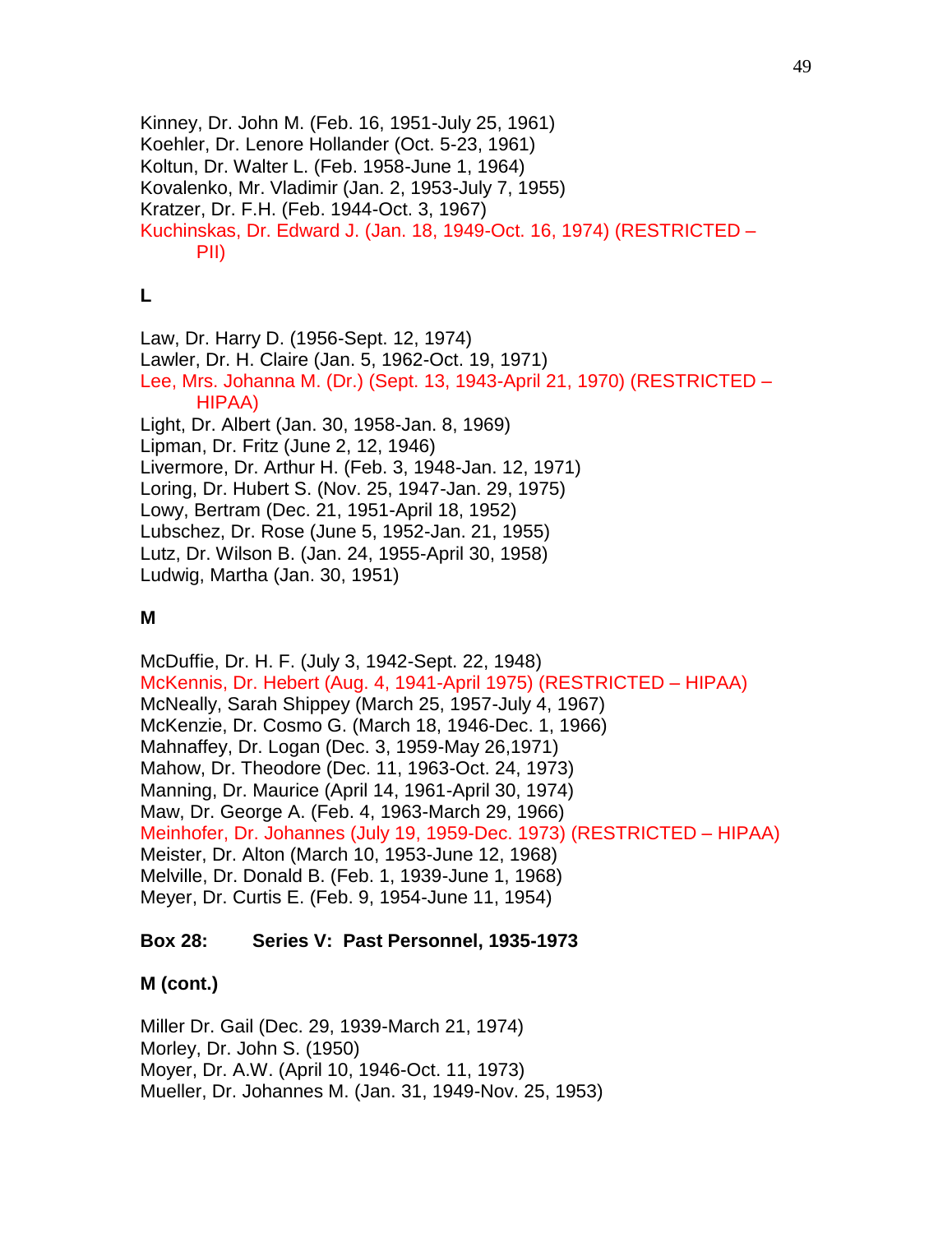Murphy, Richard James (Nov. 7, 1952) Murti, Dr. Varanasi (March 16, 1965-April 17, 1974)

## **N**

Nettleton, Dr. D.E. (April 9, 1956-July 30, 1958) Nicolet, Miss Jane (Jan. 24, 1944-Feb. 22, 1944)

# **0**

Otken, Charles C. (April 1, 1949-June 1, 1954)

## **P**

Partridge, Dr. Chester (Dec. 7, 1941-April 7, 1950) Patterson, Dr. W.I. (Sept. 14, 1942-April 8, 1974) Photaki, Dr. Iphigenia (Sept. 19, 1963-Nov. 22, 1974) (RESTRICTED – HIPAA) Pierce, Dr. John G. (Sept. 7, 1947-Jan. 29, 1975) (RESTRICTED – HIPAA) Popenoe, Dr. Edwin A. (March 21, 1950-Sept. 24, 1970) Posner, Dr. Aaron S. (n.d.)

## **R**

Rachele, Dr. Julian R. (Dec. 2, 1964-Jan. 12, 1970) Reed, Dr. Lester J. (Feb. 2, 1948-April 8, 1974) Ressler, Dr. Charlotte (June 1, 1955-Feb. 14, 1975) (RESTRICTED – HIPAA) Riegel, Dr. Byron (Jan. 17, 1940-Jan. 6, 1970) Rimpler, Dr. Manfred (Oct. 31, 1961-July 10, 1971) Roberts, Dr. Carlton (March 4, 1953-Oct. 22, 1973) Roeske, Dr. Roger W. (July 13, 1953-Nov. 8, 1972) Ruskin, Dr. Richard A. (March 24, 1954-Feb. 10, 1965)

# **S**

Schaefer, Dr. Norwood K. (Nov. 22, 1941-Dec. 5, 1941) Schenck, Dr. Jay (Oct. 23, 1939-Jan. 10, 1952) Schneider, Dr. Conrad H. (Sept. 21, 1967-Oct. 30, 1967) Schubert, Dr. Edward T. (n.d.) Schulz, Dr. Horst (July 24, 1963-Oct. 30, 1967) Sealock, Dr. Robert R. (Sept. 26, 1940-March 29, 1945) Sebbane, Dr. Roger (Nov. 27, 1961-March 15, 1967) Selbye, Mr. Preston (n.d.) Simmonds, Dr. Sofia (Jan. 29, 1954-June 13, 1974) Spencer, Dr. Donald (n.d.) Sprince, Dr. Herbert (Sept. 12, 1947-Jan. 27, 1954)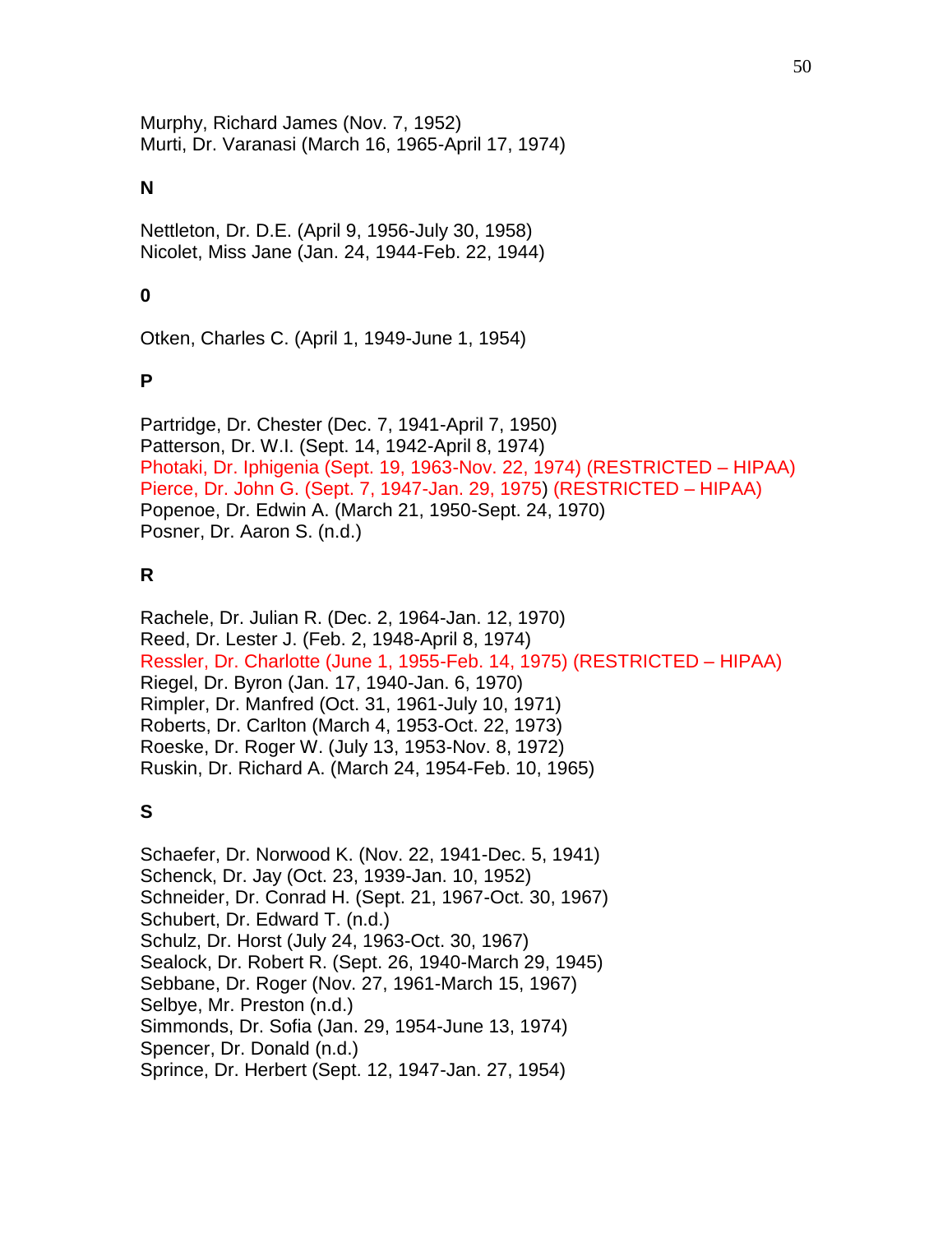### **Box 29: Series V. Past Personnel, 1935-1975**

### **S (cont)**

Stacy, Dr. Gardner W. (May 15, 1946-Oct. 8, 1969) Stedman, Dr. Robert J. (Oct. 19, 1954-Dec. 7, 1959) Stevens, Dr. Carl M. (March 8, 1944-April 25, 1973) (RESTRICTED – PII) Stewart, Dr. F.H.C. (Oct. 19, 1954-July 11, 1968) Stouffer, Dr. John (March 24, 1957-April 20, 1972) Studer, Dr. Rolf (Sept. 30, 1956-June 13, 1969) Summerson, Dr. William H. (Feb. 11, 1935-Feb. 12, 1953) (RESTRICTED – HIPAA) Swan, Dr. John M. (Oct. 7, 1952-Nov. 29, 1967) Swart, Dr. E. Augustus (Oct. 29, 1943-July 18, 1962)

# **T**

Taylor, Sterling P., Jr. (Sept. 26, 1950-Sept. 19, 1958) (RESTRICTED – HIPAA) Termine, Dr. John D. (Oct. 18, 1973) Todd, Dr. David (June 21, 1945-Oct. 10, 1973) Trippett, Dr. Stuart (May 16, 1952-Jan. 24, 1962) Tritsch, Dr. George L. (July 28, 1954-March 3, 1971) Turner, Dr. Robert (March 9, 1948-March 15, 1972)

## **V**

Van Etten, Dr. Cecil H. (May 27, 1958-Dec. 19, 1969) Verly, Dr. Walter G.L. (April 17, 1951-Oct. 19, 1973) Vierling, Dr. Richard A. (Dec. 6, 1960-Feb. 28, 1966)

## **W**

Walter, Dr. Roderich (May 23, 1963-Aug. 28, 1974) - 2 folders (Folder 2 RESTRICTED – HIPAA)

Ward, Dr. Darrell N. (July 9, 1952-Dec. 23, 1964) White, Dr. Alan M. (May 5, 1954-Feb. 28, 1974) Wilson, Dr. John E. (Dec. 15, 1943-Jan. 7, 1959) Winestock, Dr. Gershen (Feb. 4, 1954-April 27, 1962 Winzler, Dr. Richard J. (Oct. 28,1954-Oct. 10, 1969 Wolff, Dr. Rene (n.d.) Wood, Dr. John L. (Nov. 21, 1945-Dec. 16, 1973)

# **Y**

Yamashira, Dr. Donald (Jan. 26, 1960-Jan. 7, 1971) (RESTRICTED – HIPAA)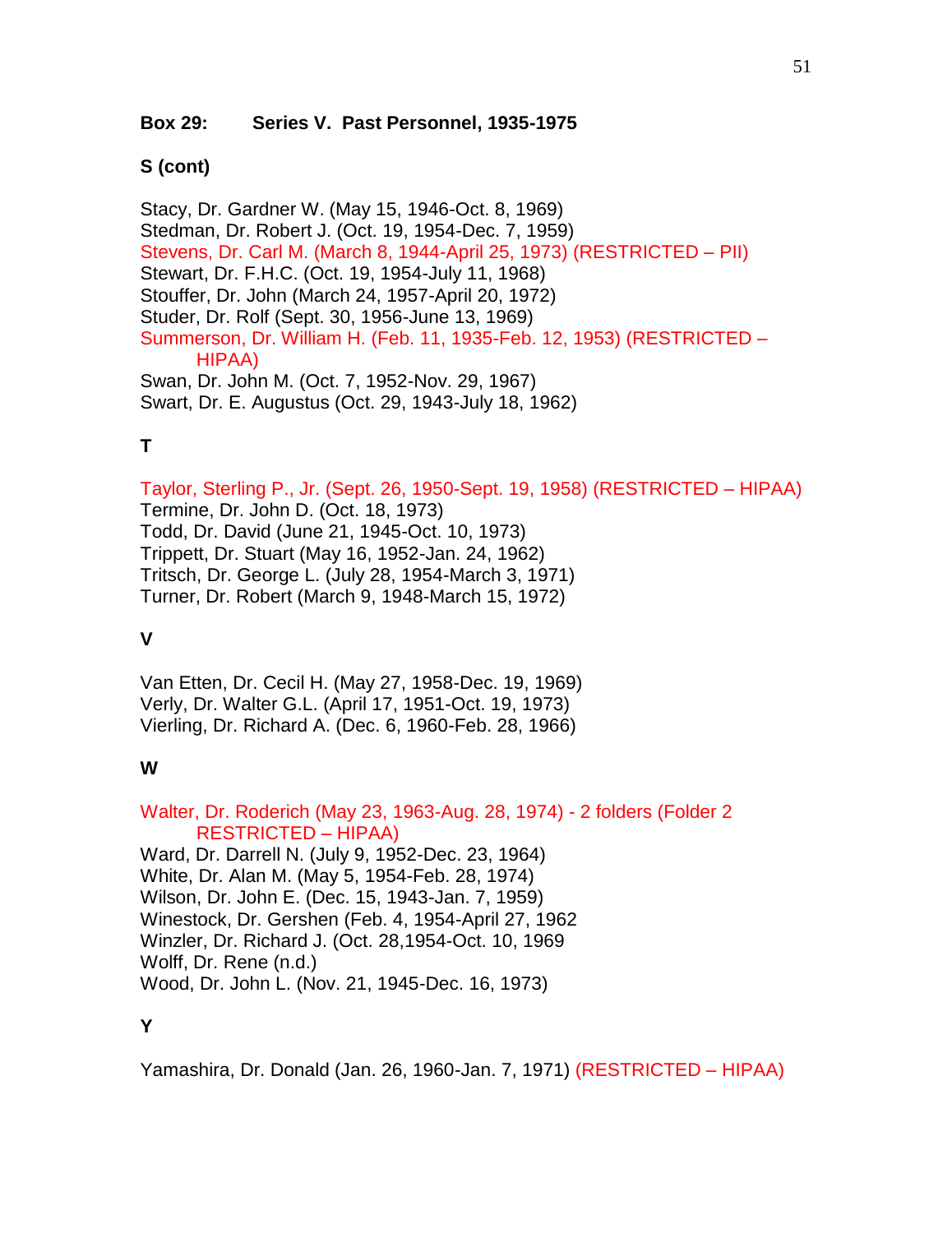Zimmering, Dr. Paula (Feb. 11, 1955-April 12, 1971)

# **Box 30: Series VI: Research Notebooks**

| Book $#$<br>$1 - 7$<br>$8 - 11$<br>$12 - 14$            | <b>Researcher</b><br>William P. Anslow, Jr.<br>Marvin D. Armstrong<br><b>Otto K. Berhrens</b>              | <b>School</b><br>Cornell<br>"Preps"<br>George Washington (NOTEBOOK 14 | Dates<br>1941-1946                                       |
|---------------------------------------------------------|------------------------------------------------------------------------------------------------------------|-----------------------------------------------------------------------|----------------------------------------------------------|
| <b>RESTRICTED-HIPAA)</b><br>15-26<br>23-26<br>$27 - 35$ | <b>Francis Binkley</b><br>Roy W. Bonsnes<br>G.B. Brown                                                     | Cornell<br>Cornell                                                    | 1940-1941<br>1938-1946                                   |
| <b>Box 31:</b>                                          | <b>Series VI: Research Notebooks</b>                                                                       |                                                                       |                                                          |
| Book $#$<br>36-53<br>54-56<br>57-61<br>62               | Researcher<br>G.B. Brown<br>Chin Chang<br>M. Cohn<br>Coyler & Verda                                        | <b>School</b><br>Cornell<br>Cornell                                   | Dates<br>1938-1946                                       |
| 63-64<br>65                                             | H.A. Craft<br><b>Karl Dittmar</b><br>(#67-Dittmer-Aviden)                                                  |                                                                       | 1932-1933<br>1940-1945                                   |
| <b>Box 32:</b>                                          | <b>Series VI: Research Notebooks</b>                                                                       |                                                                       |                                                          |
| Book #<br>66-75                                         | Researcher<br><b>Karl Dittmar</b><br>(#67-Dittmer-Aviden)                                                  | <b>School</b>                                                         | Dates<br>1940-1945                                       |
| 76<br>77-89<br>90<br>91<br>92<br>93-96                  | Ralph I. Dofman<br>Helen M. Dyer<br>W. H. Fishman<br><b>Alice Fitch</b><br>Flavell-Avidin<br>James L. Hall | Champaign, IL<br>George Washington                                    | 1932<br>1932-1938<br>1940-1941<br>1930-1931<br>1939-1940 |
| <b>Box 33:</b>                                          | <b>Series VI: Research Notebooks</b>                                                                       |                                                                       |                                                          |
| Book #<br>97-99<br>100-101                              | Researcher<br>James L. Hall<br>J. Harmon                                                                   | School<br>George Washington                                           | Dates<br>1939-1940                                       |
| 102<br>103-110<br>111-119                               | <b>Isabel Hinman</b><br>R. W. Holley<br><b>Madison Hunt</b>                                                | George Washington                                                     | 1944-1946<br>1935-1937                                   |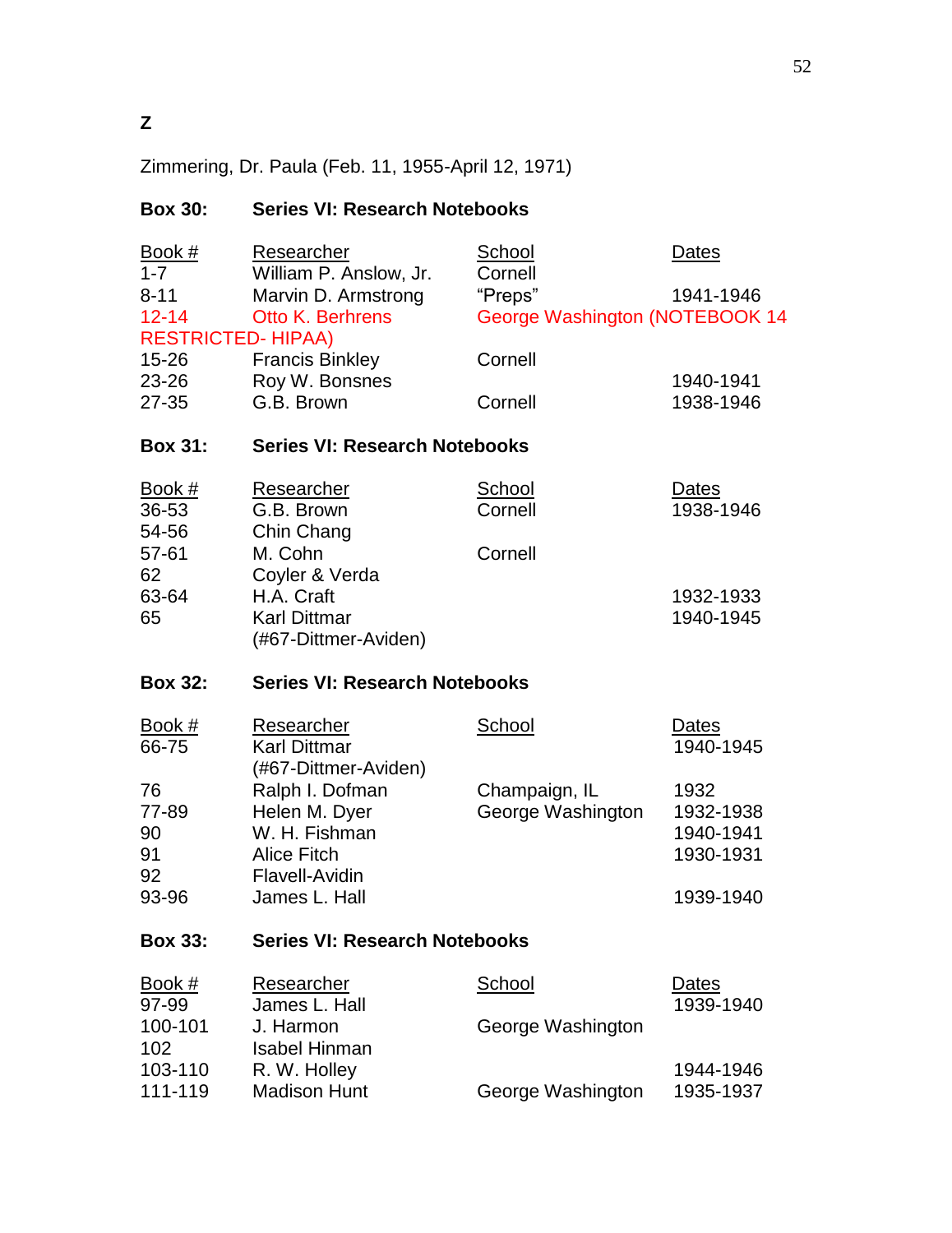| 120-121 | O. J. Irish | George Washington | 1936-1938 |
|---------|-------------|-------------------|-----------|
| 122-123 | G.W. Irving |                   | 1936-1939 |
| 133-134 | C.B. Jones  | George Washington | 1935-1937 |

## **Box 34: Series VI: Research Notebooks**

| Book #  | Researcher            | School            | Dates     |
|---------|-----------------------|-------------------|-----------|
| 135-142 | C.B. Jones            | George Washington | 1935-1937 |
| 143     | R.E. Joseph           |                   | 1939      |
| 148-149 | Karabinos             |                   |           |
| 150-155 | G.W. Kilmer           |                   | 1941-1942 |
| 156-157 | Lockwood              |                   | 1930      |
| 158     | no name ("Rat Book")  | George Washington | 1932-1935 |
| 159-162 | H.S. Loring           | George Washington | 1930-1932 |
| 163-166 | T.W. Loring           | George Washington | 1938-1941 |
| 167-169 | H.F. McDuffie, Jr.    |                   | 1941-1942 |
| 170     | Mary M. McKee         |                   | 1944      |
| 171-172 | Herbert McKennis, Jr. | Cornell           | 1942-1945 |

# **Box 35: Series VI: Research Notebooks**

| Book #         | Researcher                                        | School            | Dates     |
|----------------|---------------------------------------------------|-------------------|-----------|
| 173-187        | Herbert McKennis, Jr.<br>(#183 – Mckennis-Aviden) | Cornell           | 1942-1945 |
| 188-204<br>198 | <b>Gail Lorenz Miller</b><br>Miller & Rachele     | George Washington | 1934-1939 |
| 205-212        | A.W. Moyer                                        |                   | 1940-1942 |

# **Box 36: Series VI: Research Notebooks**

| Book #  | Researcher                    | School            | Dates     |
|---------|-------------------------------|-------------------|-----------|
| 213-214 | Jane Nicolet (4 books)        | Cornell           | 1944-1945 |
| 215-220 | <b>Wilbur Irvin Patterson</b> | George Washington | 1933-1937 |
| 221     | <b>Edward Pekarek</b>         | Champaign, IL     | 1930      |
| 222-224 | J. Ploeser                    |                   | 1945      |
| 225-226 | <b>Byron Riegel</b>           | George Washington | 1934-1935 |
| 227-241 | J.R. Schenck                  | George Washington | 1937-1938 |
| 245-247 | R.R. Sealock                  |                   | 1932-1934 |
| 251-253 | R.H. Sifferd                  | George Washington | 1932-1934 |

# **Box 37: Series VI: Research Notebooks**

| <u>Book #</u> | Researcher     | School  | Dates |
|---------------|----------------|---------|-------|
| 254-261       | <b>Simonds</b> |         | 1945  |
| 262-263       | J. Spangler    | Cornell | 1943  |
| 264           | Juliet Kellogg |         | 1943  |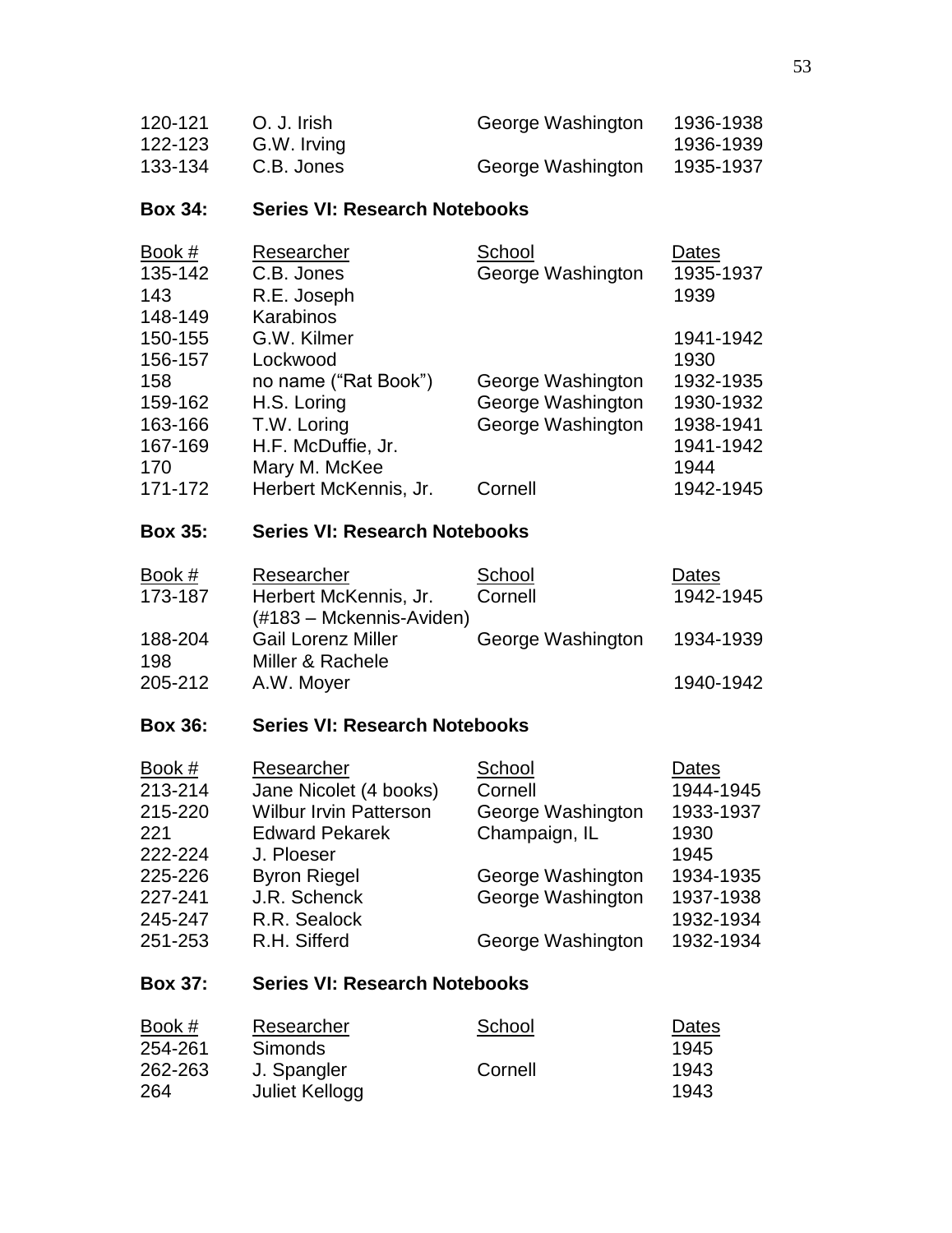| 265-278b | Carl M. Stevens | 1944-1945 |
|----------|-----------------|-----------|
| 279-281  | M.L.Thompson    | 1944      |
| 282-284  | David Todd      | 1945      |

## **Box 38: Series VI: Research Notebooks**

| Book #   | Researcher          | School            | Dates     |
|----------|---------------------|-------------------|-----------|
| 285      | <b>Winzler-Burk</b> |                   | 1940-1941 |
| 286      | Wood & Kellog       |                   | 1943      |
| 287-305a | John L. Wood        | George Washington | 1938-1943 |
| 306      | Augusta Alba        |                   | 1947      |
| 307      | S. Banerjee         |                   | 1944      |
| 311-318  | Fred H. Carpenter   |                   | 1943-1948 |

# **Box 39: Series VI: Research Notebooks**

| Book $#$ | Researcher        | School | Dates     |
|----------|-------------------|--------|-----------|
| 319-333  | Fred H. Carpenter |        | 1943-1948 |
| 334-341  | W.R. Carroll      |        | 1945-1948 |
| 342-343  | D. Cavalini       |        | 1947      |
| 344-348  | J.P. Chandler     |        | 1940      |

# **Box 40: Series VI: Research Notebooks**

| Book #  | Researcher             | School          | Dates     |
|---------|------------------------|-----------------|-----------|
| 349-356 | <b>Audrey Kellogg</b>  |                 | 1946-1948 |
| 357     | A.R. Kidwai            | Cornell         | 1948      |
| 358-373 | Arthur H. Livermore    |                 | 1944-1948 |
| 374     | <b>Gertrude Palmer</b> | Univ. of Mexico | 1947      |
| 375-377 | L.J. Reed              |                 | 1947      |
| 378-381 | Gardner W. Stacy       |                 | 1946-1948 |
| 382-386 | <b>Better Keller</b>   |                 | 1946-1948 |

# **Box 41: Series VI: Research Notebooks**

| Researcher                | School  | Dates     |
|---------------------------|---------|-----------|
| G.A. Maw                  |         | 1947-1948 |
| C. Partridge              |         | 1943-1948 |
| William H. Summerson      | Cornell | 1943      |
| Summerson-Lee             | Cornell | 1944      |
| No name or book # label   |         | 1939-1940 |
| No name                   |         | 1945-1946 |
| Lucy Jane Ford            |         | 1943-1944 |
| Jim Weston                |         | 1946      |
| <b>Marguerite Wescott</b> |         | 1946      |
| Johanna Lee               |         | 1944      |
|                           |         |           |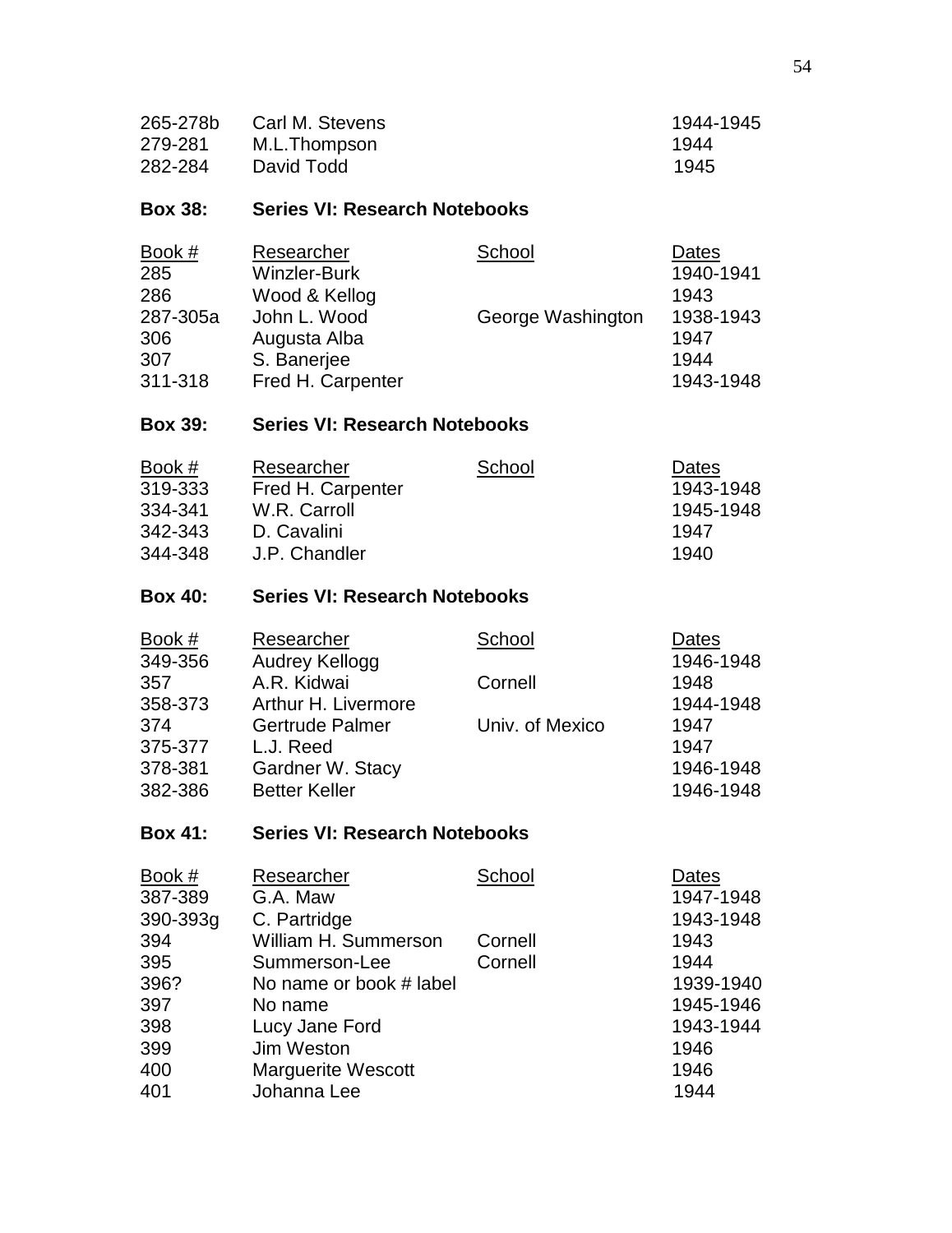| 402<br>403-406                                            | No name<br>Johanna Lee                                                                                    |                                     | 1946<br>1938-1949                          |
|-----------------------------------------------------------|-----------------------------------------------------------------------------------------------------------|-------------------------------------|--------------------------------------------|
| <b>Box 42:</b>                                            | <b>Series VI: Research Notebooks</b>                                                                      |                                     |                                            |
| Book #<br>407-417<br>418-420<br>421-422<br>423<br>424-426 | Researcher<br>Johanna Lee<br><b>Martha Fuchs</b><br>Martha Ferger<br><b>Martha Fuchs</b><br>Martha Ferger | School                              | Dates<br>1938-1949<br>1944<br>1946<br>1945 |
| 426a&b<br>426c-431<br>432-433<br>434                      | Roger A. Boissonnas<br>Josephine E. Tietzman<br>Hofmann<br><b>Nancy Cross</b>                             | Cornell<br>Cornell                  | 1949<br>1945<br>1940<br>1946-1947          |
| <b>Box 43:</b>                                            | <b>Series VI: Research Notebooks</b>                                                                      |                                     |                                            |
| <u>Book #</u><br>435-438a<br>439<br>440-446               | Researcher<br>C.G. Mackenzie<br>Heaton<br>C.G. Mackenzie<br>Harry L. Isrow<br>Heaton                      | School                              | Dates<br>1946-1949<br>1947<br>1947-1950    |
| 447-449<br>450-462                                        | <b>Johannes Mueller</b><br>Robert A. Turner                                                               | Cornell                             | 1949-1950<br>1948-1950                     |
| <b>Box 44:</b>                                            | <b>Series VI: Research Notebooks</b>                                                                      |                                     |                                            |
| Book #<br>463-486<br>487-488<br>489-492                   | Researcher<br>John Eric Wilson<br>H. Davoll<br>S. Trippett                                                | School                              | Dates<br>1946-1949<br>1950<br>1950-1951    |
| <b>Box 45:</b>                                            | <b>Series VI: Research Notebooks</b>                                                                      |                                     |                                            |
| <u>Book #</u><br>493-505<br>506-514<br>509                | Researcher<br>Walter G. Verly<br>John G. Pierce<br><b>Theodore Puschall</b>                               | <b>School</b><br>Cornell<br>Cornell | Dates<br>1949-1950<br>1947-1952            |
| 515-516<br>518                                            | W.C.<br>W.C.                                                                                              |                                     | 1951-1952                                  |
| 519-523                                                   | John M. Kinney                                                                                            | Cornell                             | 1950-1952                                  |
| <b>Box 46:</b>                                            | <b>Series VI: Research Notebooks</b>                                                                      |                                     |                                            |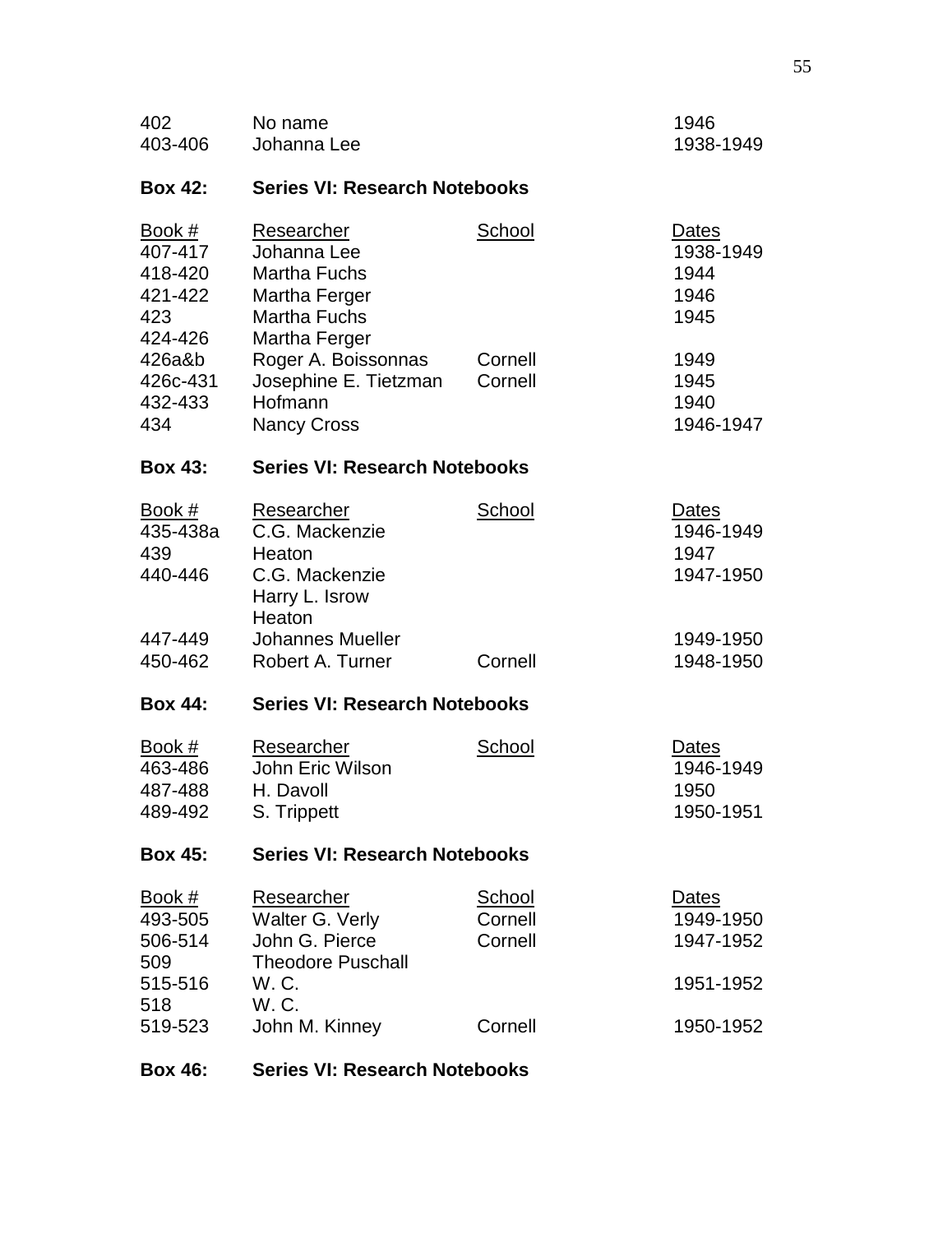| Book #<br>524<br>525-533A<br>534-537<br>538-546<br>547-551                | <b>Researcher</b><br>John M. Kinney<br>D. Arata<br>J.M. Swan<br>Samuel Gordon<br>C.W. Roberts                           | School<br>Cornell                   | Dates<br>1950-1952<br>1951-1957<br>1952-1953<br>1949-1953<br>1951-1953                   |
|---------------------------------------------------------------------------|-------------------------------------------------------------------------------------------------------------------------|-------------------------------------|------------------------------------------------------------------------------------------|
| <b>Box 47:</b>                                                            | <b>Series VI: Research Notebooks</b>                                                                                    |                                     |                                                                                          |
| Book #<br>552-559<br>560-564<br>565-573                                   | Researcher<br>Sterling P. Taylor<br>E. Popenoe<br>Peter G. Condliffe                                                    | <b>School</b><br>Cornell            | Dates<br>1950-1954<br>1950-1954<br>1952                                                  |
| <b>Box 48:</b>                                                            | <b>Series VI: Research Notebooks</b>                                                                                    |                                     |                                                                                          |
| Book $#$<br>574-579<br>580<br>581<br>582<br>583-587<br>588-589<br>590-595 | Researcher<br>Roger Roeske<br><b>DeWitt</b><br>Clep<br>F.H. Kratzer<br>H.C. Lawler<br>F.H.C. Stewart<br>Duane T. Gish   | School<br>Cornell<br>1<br>1         | <b>Dates</b><br>1953-1955<br>1955<br>1952<br>1953<br>1951-1952<br>1954-1955<br>1953-1956 |
| 596                                                                       | D.N. Ward                                                                                                               | Cornell                             | 1952-1955                                                                                |
| <b>Box 49:</b>                                                            | <b>Series VI: Research Notebooks</b>                                                                                    |                                     |                                                                                          |
| Book $#$<br>597-601<br>602<br>603-618<br>619-621<br>622-623<br>624        | Researcher<br>D.N. Ward<br>Gordon-Condliffe-Ward<br>Edward J. Kuchinskas<br>M.F. Bartlett<br>Albert Johl<br>Roger Acher | <b>School</b><br>Cornell            | Dates<br>1952-1955<br>1952<br>1949-1953<br>1954-1956<br>1955-1956<br>1956                |
| <b>Box 50:</b>                                                            | <b>Series VI: Research Notebooks</b>                                                                                    |                                     |                                                                                          |
| Book #<br>625<br>626-630<br>631-642<br>643-648                            | Researcher<br>George P. Hess<br><b>Albert Light</b><br>P.G. Katsoyannis<br>W.B. Lutz                                    | <b>School</b><br>Cornell<br>Cornell | Dates<br>1955<br>1955-1957<br>1953-1957<br>1955-1957                                     |
| <b>Box 51:</b>                                                            | <b>Series VI: Research Notebooks</b>                                                                                    |                                     |                                                                                          |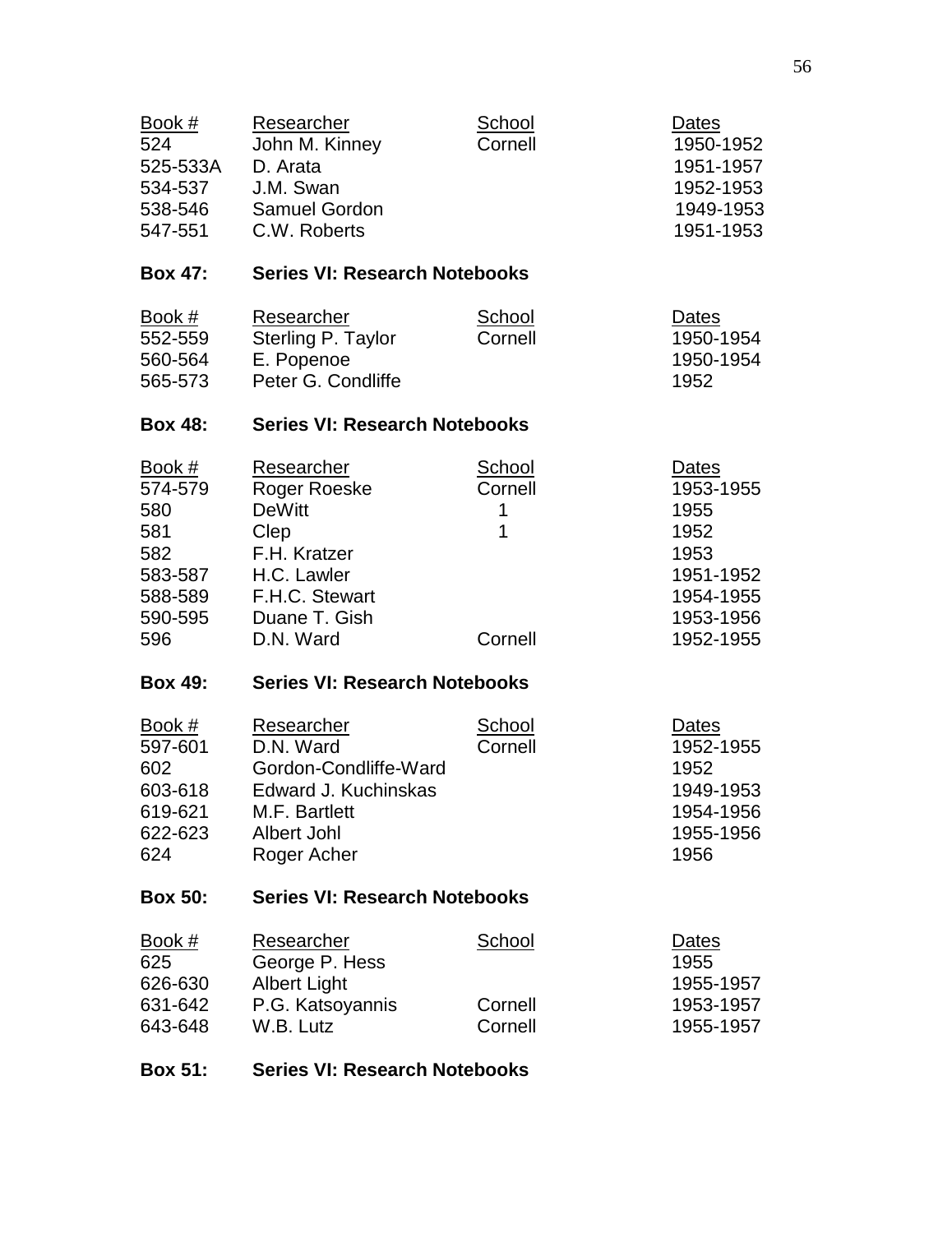| Book #<br>649<br>652-658<br>659-660<br>661-666<br>667-673 | Researcher<br>D.E. Nettleton<br><b>Gershen Winestock</b><br>H.D. Law<br>R.O. Studer<br>Johannes Meienhofer | School<br>Cornell<br>Cornell<br>Cornell | Dates<br>1956-1958<br>1954-1958<br>1958-1959<br>1958-1959<br>1957-1959 |
|-----------------------------------------------------------|------------------------------------------------------------------------------------------------------------|-----------------------------------------|------------------------------------------------------------------------|
| <b>Box 52:</b>                                            | <b>Series VI: Research Notebooks</b>                                                                       |                                         |                                                                        |
| Book #<br>678<br>679-680<br>680a-680b<br>681<br>682       | Researcher<br>David N. Reifsnyder<br>L. Goodwin<br>R. Woods<br>L. Goodwin<br>No Name                       | School                                  | Dates<br>1958<br>1951<br>1953                                          |
| 683-686                                                   | J.P. Aroskar                                                                                               |                                         | 1961                                                                   |
| 687-692                                                   | George Denning, Jr.                                                                                        | Cornell                                 | 1960-1962                                                              |
| 693-696                                                   | Stefania Drabarek                                                                                          | Cornell                                 | 1961-1964                                                              |
| 697-698                                                   | J.J. Ferraro                                                                                               | Cornell                                 | 1962-1964                                                              |
| 700-707                                                   | D.B. Hope                                                                                                  | Cornell                                 | 1959-1961                                                              |

# **Box 53: Series VI: Research Notebooks**

| Book #  | Researcher                                                               | School  | Dates     |
|---------|--------------------------------------------------------------------------|---------|-----------|
| 712-713 | R. Kimbrough                                                             | Cornell | 1959-1960 |
| 714-719 | <b>Maurice Manning</b>                                                   | Cornell | 1961-1964 |
| 720-722 | V.V.S. Murti                                                             | Cornell | 1958-1960 |
| 723-724 | Iphngenia Photaki                                                        | Cornell | 1962-1963 |
|         | [Notebooks 723-724 were removed from the collection at a previous date.] |         |           |
| 725-728 | C. Schneider                                                             | Cornell | 1959-1961 |
| 729-732 | J. Stouffer                                                              | Cornell | 1958-1960 |
| 733-735 | George Tritsch                                                           | Cornell | 1954-1956 |

# **Box 54: Series VI: Research Notebooks**

| Book #   | Researcher          | School  | Dates     |
|----------|---------------------|---------|-----------|
| 736-737  | George Tritsch      | Cornell | 1954-1956 |
| 738-740  | R.A. Vierling       | Cornell | 1961      |
| 741-743  | <b>Horst Schulz</b> |         |           |
| 744-748b | H.L. Aanning        |         | 1963-1967 |
| 744-748  | George Flouret      | Cornell | 1963      |
| 749-751  | Barbara M. Ferrier  | Cornell | 1963-1965 |
| 752-754  | L.A. Branda         | Cornell | 1961-1965 |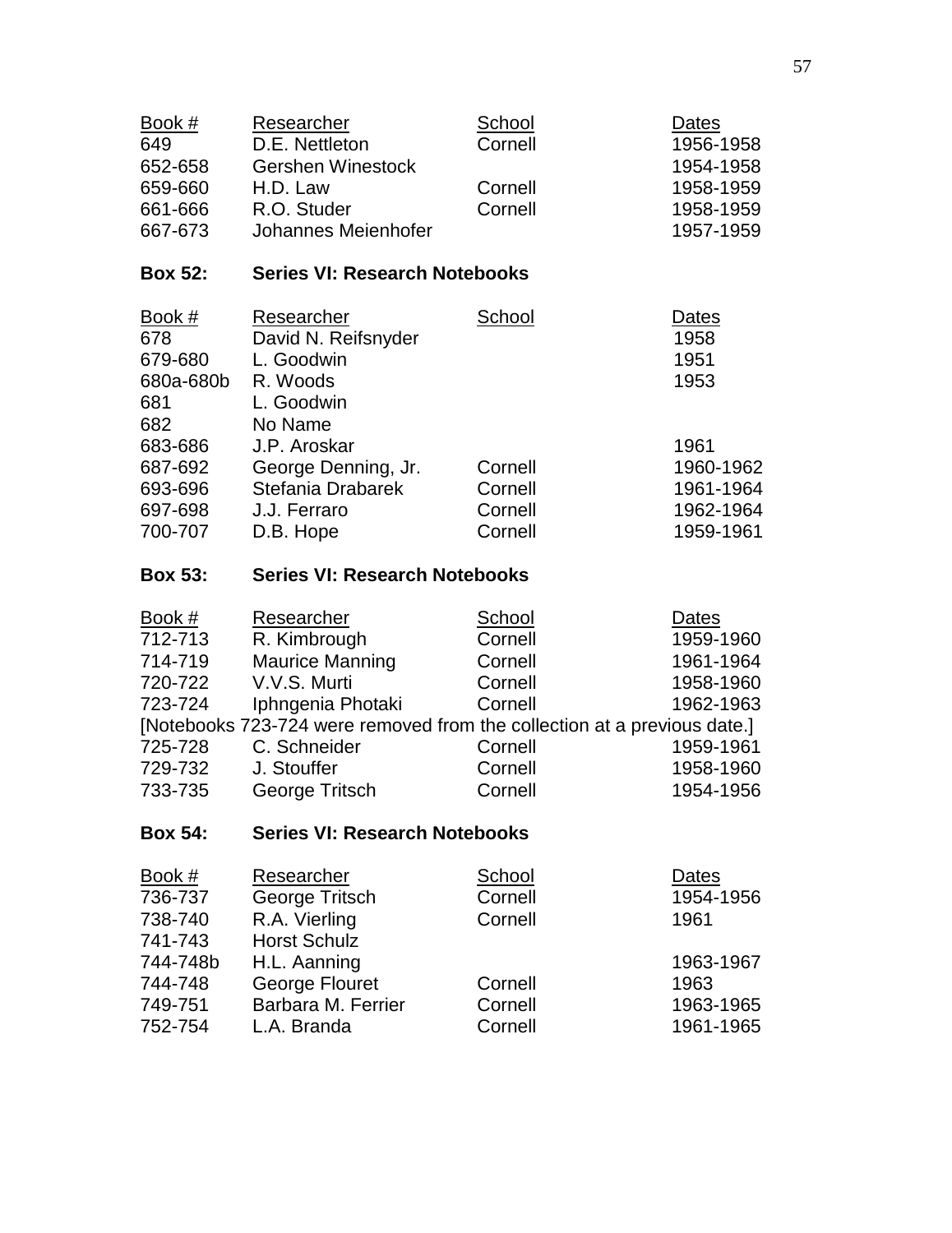### **Box 55: Series VI: Research Notebooks**

| Book #  | Researcher             | School  | Dates     |
|---------|------------------------|---------|-----------|
| 755-757 | L.A. Branda            | Cornell | 1961-1965 |
| 759-761 | Dieter Gillessen       | Cornell | 1965-1966 |
| 762-763 | <b>Manfred Rimpler</b> | Cornell | 1965-1966 |
| 764-781 | D. Yamashiro           | Cornell | 1963-1969 |

### **Box 56: Series VI: Research Notebooks**

| Book $#$ | Researcher              | School  | Dates     |
|----------|-------------------------|---------|-----------|
| 782-785  | D. Yamashiro            | Cornell | 1963-1969 |
| 785-787  | R.T. Havran             | Cornell | 1966-1967 |
| 788-792  | <b>Wolfgang Fraefel</b> | Cornell | 1968-1969 |
| 793-798  | H. Takashima            |         | 1965-1969 |
| 799-802  | Jim Meador              |         | 1969-1970 |

### **Box 57: Series VI: Research Notebooks**

| Book #    | Researcher                | School | Dates     |
|-----------|---------------------------|--------|-----------|
| 803-805   | R.J. Vavrek               |        | 1969-1970 |
| 806-812   | Victor J. Hruby           |        | 1965-1968 |
| 813-814   | M. Wille                  |        | 1968-1969 |
| 815-818   | <b>John Glass</b>         |        | 1970      |
| 819-822   | D.F. Dyckes               |        |           |
| 823-829   | Warren C. Jones           |        | 1971-1973 |
| 830-831   | John J. Nestor            |        | 1971-1974 |
| $31 - 32$ | No Names (Oxytocic Assay) |        | 1971-1973 |

#### **Box 58: Series VI: Research Notebooks**

| Book #  | Researcher     | School  | Dates     |
|---------|----------------|---------|-----------|
| 832-835 | John J. Nestor |         | 1971-1974 |
| 836-839 | E. Lundell     | Cornell | 1971-1975 |

**Boxes 59: Series VII: Green Slips (Research), Unprocessed [RESTRICTED- FRAGILE]**

**Boxes 60: Series VII: Green Slips (Research), Unprocessed [RESTRICTED- FRAGILE]**

**Boxes 61: Series VII: Green Slips (Research), Unprocessed [RESTRICTED- FRAGILE]**

**Boxes 62: Series VII: Green Slips (Research), Unprocessed (RESTRICTED – FRAGILE, HIPAA)**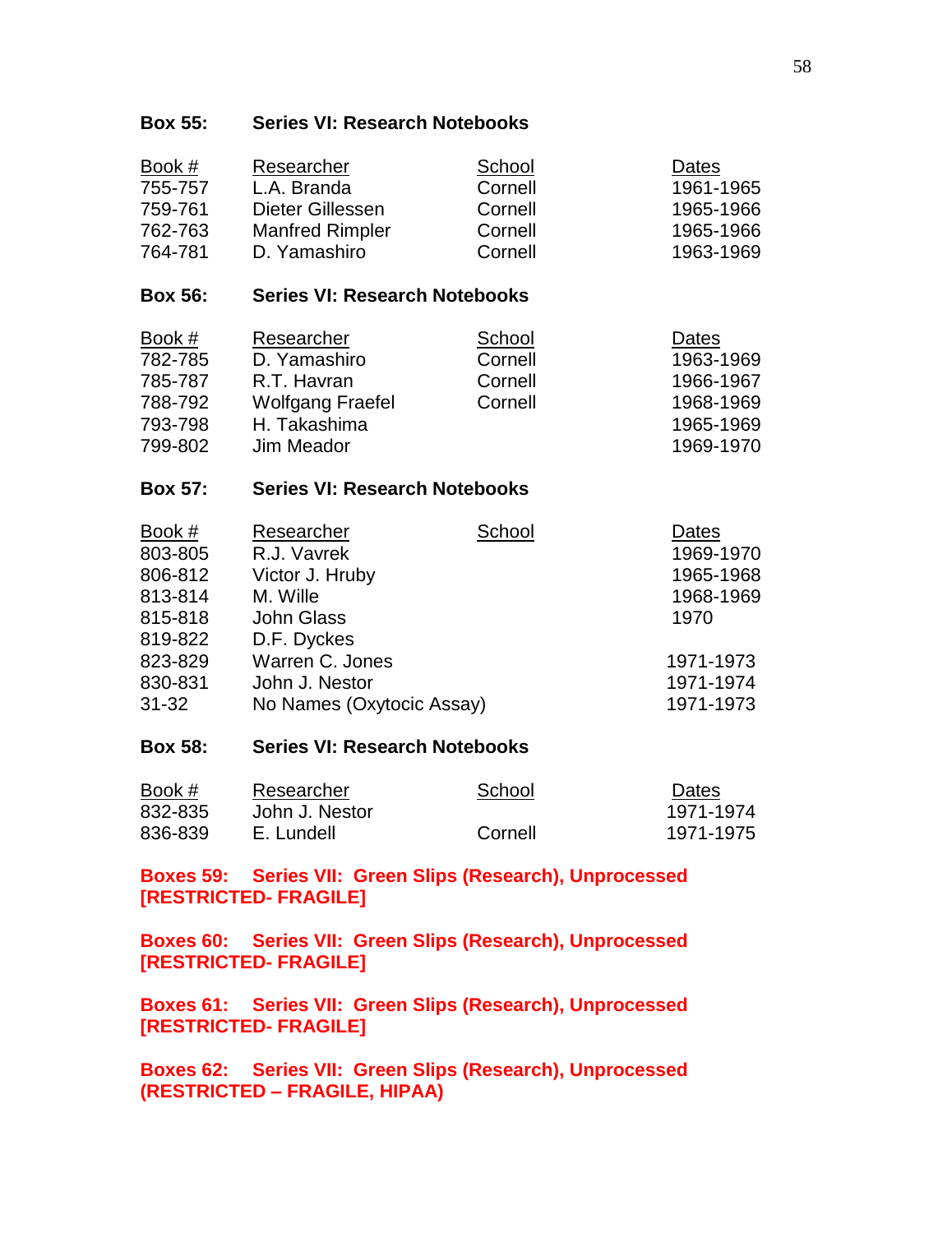## **Box 63: Series VIII: Reprints, 1927-1965**

### **Folder: Description:**

| 1              | Reprints, 1927-1929          |
|----------------|------------------------------|
| 2              | Reprints, 1932, 1937-1938    |
| 3              | Reprints, 1939               |
| $\overline{4}$ | Reprints, 1940-1941          |
| 5              | Reprints, 1942 February-May  |
| 6              | Reprints, 1942 July-December |
| 7              | Reprints, 1943               |
| 8              | Reprints, 1944               |
| 9              | Reprints, 1945               |
| 10             | Reprints, 1946-1947          |

## **Box 64: Series VIII: Reprints, 1927-1965**

**Folder: Description:**

| -1 | Reprints, 1948 |                     |
|----|----------------|---------------------|
| 2  | Reprints, 1949 |                     |
| 3  |                | Reprints, 1951-1958 |
| 4  |                | Reprints, 1964-1965 |

## **Loose Volumes: Series VIII: Reprints, 1927-1965**

Collected Reports on Penicillin by Vincent du Vigneaud and Associates (bound), 1944-1945 Collected Reprints of Vincent du Vigneaud (bound), 1924-1934 Collected Reprints of Vincent du Vigneaud (bound), 1935-1938 Collected Reprints of Vincent du Vigneaud (bound), 1939-1941 Collected Reprints of Vincent du Vigneaud (bound), 1941-1945 Collected Reprints of Vincent du Vigneaud (bound), 1946-1948 Collected Reprints of Vincent du Vigneaud (bound), 1949-1953 Collected Reprints of Vincent du Vigneaud (bound), 1954-1959 Collected Reprints of Vincent du Vigneaud (bound), 1960-1965 Collected Reprints of Vincent du Vigneaud (bound), 1966-1976

### **Box 65: Series IX: Miscellaneous, 1901-1974**

### **Folder: Description:**

- 1 Addresses of past and present associates, 1974 May
- 2 Bibliography, 1924-1966
- 3 CUMC Alumni Quarterly, 1964 Winter; Rockefeller Institute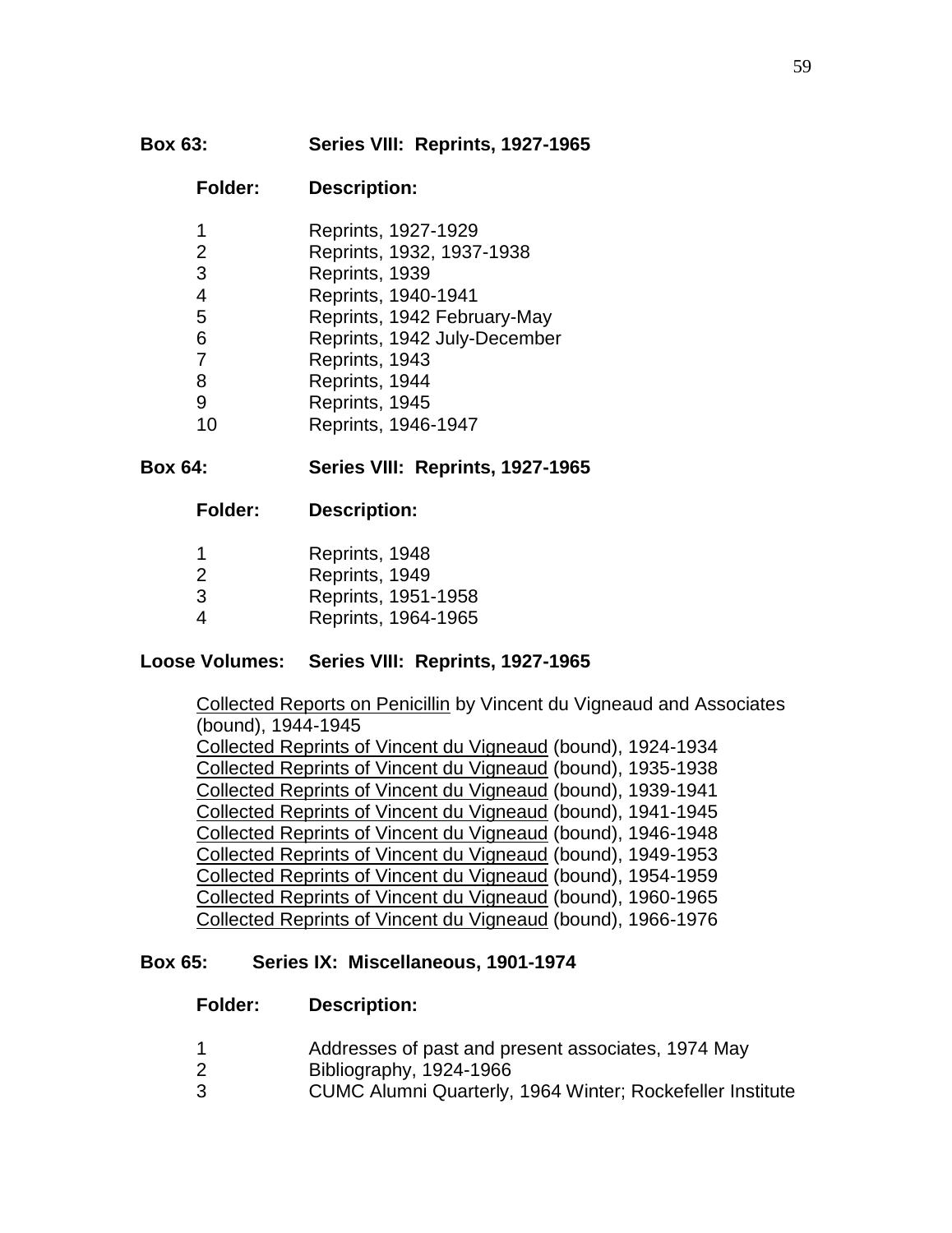- Quarterly, 1960 Summer
- 4 Doctoral Thesis, University of Rochester, 1927
- 5 Instructions for Students in Biochemistry Labs, 1966-1967
- 6 Miscellaneous memos from staff, inventory lists, etc. found
	- du Vigneaud's leather organizer on his desk"
- 7 "The Preparation of Insulin" n.d.
- 8 Progress Report on research in biochemistry, 1935-1941
- 9 Progress Report on research grant on amino acids,
- polypeptides and related compounds, 1954-1967
- 10 Remarks, Opening Exercises, CUMC, 1948
- 11 Study on carnosine, circa 1937
- 12 "The Transition from CUMC to Cornell University," n.d.
- 13 "Transmethylation," n.d.

## **Box 66: Series IX: Miscellaneous, 1901-1974**

Miscellaneous university bulletins: George Washington University School of Medicine, 1937/1938; University of Illinois Department of Chemistry, 1916-1927; University of Tennessee College of Medicine, 1937-1938

Notebooks of grades given to students in chemistry and biochemistry classes, 1930-1937 (RESTRICTED – FERPA)

Programs of final examinations of Ph.D. candidates at University of Illinois, 1930-1932

Register of visitors to CUMC Biochemistry Department, 1939-1949 Record of manuscripts sent to Dr. du Vigneaud. for review, and of CUMC manuscripts in various stages of publication, 1948-1952

# **Box 67: Series IX: Miscellaneous, 1901-1974**

Procedure Manual on amino acid preparations; Notebooks (13 vols.)

# **Box 68: Series IX: Miscellaneous, 1901-1974**

Notebooks (8 vols.)

The following books, owned by Dr. Vincent du Vigneaud, were received from Biochemistry Department, CUMC, on 11/10/95. They have been added to the Du Vigneaud Papers, Record Group: Miscellaneous, Box 66.

Guggenheim: Die Biogenen Amine (Verlag Von Julius Springer: Berlin, 1924).

Granville: Four-Place Tables of Logarithms (Ginn and Company: Boston, 1908).